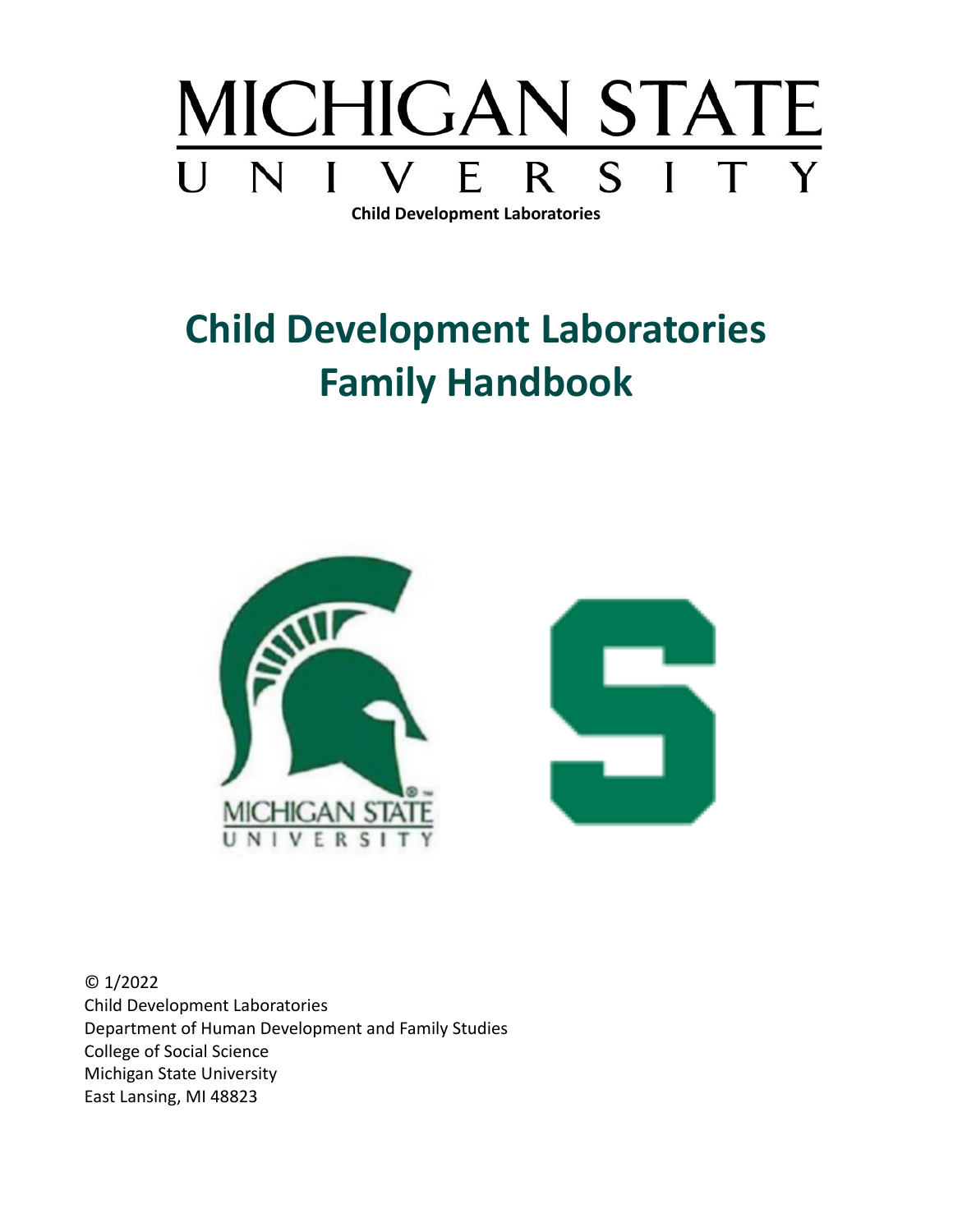# **Child Development Laboratories**

**East Lansing Campus-Central School**

325 West Grand River Avenue East Lansing, MI 48823 Phone: 517-355-1900 Fax: 517-355-0336

**Haslett Campus- Wilkshire Early Childhood Center**

5750 Academic Way Haslett, MI 48840

Phone: 517-339-6045

Fax: 517-339-7157



**Department of Human Development and Family Studies**

College of Social Science Michigan State University

*MSU is an affirmative action, equal opportunity institution.*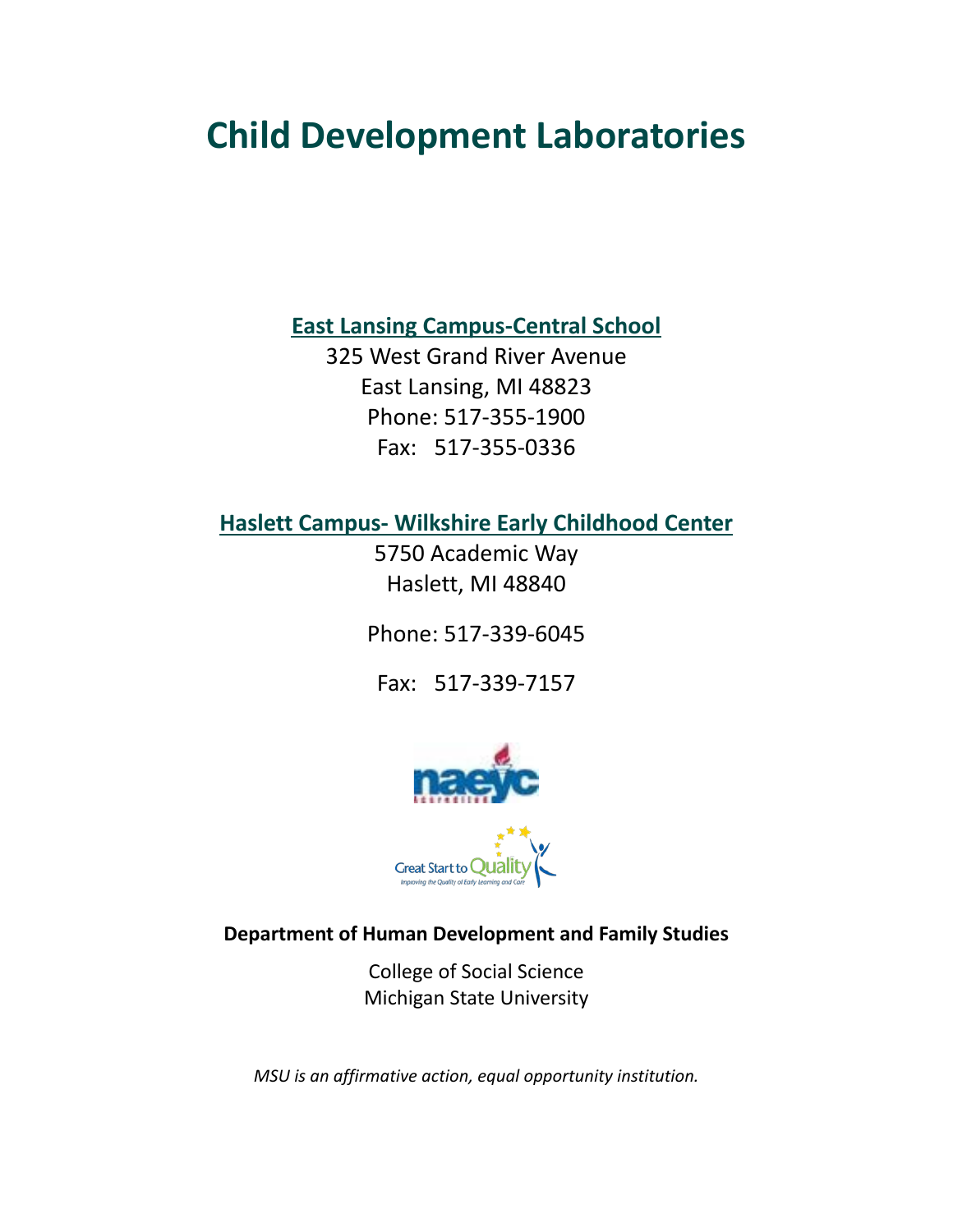# **Table of Contents**

| Welcome to the MSU Child Development Laboratories                                                                              | $\mathbf{1}$                  |
|--------------------------------------------------------------------------------------------------------------------------------|-------------------------------|
| <b>Educational Purpose of the CDL</b>                                                                                          | 1                             |
| <b>Mission Statement</b>                                                                                                       | $\overline{2}$                |
| Philosophy<br><b>NAEYC Accreditation</b><br><b>Great Start to Quality Rating</b><br>Who is Eligible?                           | 2<br>$\overline{2}$<br>2<br>3 |
| <b>Anti-Bias Education</b>                                                                                                     |                               |
| <b>Cultural Competence</b>                                                                                                     | 3                             |
| The Educational Programs                                                                                                       |                               |
| What Families Can Expect From Us                                                                                               | 6                             |
| The Laboratory Component of the CDL                                                                                            | 7                             |
| Research                                                                                                                       |                               |
| <b>Student Observation and Participation</b>                                                                                   | 8                             |
| <b>Adult Volunteers in our Program</b>                                                                                         |                               |
| <b>Family Enrichment Programs</b>                                                                                              | 9                             |
| <b>Application and Enrollment</b>                                                                                              |                               |
| <b>Tuition and Fees</b>                                                                                                        |                               |
| What You can do to Enhance your Child's Educational Experience                                                                 | 13                            |
| Guidelines for Children Arriving and Departing at School                                                                       | 14                            |
| Option One: Parking and Walking your Child into School                                                                         | 14                            |
| Option Two: Using the Curbside Loading Zone<br>East Lansing Curbside Procedures and Map<br>Haslett Curbside Procedures and Map | 14<br>14<br>14                |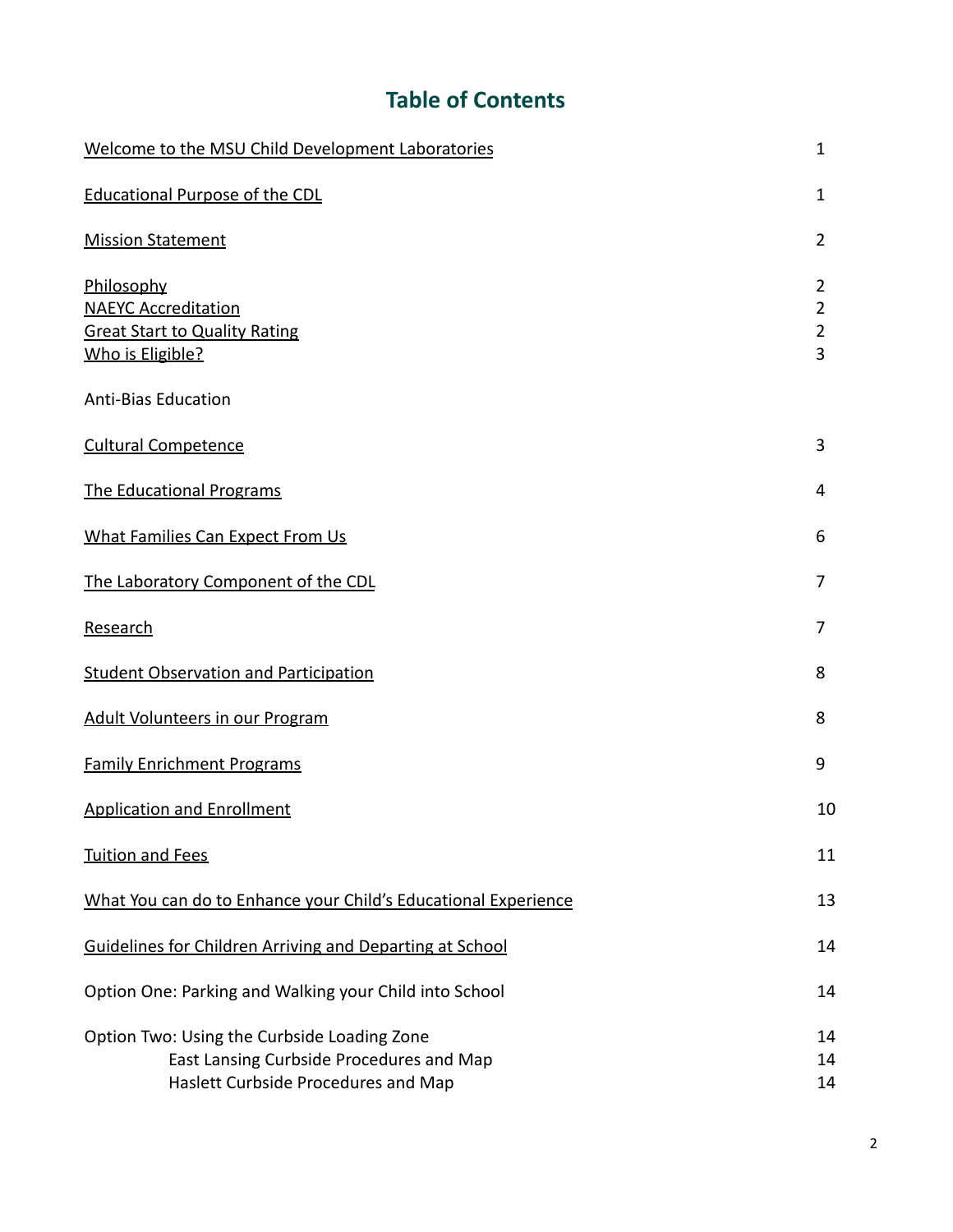| Parking<br><b>Health and Safety</b>                                                                                                                                                                                                                                                                   | 15<br>15                         |
|-------------------------------------------------------------------------------------------------------------------------------------------------------------------------------------------------------------------------------------------------------------------------------------------------------|----------------------------------|
| <b>Illness</b>                                                                                                                                                                                                                                                                                        | 15                               |
| <b>Medication</b>                                                                                                                                                                                                                                                                                     | 16                               |
| <b>Illness in School</b><br><b>Contagious Conditions</b>                                                                                                                                                                                                                                              | 16<br>16                         |
| <b>Food Allergies</b>                                                                                                                                                                                                                                                                                 | 16                               |
| Weather                                                                                                                                                                                                                                                                                               | 17                               |
| <b>School Closing</b>                                                                                                                                                                                                                                                                                 | 17                               |
| <b>Tornado Conditions</b>                                                                                                                                                                                                                                                                             | 17                               |
| Bathrooms<br><b>Hand Washing</b>                                                                                                                                                                                                                                                                      | 18<br>18                         |
| <b>Car Seat Notice</b>                                                                                                                                                                                                                                                                                | 18                               |
| <b>Custody Disputes</b>                                                                                                                                                                                                                                                                               | 18                               |
| <b>Classroom Policies</b>                                                                                                                                                                                                                                                                             | 19                               |
| <b>Suggestions for Snack</b>                                                                                                                                                                                                                                                                          | 19                               |
| Discipline at School                                                                                                                                                                                                                                                                                  | 22                               |
| Pesticide Policy                                                                                                                                                                                                                                                                                      | 24                               |
| Parents and Families at School: Guidelines for Family Participation<br><b>Classroom Participation</b><br>What Parents and Families Do in the Classroom<br>What Parents and Families Say in the Classroom<br><b>Additional Parent and Family Participation Activities</b><br><b>Family Observation</b> | 25<br>25<br>26<br>27<br>28<br>28 |
| <b>School to Home Communications</b><br><b>Home Visits</b><br><b>Classroom Newsletter</b><br><b>School Newsletter</b><br><b>Home/School Consultations</b>                                                                                                                                             | 28<br>29<br>29<br>29<br>29       |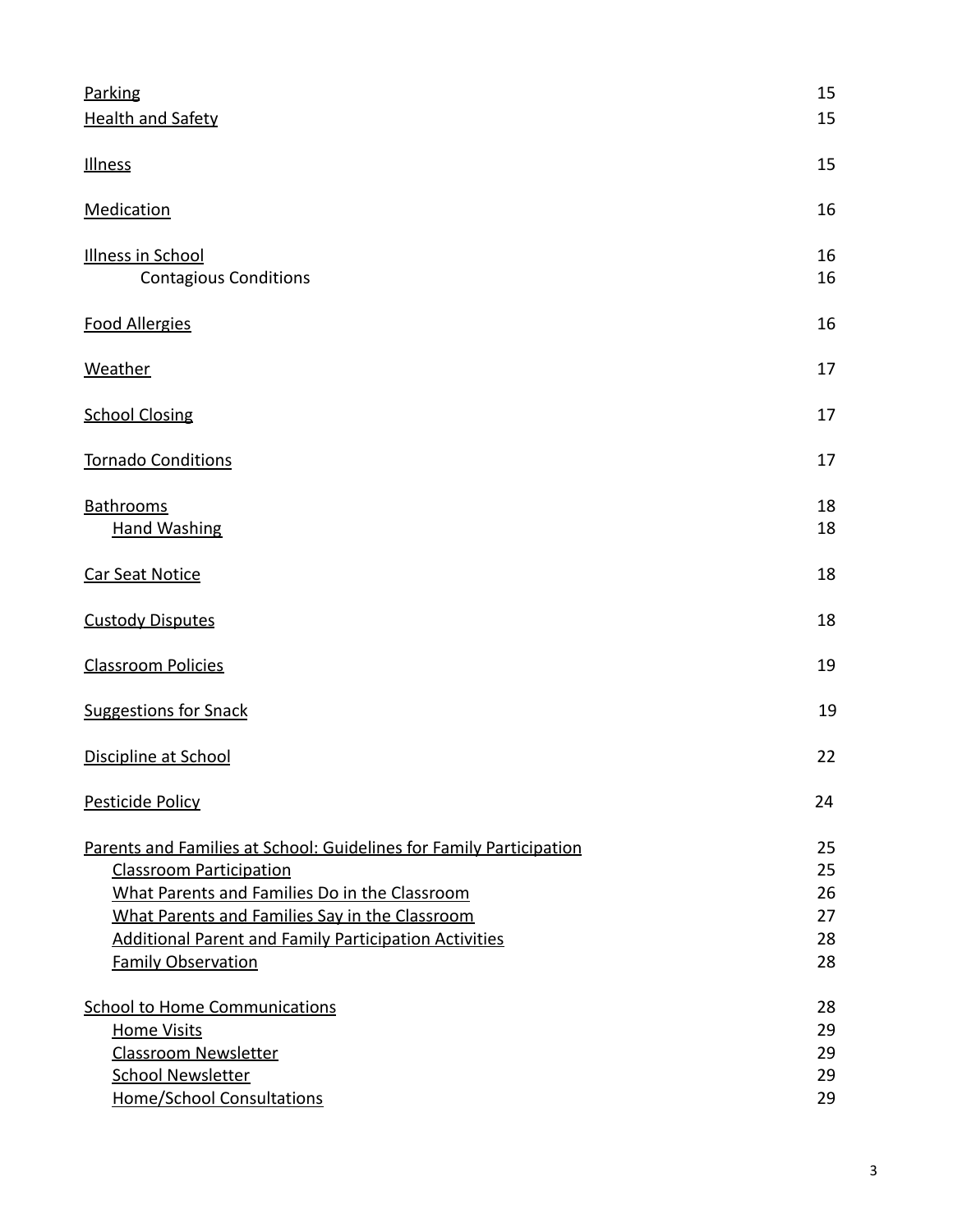| <b>Family/Teacher Conferences</b>                            | 29 |
|--------------------------------------------------------------|----|
| <b>Assessment Policy and Procedures</b>                      | 29 |
| Identifying and Working with Children with Special Needs     | 30 |
| <b>CDL Parent Council</b>                                    | 31 |
| Program Philosophy and General Objectives in the Domains     | 32 |
| <b>Theoretical Foundations</b>                               | 32 |
| <b>How Children Develop</b>                                  | 32 |
| <b>Beliefs about Learning</b>                                | 33 |
| The Tasks of Childhood                                       | 33 |
| The Children's Curriculum                                    | 34 |
| Curricular Domain: Aesthetic Development                     | 35 |
| <b>Curricular Domain: Affective Development</b>              | 35 |
| Curricular Domain: Cognitive Development                     | 37 |
| <b>Curricular Domain: Language/Communication Development</b> | 40 |
| <b>Curricular Domain: Physical Development</b>               | 42 |
| <b>Curricular Domain: Social Development</b>                 | 43 |
| <b>Construction Development</b>                              | 44 |
| Pretend Play                                                 | 45 |
| <b>Educational Practices</b>                                 | 47 |
| <b>Age-Related Materials</b>                                 | 47 |
| <b>Universal Materials</b>                                   | 47 |
| <b>Sequencing Activities</b>                                 | 48 |
| Planning Using the MSU Curriculum                            | 48 |
| <b>Free Choice Time/Learning Centers</b>                     | 49 |
| <b>MSU Youth Program Rules for Staff and Volunteers</b>      | 50 |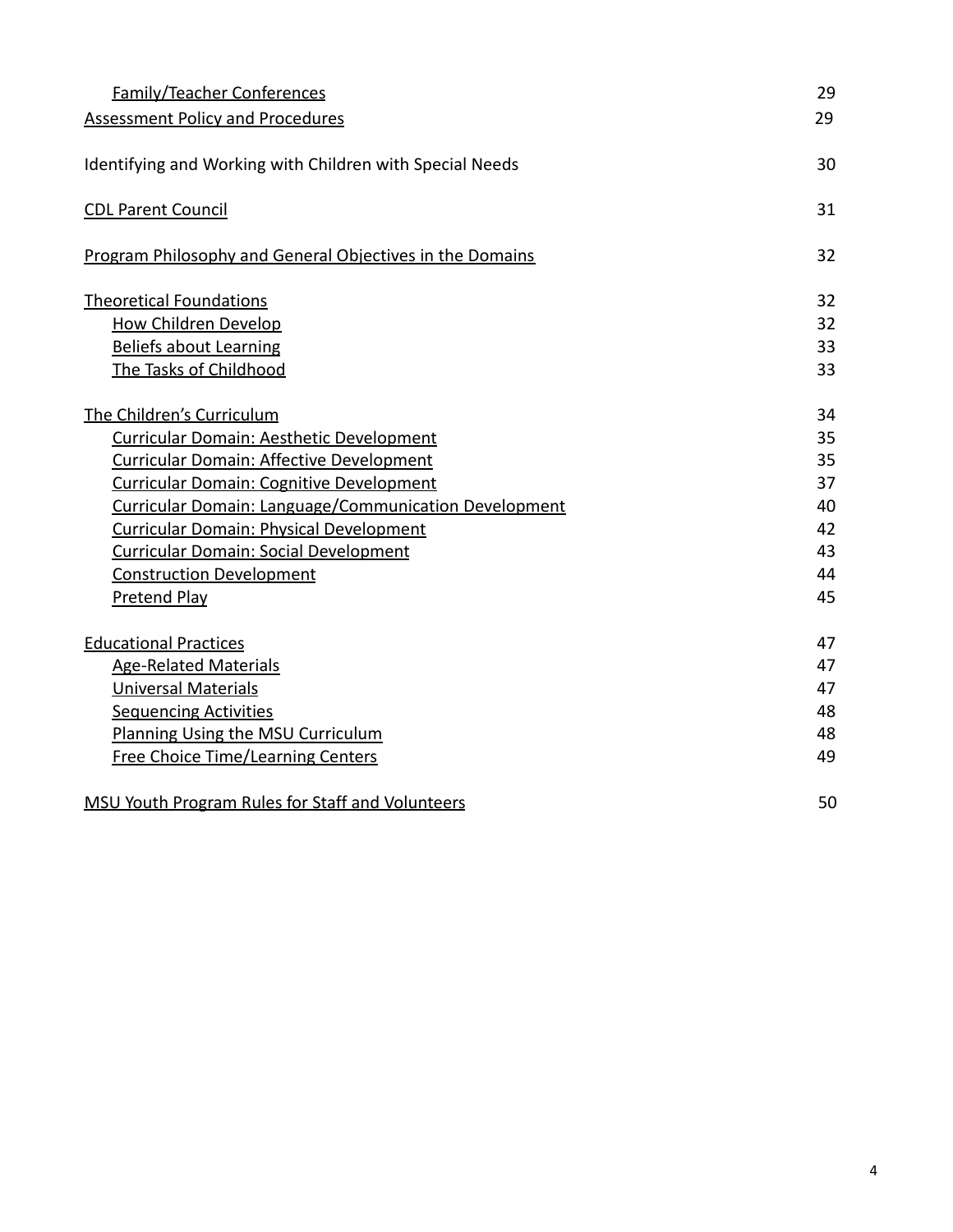# **Welcome to the Michigan State University**

# CHILD DEVELOPMENT LABORATORIES

The MSU Child Development Laboratories (CDL) are operated in East Lansing's Central School and in Haslett at the Wilkshire Early Childhood Center by the Department of Human Development and Family Studies, College of Social Science, at Michigan State University. The CDL offers programming to children birth to five years of age using the MSU Children's Curriculum. Each child has a developmental screening, Ages and Stages Questionnaire 3 (ASQ3) and Ages and Stages Social Emotional:2 (ASQ:SE2) completed by their family upon entering the program. Ongoing assessment is done using the Child Observation Record Advantage (COR).

The CDL works as a partner with the family in the education and socialization of children during their early years. It offers many opportunities for family involvement in a child's educational experience. Head Teachers at the CDL are faculty members in the Department of Human Development and Family studies. University students, Head Teachers and families all benefit from these shared activities, learning from one another and working together for the well-being of the children.

The CDL provides a learning environment for both children and MSU students. University students learn about child development, strategies for supporting children's social interactions, and methods of developing engaging and developmentally appropriate learning activities. These students, under the guidance of Head Teachers become team members in planning and carrying out valuable educational experiences for the children. In providing the highest quality programming for children and families, head teachers also create an exemplary learning experience for university students.

Staff at the CDL are mandated reporters for child abuse. We follow recommendations from the manual *The Role of Professional Childcare Providers in Preventing and Responding to Child Abuse and Neglect,* [https://www.childwelfare.gov/pubPDFs/childcare.pdf.](https://www.childwelfare.gov/pubPDFs/childcare.pdf) Note that as program policy requires, if a staff member is accused of abuse, said staff person will be placed on administrative leave or reassigned to tasks that do not involve direct contact with children.

# **Educational Purpose of the CDL**

<span id="page-5-0"></span>The overall educational purpose of the Child Development Laboratories is to provide a rich and varied educational experience for young children. Our primary aim is to foster development, helping children feel challenged, successful, creative, confident, and capable. We approach learning as an active, exciting process that is balanced among all areas of development.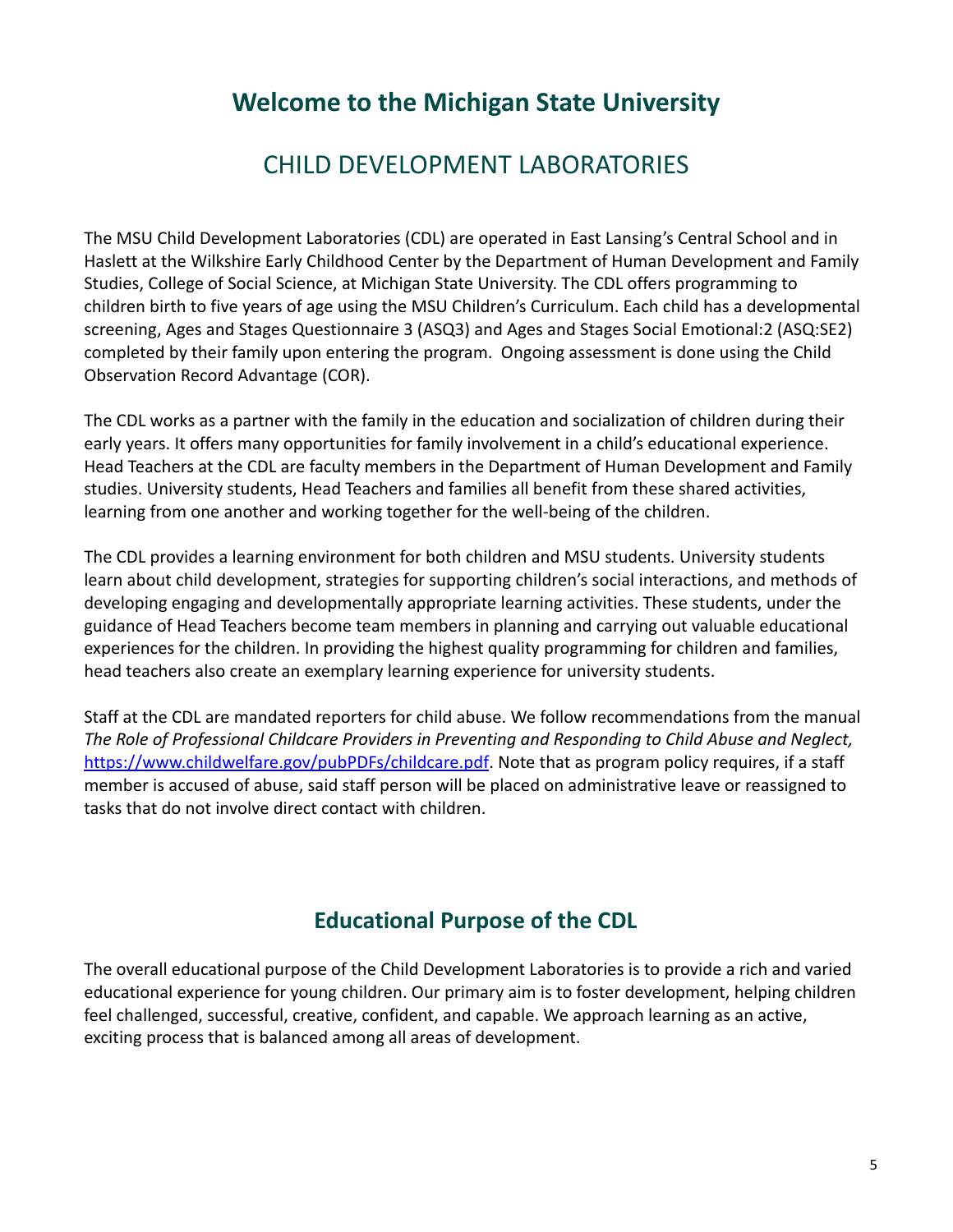### **Mission Statement**

<span id="page-6-0"></span>The Child Development Laboratories at Michigan State University have a 3-prong mission to provide the following through outstanding service to children and their families:

- An exemplary setting for training students in child development and teacher training
- An outstanding research setting for faculty and students
- A solid base for outreach to other early childhood professionals

# **Philosophy**

<span id="page-6-1"></span>The MSU CDL serves children and families by providing a play-based curriculum influenced by such theorists as Vygotsky, Piaget, and Bronfenbrenner. We are able to provide a developmentally appropriate curriculum designed to promote development of the *whole child*. We do this by addressing development in six domains: aesthetic, affective, cognition, language/communication, physical, and social. Our programs provide a continuity of interaction across classrooms through the use of social guidance techniques. The CDL welcomes children and families representing many languages, countries of origin, income levels, family structures, and ability levels. We value families as experts on their own children and collaborate with families to develop individually appropriate goals for children within the context of the classroom community. Families will find outstanding support from our staff as they learn to be advocates for their children through our programs.

### **NAEYC Accreditation**

<span id="page-6-2"></span>The MSU CDL is proud to be a NAEYC (National Association for the Education of Young Children) accredited childcare program. NAEYC Accreditation of programs for young children represents the mark of quality in early childhood education. NAEYC accredited programs invest in early childhood education because they believe in the benefits to children and families. Early childhood experiences from birth to age 8—have an enormous impact on children's lifelong learning and positively contribute to their health and development. Early childhood education programs with the mark of quality benefit children with greater readiness for, and success in, school. <http://www.naeyc.org/>

# **Great Start to Quality Rating**

<span id="page-6-3"></span>MSU Child Development Laboratories, both our East Lansing and Haslett campus, have participated in the State of Michigan's Great Start to Quality rating and improvement system for child care providers and preschool programs. We are proud of our rating as research shows that quality early learning prepares children for success in school, work, and life! To learn more, go to <http://www.greatstartconnect.org/>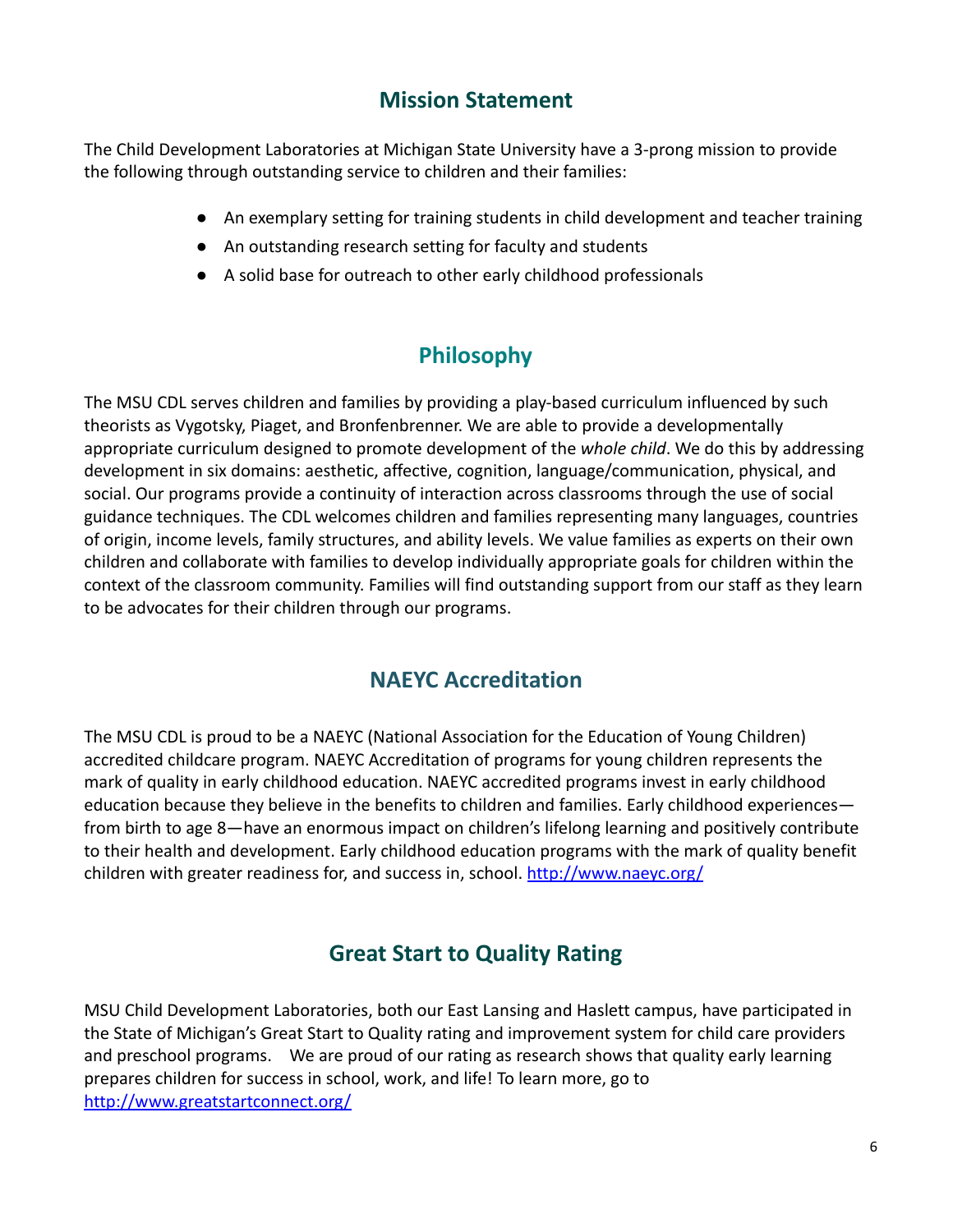# **Who is Eligible?**

<span id="page-7-0"></span>The centers are open to all families in the greater Lansing area. Children with special needs are included in addition to children of diverse backgrounds, lifestyles, cultures, and home languages. Children must attain the group age as stated in the contract of the year of enrollment. Families are welcome to schedule an observation before enrolling their children. We enjoy giving tours and discussing our program with prospective families. To ensure adequate space and the availability of a staff member, these observations are by appointment. Further information and applications are available at [www.hdfs.msu.edu/cdl](http://www.hdfs.msu.edu/cdl) or by calling 517-355-1900 (East Lansing) or 517-339-6045 (Haslett.) <http://inghamgreatstart.org/ingham-early-childhood-joint-application>

### **ANTIBIAS EDUCATION**

The Child Development Laboratories stands firm in its beliefs and efforts to deliver an antibias education to both children in the program and the university students who participate in their practicum experience. Our work is based on the book Anti-bias Education for Young Children and Ourselves by Louise Derman-Sparks and Julie Olsen Edwards and Catherine Goins. The staff at the CDL participate in ongoing professional development related to antibias education and are committed to translating it into their daily practice. Teachers at the CDL plan intentionally to provide activities and experiences that support the goals of antibias education; identity, diversity, justice and action.

# *Cultural Competence Plan*

*Based on NAEYC's Position Statement on Responding to Linguistic and Cultural Diversity <http://www.naeyc.org/files/naeyc/file/positions/PSDIV98.PDF>*

The goal of the Child Development Laboratories is to wholly engage all children and families enrolled in our program. With our diverse population, we strive to form reciprocal relationships with families, embracing the cultural variety within our program. The following are ways in which we do this.

- 1. The CDL has dedicated its professional development for teachers on the area of Antibias Education.
- 2. Families are provided an *Importance of Home* form that collects data related to language, culture, communication style, etc. Conversations using this document are meant to initiate an ongoing, reciprocal relationship. Information from the Importance of Home form is used by the classroom teacher to create an inclusive environment.
- 3. Each semester staff and student teachers use the PROMOTING CULTURAL & LINGUISTIC COMPETENCY Self-Assessment Checklist for Personnel Providing Services and Supports In Early Intervention and Early Childhood Settings checklist, [https://nccc.georgetown.edu/documents/ChecklistEIEC.pdf.](https://nccc.georgetown.edu/documents/ChecklistEIEC.pdf) Each classroom develops an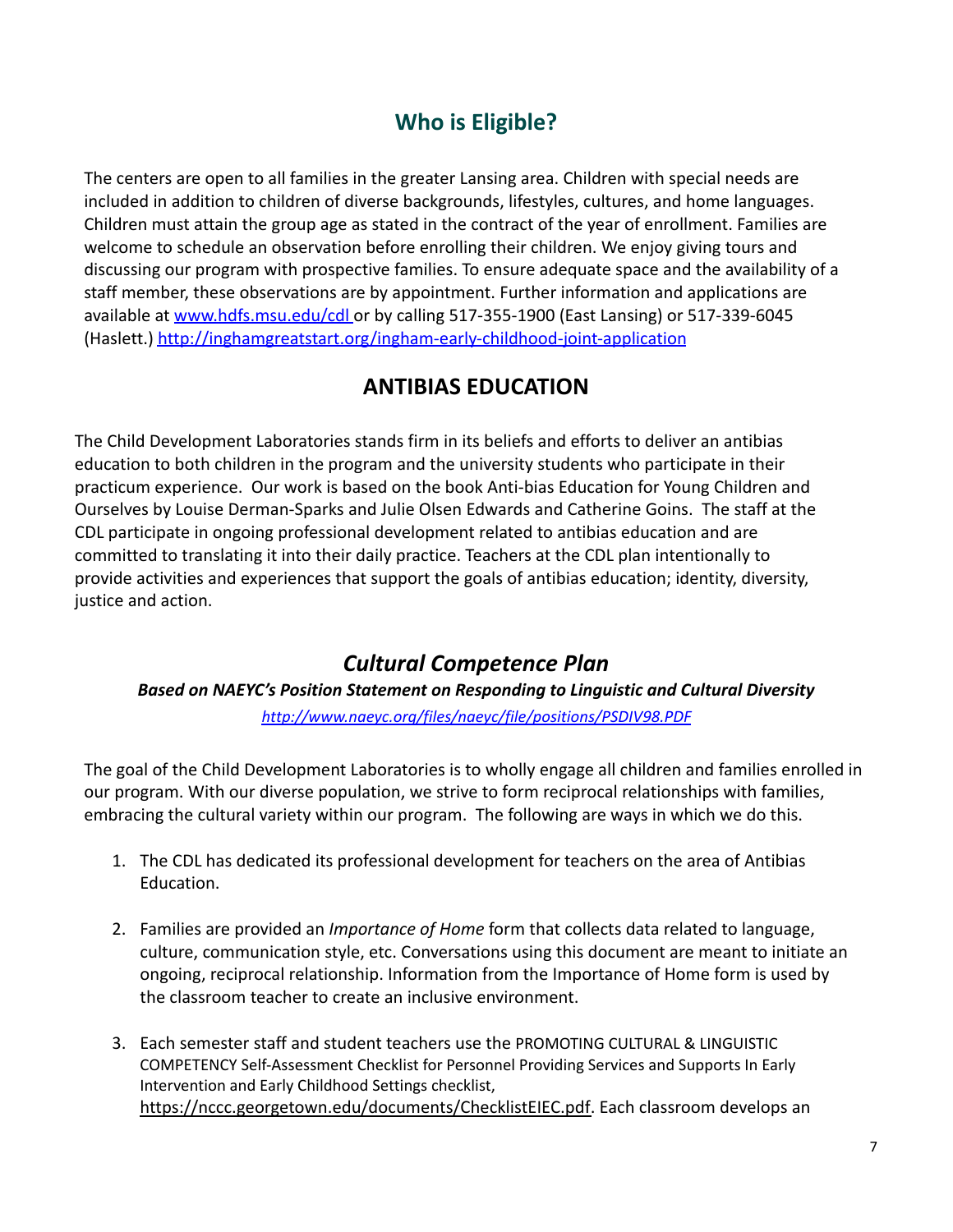action plan is developed based upon the results of this assessment. Results are used to enhance environments to reflect children and families enrolled and the local community. Communication style is reviewed along with personal values and biases.

- 4. Families are informed of activities and festivals in the greater Lansing area to enhance their understanding of the diversity in the area.
- 5. During intake meetings and home visits, staff support families in using their home language with their children. The benefits of being a dual language learner are shared with families.
- 6. Families are invited to share talents, interests, hobbies and traditions in their child's classroom.
- 7. To connect children with their home culture, books, music, materials, instruments, pretend play materials, etc. are included in each classroom.
- 8. Staff at the CDL are committed to learning about, and experiencing, the diverse cultures represented in the greater Lansing area. This happens through strategies such as personal communication, participation in community events.
- 9. Teachers attend conferences and stay current on research related to supporting dual language learners in their classrooms. Multiple opportunities are developed for children to demonstrate their knowledge of concepts. Activities developed are concrete, hands on, primary experiences, especially for the younger children.
- 10. University students who participate in the Child Development Laboratories have lectures and assignments related to cultural and linguistic diversity and antibias curriculum with the expectation that they will practice these skills and dispositions during their time at the CDL.
- 11. The CDL welcomes input from families, through informal communication and through annual NAEYC Family Surveys to enhance our program in the area of cultural and linguistic diversity.

# <span id="page-8-0"></span>**The Educational Programs**

#### **Full and Half Day Programming**

HDFS faculty serve as Head Teacher who are responsible for implementing the teaching and outreach components of the program. As a program we adhere to NAEYC child: teacher ratios. Family members participate in the program through workshops, special events, work parties, and the Parent Council. Family members are always welcome to observe their children, and to communicate with the Head Teacher and the Administrators about their children and the program.

#### **Half Day**

A 4-day-a-week half day program is offered in the morning and afternoon for 3 hours per session for children who are 36 months and older by September 1 of the programming year. Half day programming is available only at our Haslett campus.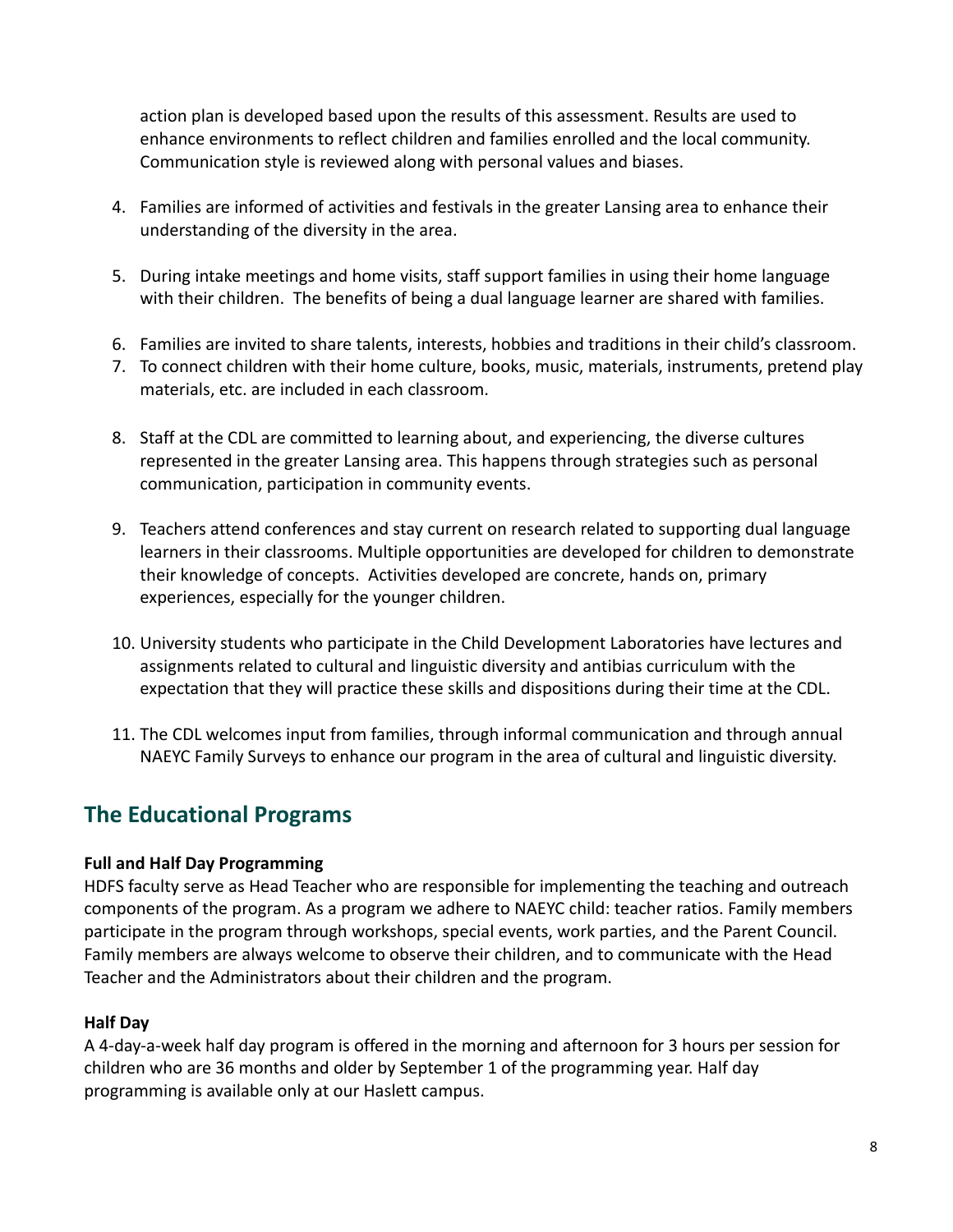**Full Day** A 5-day-a-week, 7:30 a.m. – 6:00 p.m. program is offered for children, birth through age 5, at our East Lansing campus.

USDA Food Requirements/CACFP: Both our East Lansing and Haslett sites follow the USDA food guidelines. Both East Lansing and Haslett sites participate in the Child and Adult Care Food Program. MSU CDL Haslett campus: Lunch is not served during programming hours.

A Typical Day: Infants and Toddlers: The infant and toddler classrooms offer individualized programming. The following are included in each day: arrival, free choice, gathering, feeding/snack, sleep/rest, diapering, transitions, outdoor time and dismissal. Please see your child's teacher for the schedule specific to their room.

Preschool: All preschool classrooms have the following components in their daily schedule: arrival, large group, free choice, small group, snack/lunch, outdoor time. Each classroom will provide you with their daily schedule and a description of what happens in each part of the day.

# **What Families Can Expect from Us**

<span id="page-9-0"></span>We understand that families play a primary role in a child's socialization and education. The function of the Child Development Laboratories is to support families in this endeavor. Therefore, families can expect that:

- We do everything in our power to maintain the health, safety, and well-being of your child(ren) in our care.
- To protect your children, we release them only to you and other persons you have authorized on your child information card.
- Any information you share with teachers and staff members is kept in strict confidence unless it is something we are required, by law, to report.
- The content of each child's health and safety file is confidential but is immediately available upon request to: Administrators and teaching staff who have consent from a parent or legal guardian to access the record, the child's parents or legal guardians, regulatory authorities. (NAEYC 10D6)
- To maintain sensitivity to individual children, we do not discuss children with staff members or parents/guardians in the child's presence.
- All children and families are treated with respect regardless of ethnic background, lifestyle, ability, gender, family structure or religion.
- We strive to enhance the overall development of each child in the program.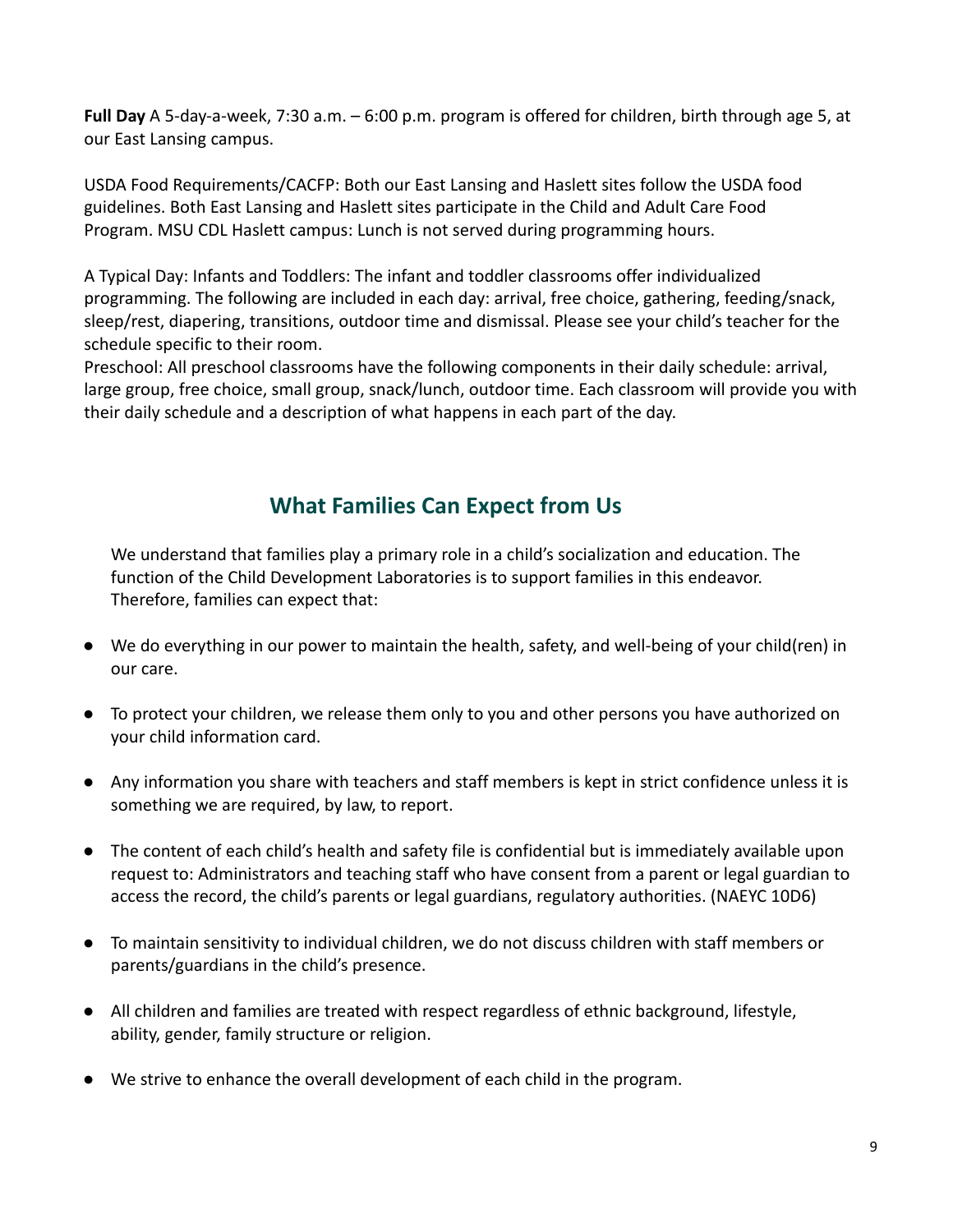- We engage in a variety of activities to gauge children's progress through the program to develop individual goals for each child.
- We communicate with you about your child(ren)'s development and progress in the program.
- We provide opportunities for you to increase your understanding of child development in general and your own child's development in particular.
- We proactively assist you in locating appropriate child and family resources available in the community.
- We consistently implement programs based on sound child development principles and relevant research.
- We strive to provide a positive learning environment for all children enrolled in the program regardless of ability, special needs or learning style.
- <span id="page-10-0"></span>● We follow the NAEYC Code of Ethics, [http://www.naeyc.org/files/naeyc/file/positions/PSETH05.pdf,](http://www.naeyc.org/files/naeyc/file/positions/PSETH05.pdf) maintaining confidentiality related to all children, families, and staff.

# **The Laboratory Component of the CDL**

#### <span id="page-10-1"></span>**Research**

A central mission of the Child Development Laboratories is to generate new knowledge regarding child development and early childhood education. Families and children enrolled at the CDL participate in research projects. Each research project is reviewed by the CDL Research Committee in the Department of Human Development and Family Studies and by a university committee to ensure that the rights of children and families are protected and that the research is practical in this setting. The Director of the CDL and CDL Research Committee at the CDL manage the research program. The CDL Research Committee consists of an early childhood faculty in HDFS, the Director of the CDL, Assistant Directors from both sites, and Head Teachers from both sites. The following policies govern all CDL research.

- All researchers in the laboratories must have Central Registry Clearance and Internal Criminal History Access Tool (ICHAT).
- Researchers from all departments across campus are welcome to apply to carry out research in the CDL.
- Researchers must obtain approval for their projects from the University Committee on Research Involving Human Subjects.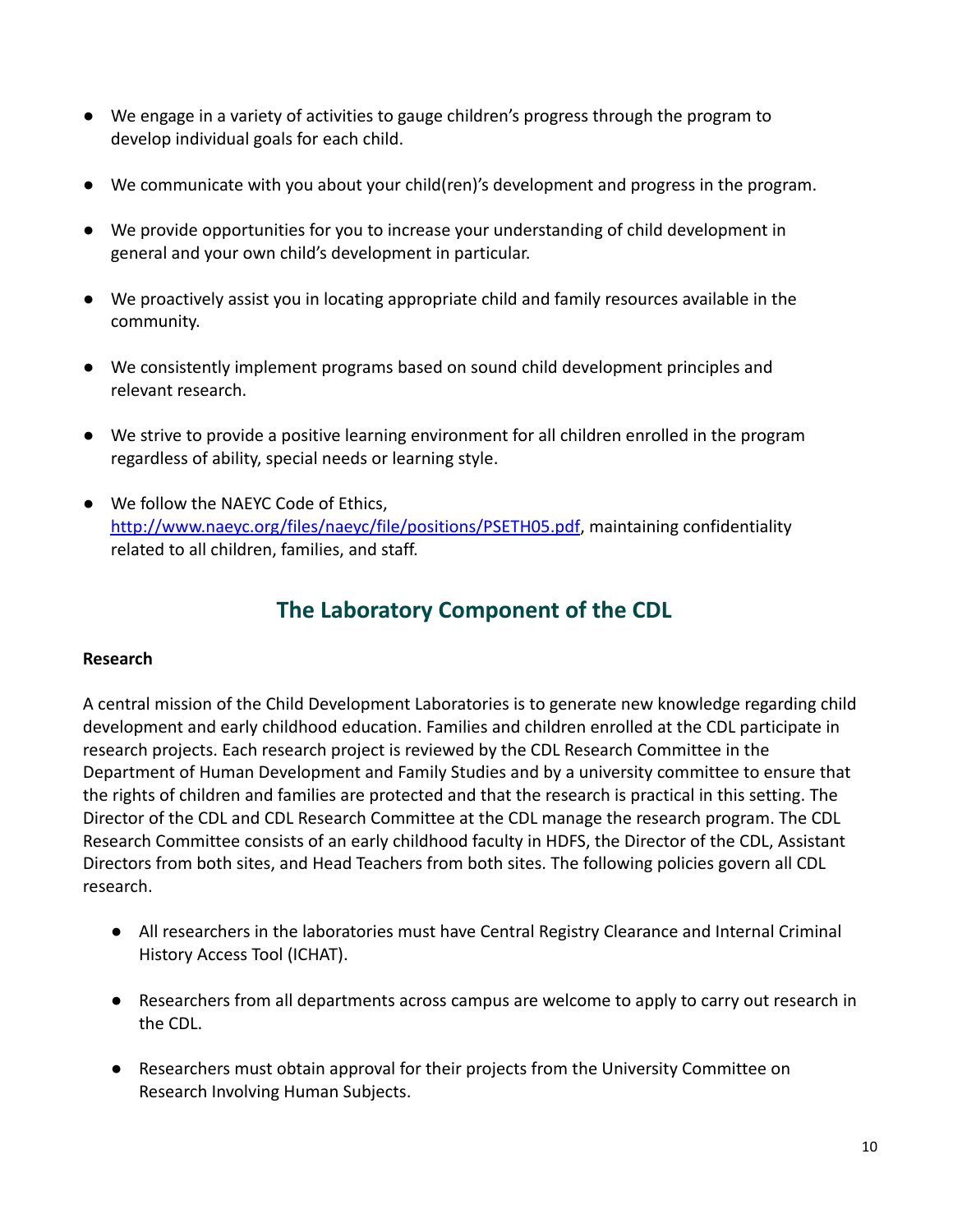- Researchers must submit a research plan for approval by the CDL Research Committee.
- Preliminary proposals can be emailed informally to the Director (Child Development Laboratories). S/he will review the proposal with those staff members that it will affect for major standards and operational feasibility and provide feedback to the investigators.
- Formal proposals are made by completing an application on the CDL website, [https://hdfs.msu.edu/sites/default/files/public/CDL/CDL\\_Research\\_Application\\_9-24-15.](https://hdfs.msu.edu/sites/default/files/public/CDL/CDL_Research_Application_9-24-15.pdf) [pdf](https://hdfs.msu.edu/sites/default/files/public/CDL/CDL_Research_Application_9-24-15.pdf) and submitting it to the Child Development Laboratories Research Review Board for review.
- The Child Development Laboratories Research Committee will communicate results of the review to the researcher. Possible outcomes of the review:
- Approved with no revisions.
- Approved with minimal revisions (described).
- Revise and resubmit.
- Not acceptable.
- If problems arise in the course of a project, the Director will attempt to resolve matters informally with the parties involved. If this is not successful, the matter will be referred to the HDFS Department Chairperson.
- We expect that a summary of results will be provided to the program at the end of a study.
- Research requests will be evaluated on the basis of how well projects are designed and the extent to which reasonable and prudent practices regarding child, family and staff members' involvement have been applied.
- Families are provided information concerning the purposes of all approved research projects and the names and telephone numbers of the principal investigators responsible for each one.
- Children have the right to refuse to participate in any project. No penalties, coercion or tricks will be used to gain their involvement.
- Only competent, closely supervised adults will be permitted to engage in research activities with the children. Per LARA Child Care Licensing regulations, anyone alone with children will have been fingerprinted.
- Researchers will explain procedures and tasks to children clearly and truthfully. They will answer all questions that the children may have.
- Researchers will be required to provide families with general information on the results of each study.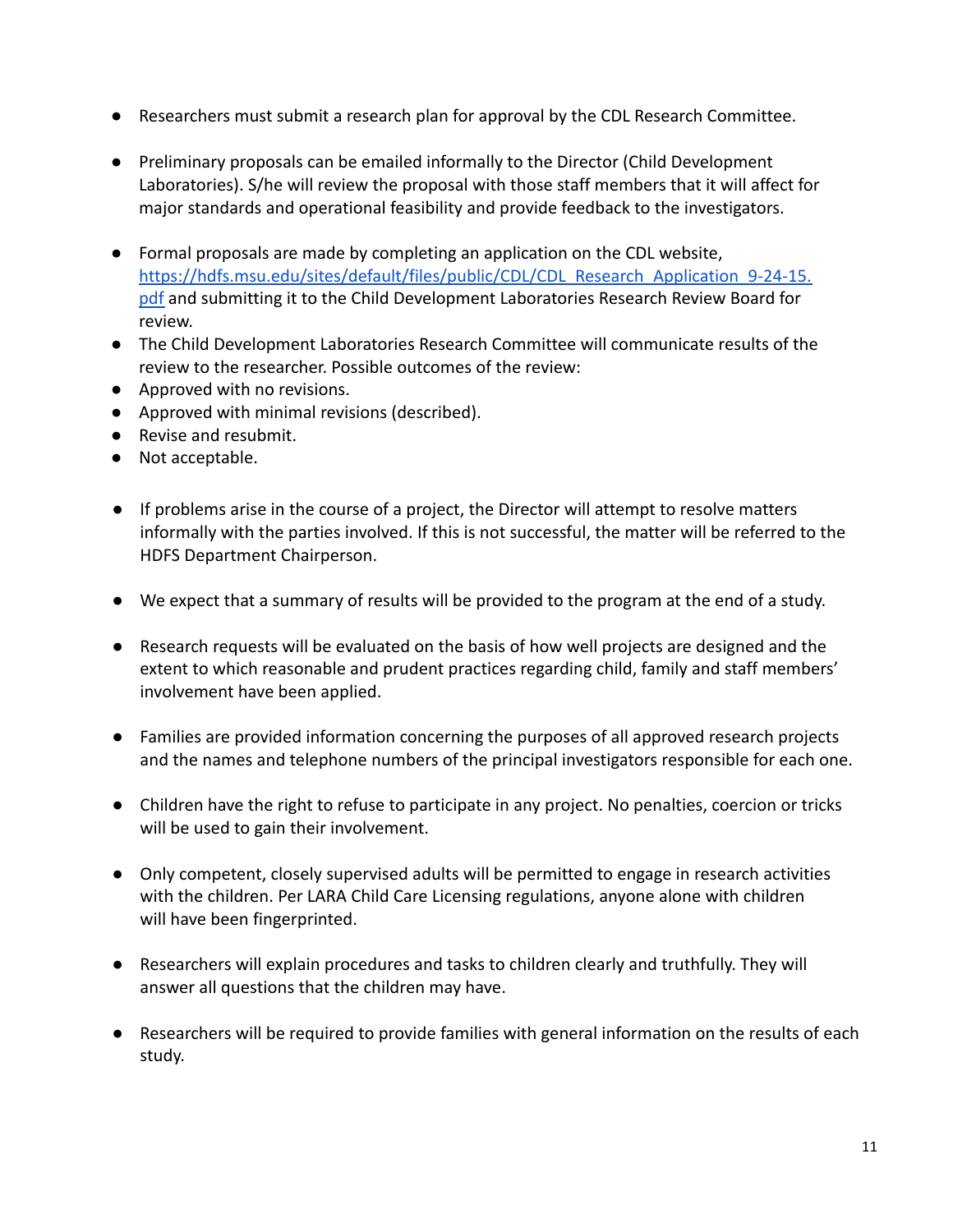#### <span id="page-12-0"></span>**Student Observation and Participation**

All student observers and participants must be sponsored by faculty members in their department. Students or their instructor must submit a written application and receive approval from the Director of the CDL before making any observations or beginning their participation in the CDL. The course observation and participation forms can be found at:

[https://hdfs.msu.edu/sites/default/files/public/CDL/MSU\\_CDL\\_Course\\_Observation\\_Form.pdf](https://hdfs.msu.edu/sites/default/files/public/CDL/MSU_CDL_Course_Observation_Form.pdf)

We expect students at all times to:

- Maintain the confidentiality of children and families.
- Follow Head Teacher directions.
- Treat children and families with sensitivity and respect.
- Observe quietly and unobtrusively.

#### **Adult Volunteers in our Programs**

From time to time, interested adults wish to volunteer in our programs. While we welcome volunteers, to protect our children and their privacy, we require volunteers to follow the same guidelines as our students, and obtain the appropriate paperwork:

[https://hdfs.msu.edu/sites/default/files/public/CDL/Required\\_Paperwork\\_List.pdf](https://hdfs.msu.edu/sites/default/files/public/CDL/Required_Paperwork_List.pdf)

All volunteers will be supervised by staff members at all times. They are never left alone with children. All volunteers, including volunteers who are parents of a child in care are screened using the public sex offender registry for clearance before having any contact with a child in care (Licensing Rule R400.8125 (3)) . Any individual registered on the public sex offender registry (PSOR) is prohibited from having contact with any child in care (Licensing Rule R400.8125 (4)).

# **Family Enrichment Programs**

#### <span id="page-12-1"></span>**Workshops and Classes**

We offer educational and informational workshops throughout the year. Topics have included child development, toilet teaching, benefits of a play-based program, kindergarten transitions and behavioral issues.

*Positive Communication and Guidance Skills* is a four-week program provided at no cost to families with children currently enrolled at the CDL. A Head Teacher offers a four-week parenting skills class. The skills taught are similar to those used by teachers in the classroom every day. The only requirement is that those who sign up make a commitment to attend all four sessions. This program is offered at least once a year. Enrollment is limited to 20 people. Announcements about the starting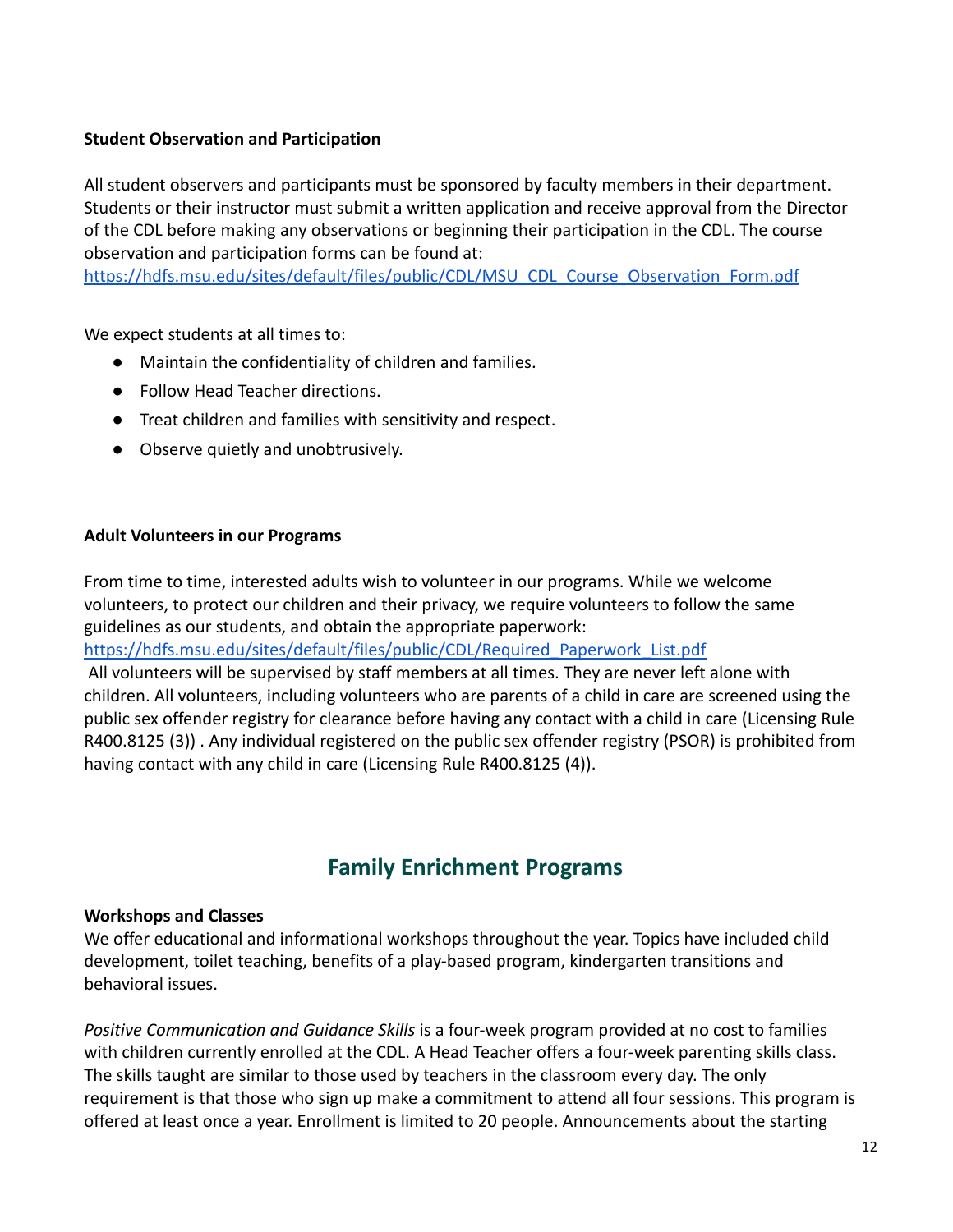date, time and place are sent home in the newsletter.

#### **Special Events**

At least twice a year the Child Development Laboratories and the Parent Council co-sponsor social events such as a fall picnic and spring ice cream social. Announcements about these special events will be in the school newsletter.

Families needing special accommodations because of a disabling condition must notify the office at least one week in advance of an event or meeting so arrangements can be made. Every attempt is made to make all services and activities accessible to everyone.

#### **Couple and Family Clinic**

Family support is offered to CDL families through the MSU Couple and Family Clinic, [http://hdfs.msu.edu/clinic.](http://hdfs.msu.edu/clinic) The clinic will charge minimal fees for long-term services. Phone 517-432- 2272 for further information. The Couple and Family Clinic respects the uniqueness of individuals, couples, and families. The Couple and Family Clinic is also relational, as they recognize that most problems of individuals, couples, and families develop within relationships. These relationships may also be affected by various life stressors, for example, challenges presented by work, parenting, communication difficulties, divorce, remarriage, or illness.

#### **Student Employment Opportunities**

<span id="page-13-0"></span>Families may post student employment opportunities in both the CDL East Lansing Campus, and Haslett Campus. Please give these requests to the main office and they will be posted on a bulletin board in the East Lansing and Haslett Campus. The CDL does not accept any responsibility for either employer or employee if a student is hired.

# **Application and Enrollment**

The Child Development Laboratories are open to all Greater Lansing area families, regardless of race, creed, ethnic or cultural background, or lifestyle, and to all children, regardless of developmental or physical abilities.

#### **Enrollment/Waitlist Procedure:**

- Children are enrolled based on availability and the following priority:
	- $\circ$  Currently enrolled children are allowed to re-enroll first and are placed at the top of the waitlist at all times
	- o Siblings of currently enrolled children are allowed to enroll second and are placed near the top of the waitlist
	- $\circ$  Children from families who have previously attended the CDL are allowed to enroll third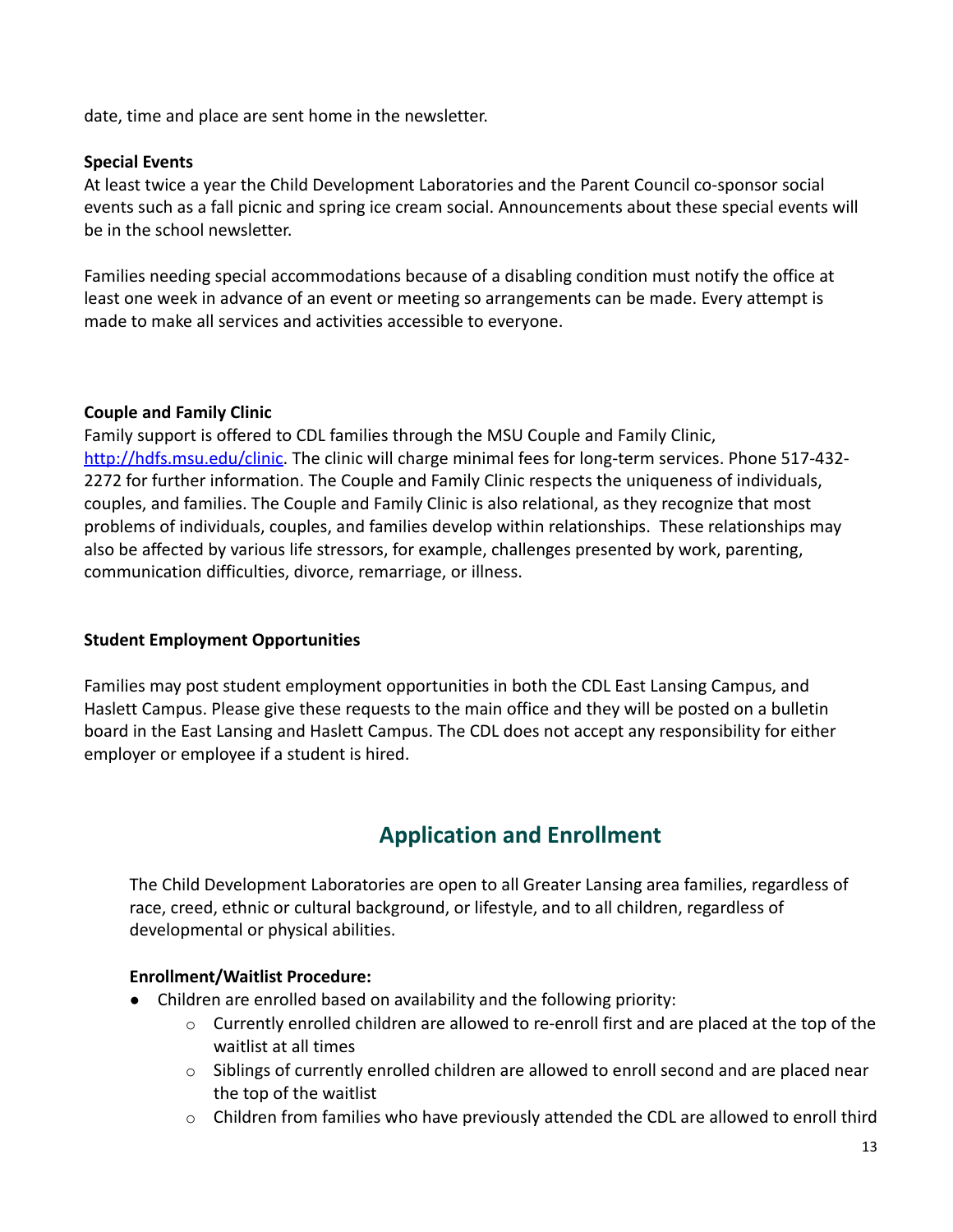and are given priority on the waitlist

- $\circ$  New families who have submitted Initial Applications with no previous history with the CDL may enroll if space is available and are offered enrollment based on the date their application was received.
- Applications are accepted year-round. When openings occur during the school year, families are notified based on their position on the waitlist.
- Children must be officially enrolled or re-enrolled each year.
- Children are assigned to their class on the basis of age alone and remain in their assigned class for the entire year. This helps children move through our program and make a smooth transition into public or private elementary schools.

#### **Enrollment Paperwork:**

- Child Information Form: The information requested is essential for the children's safe and effective participation in the program. The Child Information Form must be submitted before or no later than the first day of the school year or upon your child's start date.
- Health Appraisal Form: State of Michigan Childcare licensing regulations requires that a physical examination form be filled out by your child's doctor. The Health Appraisal form must be submitted to the school office within 30 days of your child's start date at the CDL.
- Immunizations Record: Prior to entering school, families must provide proof of immunizations. (NOTE: measles, mumps and rubella [MMR] immunization must have been given at 15 months of age or older.
- Importance of Home Form: The home visit is a time to talk with you about your goals for your child, concerns you may have and stories you'd like to share. It is a time for teachers to learn about your family, talents, hobbies, and your goals. Teachers will refer to the Importance of Home form during your home visit.
- The Child Development Laboratories strive to meet high standards. Recommended high-quality programs is screening children annually.
	- $\circ$  Ages & Stages Questionnaire (ASQ-3): The ASQ-3, a developmental screener that provides a quick check of your child's development in communication, gross motor, fine motor, problem-solving, and personal-social. This tool is used for children ages 1 month to 5 ½ years old.
	- o Ages and Stages Questionnaire Social Emotional (ASQ-SE-2): The ASQ-SE-2 provides a quick check of your child's social-emotional strengths and areas where they may need practice or support.
- Optional participation in a school wide directory of CDL families' names, addresses, phone numbers and email are provided to each family. To protect the privacy of all families we do not give or sell the Directories to any outside person or group **or provide this information over the phone to anyone**. Information collected from you is available only to the staff members. Information is made available to researchers or students only after parent's consent.

All questions about enrollment or these policies should be directed to the Enrollment Officer at the 517-355-1900 or [cdl@msu.edu](mailto:cdl@msu.edu)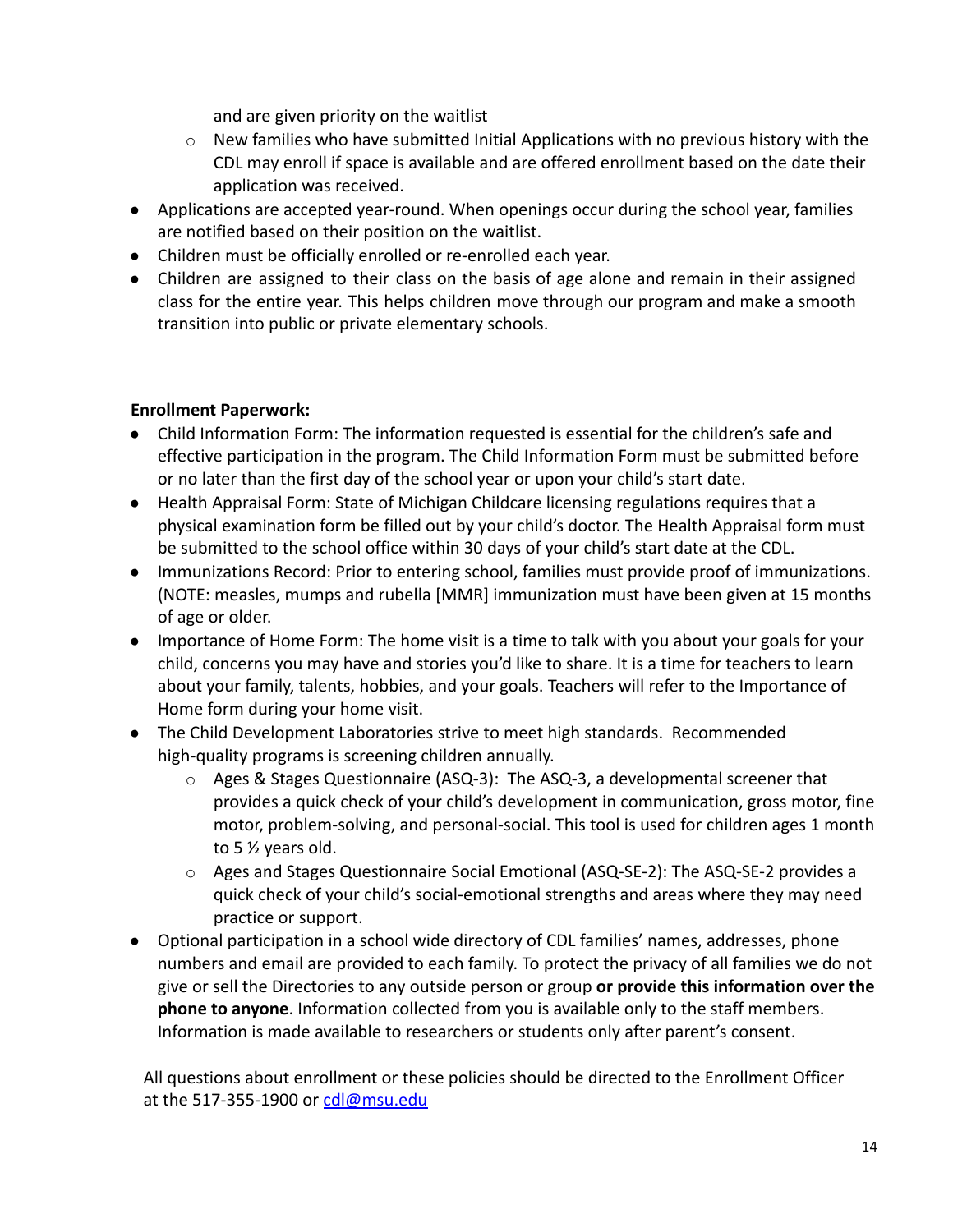#### **Enrollment Protocol for the Great Start Readiness Program (Haslett Campus):**

Children can enroll in the State of Michigan Great Start Readiness program through Ingham Intermediate Preschool, [Ingham Intermediate School](https://michiganpreschool.org/page.php?ID=5&set=33000) District | Welcome [\(michiganpreschool.org\)](https://michiganpreschool.org/page.php?ID=5&set=33000). On the application you can indicate the Haslett CDL as an option. Your application is forwarded to the CDL to verify eligibility, per GSRP requirements. On June 1st we begin the official enrollment process for children who turn four on or before September 1st. If spaces are still available after September 1st any child who turns four after that date can be considered for enrollment. Families will be prioritized from lowest to highest qualifying income, based on the financial guidelines provided to us from the Ingham Intermediate School District.

# **Tuition and Fees**

<span id="page-15-0"></span>Tuition fees are used solely to support programs conducted at the Child Development Laboratories. Tuition fees and payment schedules can be found on the contract.

- An initial application with a non-refundable application fee is required to be added to the waitlist.
- If offered a space, a non-refundable down payment and signed contract are required to secure the space in the program.
- The tuition contract indicates the type of payment plan families intend to use and the agreement to fulfill your financial obligations to the program. Any changes in the contract (program(s) or payment schedule) must be formally made with an addendum to the contract.
- To withdraw, families must provide a written statement giving the reason for withdrawing and the last date the child will be attending. The CDL requires that families give a two weeks' written notice.
- A late fee of \$20 is added to accounts for balances unpaid on the 10th of the month.
- Families who are in financial distress should reach out to the Enrollment Officer to discuss alternative payment arrangements.
- MSU policy requires that any account going 90 days without payment must be sent to the University's delinquent account office. Expulsion may occur if a financial plan cannot be established.
- Scholarship opportunities are available through Ingham ISD. Ingham has a collaboration of school districts and community-based providers who offer state (GSRP) and federally (Head Start) funded preschool services, along with tuition-based options. Application can be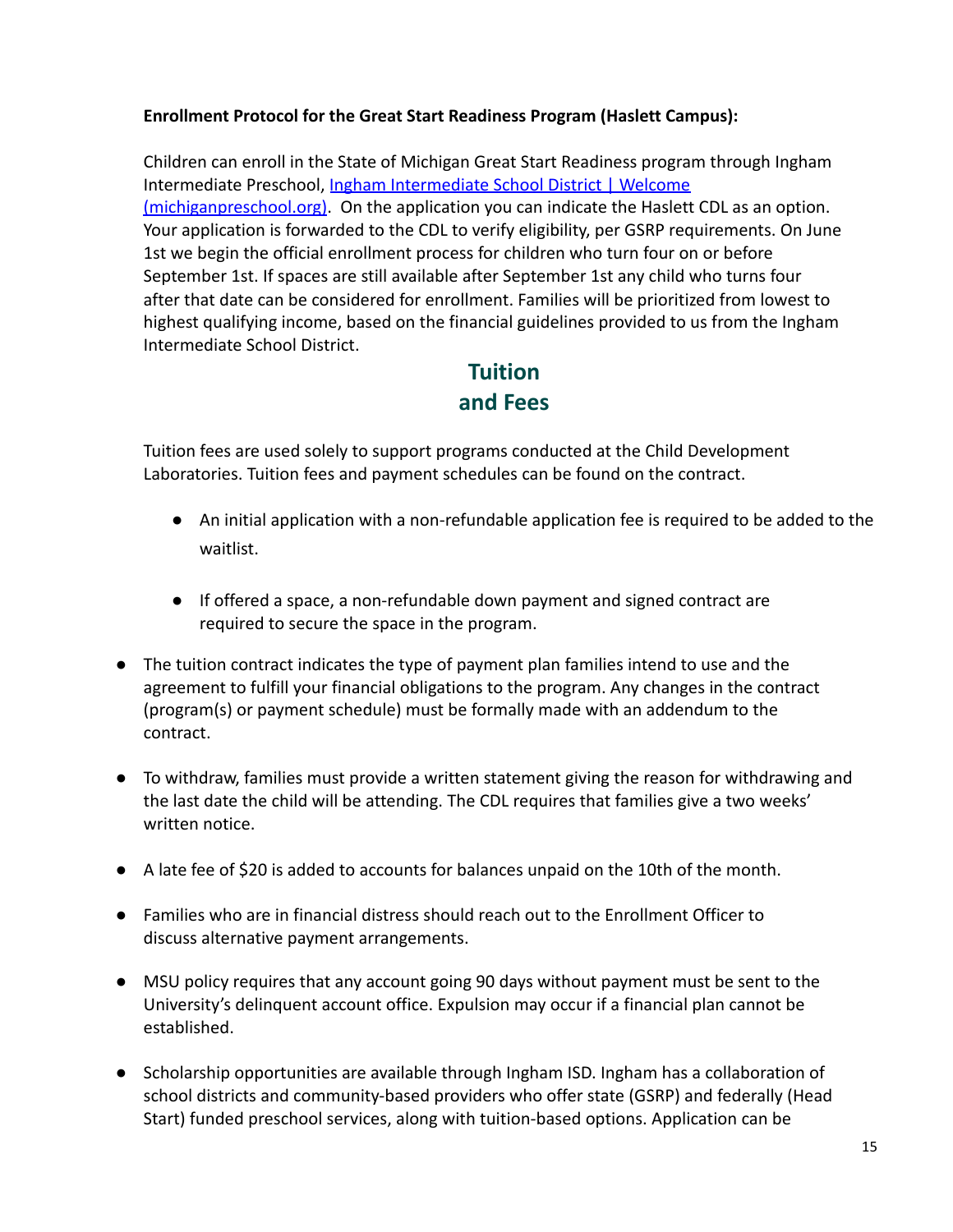submitted at [www.inghampreschool.org](http://www.inghampreschool.org)

- All children must be picked up 5 minutes after the end of the children's session. Fines for being late are \$5 for the first 5 to 15 minutes and \$20 for each hour or part after the first  $\frac{1}{4}$ hour for each child. This policy is in effect even if you notify the CDL office that you expect to be late picking up your children. This fee will be charged to your account.
- Full Day Preschool: If there is an unexpected closure due to weather or building issues, program fees will still be charged.
- Half Day Preschool: If there is an unexpected closure due to weather or building issues, program fees will still be charged.

#### **Grievance Policy**

For any concerns, the following steps should be taken:

- 1. Schedule a time to meet with the staff person to express your concerns and work towards an agreeable solution. Do note that staff will not discuss other children, or their families are related to a grievance. Confidentiality of program participants and staff will be respected.
- 2. If a solution cannot be reached, submit, in writing, an explanation of your concerns. This should be sent, via email, to the Assistant Director at your site and the Director. They will respond by scheduling a time to meet within 5 business days of receipt of your concern.

# **What You Can Do to Enhance Your Child's Educational Experience**

<span id="page-16-0"></span>We ask that you:

- *●* Send your child to school healthy, fed, rested, and dressed appropriately so he/she can be involved in, and benefit from, the program activities.
- *●* Bring children to each session on time and pick them up as soon as the session is over for half day preschool session. Children enrolled in full day programming can arrive any time after 7:30 and must be picked up by 6:00\*. *Current hours for child programming is 8:00-5:30. (6/2021)*
- Deliver children directly to the classroom or a staff member. Children are not to enter the building alone or remain on the playground unattended.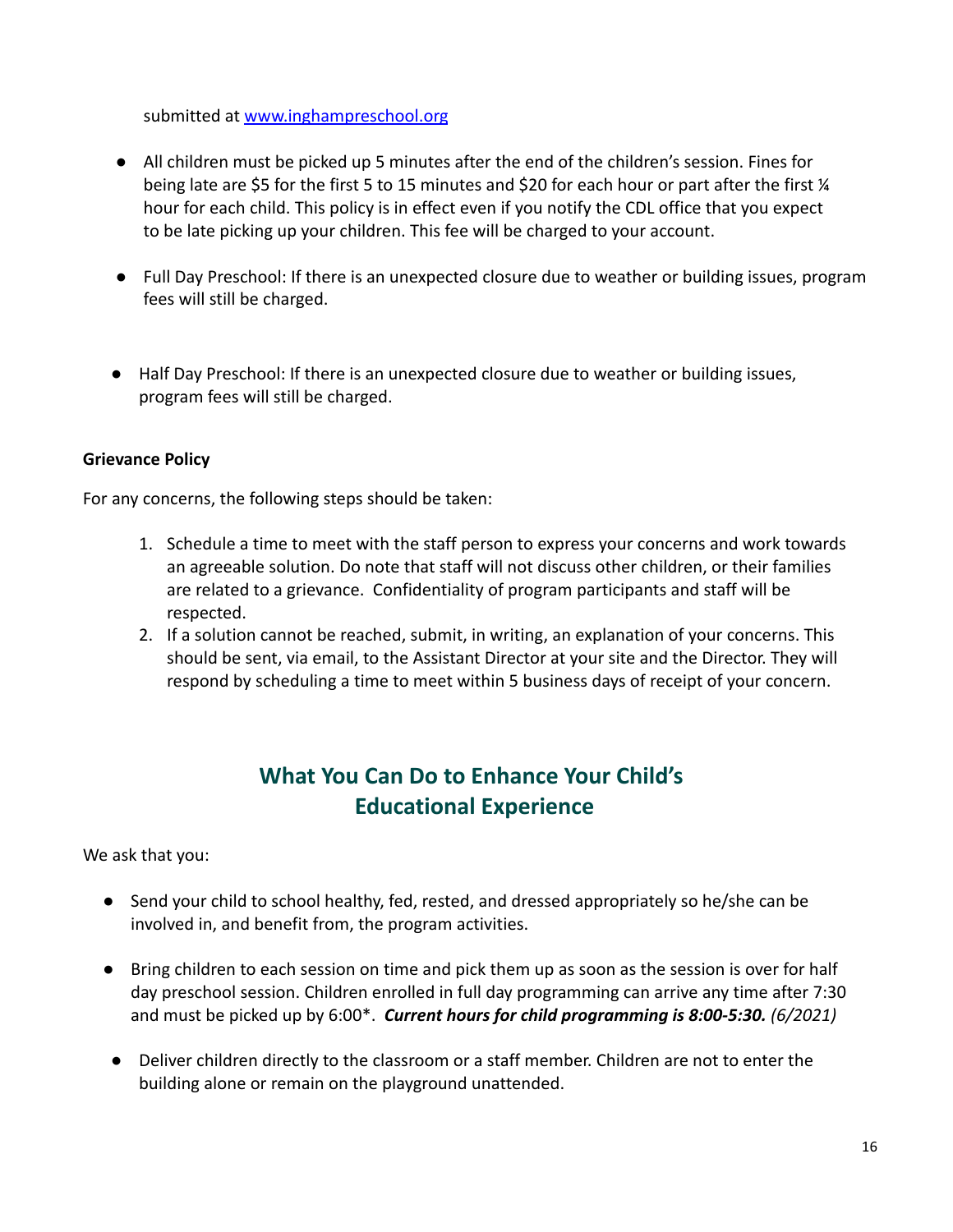- Notify the program by phone or in writing of any changes in the person who will pick up your child at the end of the day. When you complete the initial information card, do include all persons that you anticipate picking up your child.
- Communicate with teachers about events at home that may influence your child's behavior at school, such as any substantial changes in the child's routine or an impending move, separation, divorce, hospitalization or visitor.
- Share your concerns about your child or any aspect of the program with the Head Teacher, Assistant Directors or Director.
- Make tuition payments directly to the office, by mail or submit online at [https://commerce.cashnet.com/msu\\_3964](https://commerce.cashnet.com/msu_3964)
- Treat all personnel (Director, Head Teachers, office and building staff members and students) with consideration and understanding.
- Offer suggestions and ideas for program improvement either informally or through the various evaluation procedures provided

# **Guidelines for Children Arriving and Departing**

For both campuses, children are only released to people listed on the information card. We will not release children to adults whom we deem to be under the influence of alcohol or other substances.

#### **Haslett Campus**

#### **Drop Off and Pick Up Your Child Using the Curbside Loading Zone**

To use the loading zone at the Haslett Campus, approach it via the following route: Enter bus loop from Academic Way if buses are not present. **Anyone desiring to use the loading zone must follow this route**. We have staff members on the curb during the times designated for each classroom. If you arrive after they have gone inside, please park in a parking space and either escort your child to or retrieve your child from his or her classroom. Teachers unload from arrival up to ten minutes after program starts and ten minutes prior to the program end time.

#### **Option Two: Parking and Walking your Child into or out of the Building**

At arrival time, take children directly to their class, either in the building or on the playground as indicated by the classroom schedule. Make sure the person taking attendance knows the children are present. Please do not simply drop children at the gate or in the lobby expecting them to find their own way.

At the end of the session, take children from the building *only after notifying the adult in charge*. Note that parents are welcome to look around classrooms with their children at this time. If you have several children with you, please remember that once the children have been dismissed, you are responsible for supervising them.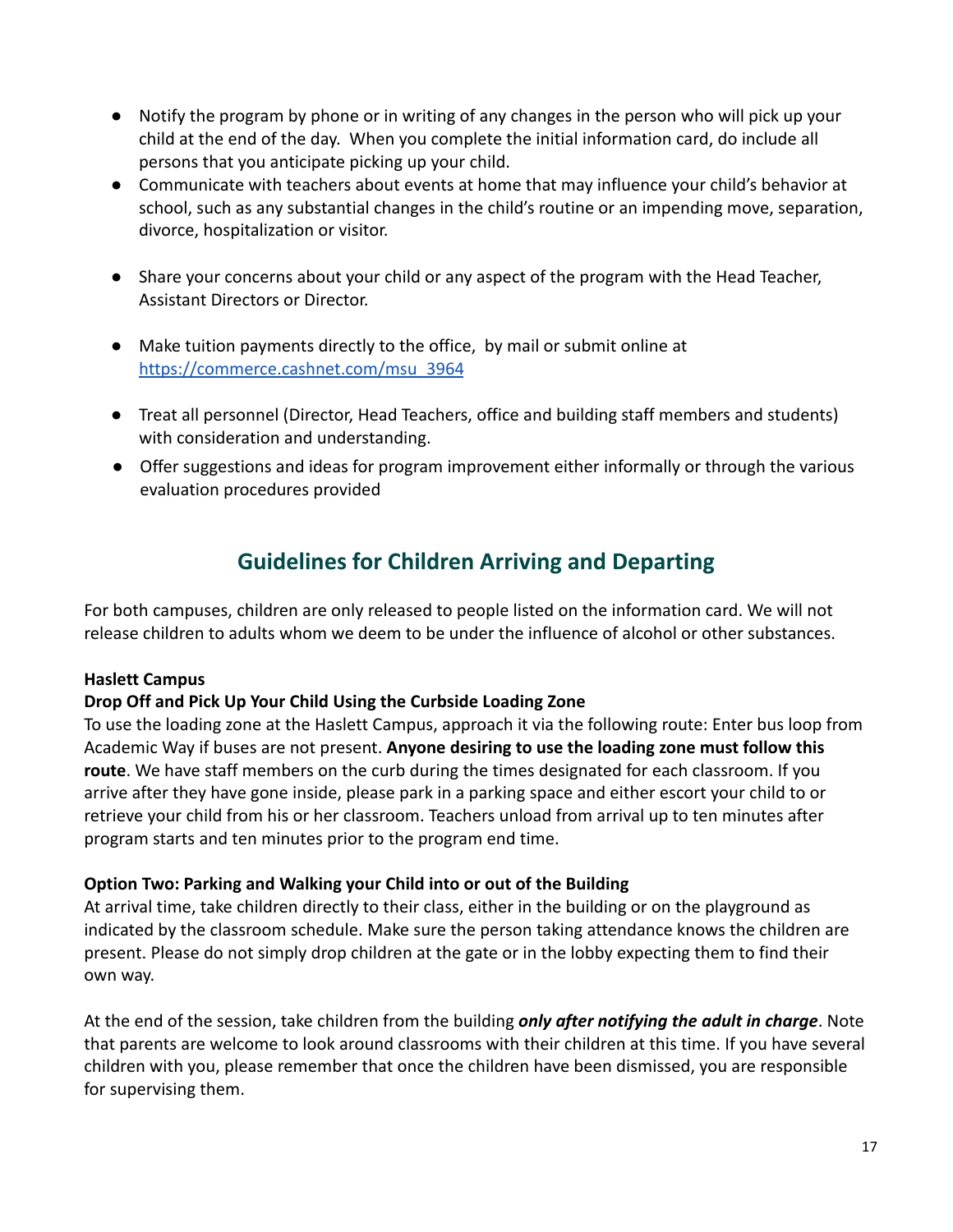Once children are safely out of the car or safely buckled into their seats, please leave the zone. An appropriate seat belt or safety seat must be available to every child in a vehicle. For more information on the laws in Michigan, go to [http://www.michigan.gov/msp/0,4643,7-123-](http://www.michigan.gov/msp/0%2C4643%2C7-123-64773_22774-113709--%2C00.html)

[64773\\_22774-113709--,00.html](http://www.michigan.gov/msp/0%2C4643%2C7-123-64773_22774-113709--%2C00.html). **Children without an appropriate safety seat will not be loaded. The adult will be expected to acquire an appropriate safety seat.**

#### **East Lansing campus**

#### **Arrival and Departure Procedures for Full Day Programming**

When you arrive, take your child(ren) directly to their class, either in the building or on the playground as indicated by the classroom schedule. *Make sure the person taking attendance knows the children are present.* Please do not simply drop children at the gate or in the lobby expecting them to find their own way.

#### **Please Do Not Leave Your Vehicle Idling Unattended In the Loading Zone at Any Time! Limit the time your vehicle is idling in the loading zone.**

#### <span id="page-18-0"></span>**Parking**

Each family of the East Lansing Campus will be supplied with an MSU numbered parking permit. This permit is good for free parking in both the loop lot and the lower lot. We can issue a second permit if you request it. One hour parking is also available on Hillcrest (permit is not good here.) Haslett Campus families do not need permits and may park in a parking space in the Haslett lot.

We expect children to arrive on time for each session. The staff cannot appropriately supervise children who arrive too early. Children who arrive late often find it difficult to become involved in the ongoing activities. Each child must be escorted to his/her classroom by a parent, legal guardian or a CDL staff member. Each child is released only to his/her parent/legal guardian or a person identified on the child's information card. Only adults over 18 can be listed. To make a change, the legal guardian must provide written notice, dated, to the Head Teacher or CDL office. This may be done via email.

# **Health and Safety**

<span id="page-18-1"></span>Our goal at the CDL is to ensure the health and safety of your child. Ways that we do this include informing you of due dates for annual physicals, supporting the Ingham County Health Department with vision and hearing screening for children ages 3 and 4. We request updated health physicals and immunization records annually or when they occur. *Note: the CDL reserves the right to exclude an under-immunized child if a vaccine-preventable disease occurs in the program (NAEYC 5A.14).*

General Health: When you bring your child to school, please share any pertinent information about your child's health. Examples include restless night's sleep, low appetite, change in mood or behavior. For children transported to school by bus, this information can be shared with a call to the office. Teaching staff will monitor all children's health and notify families of any change.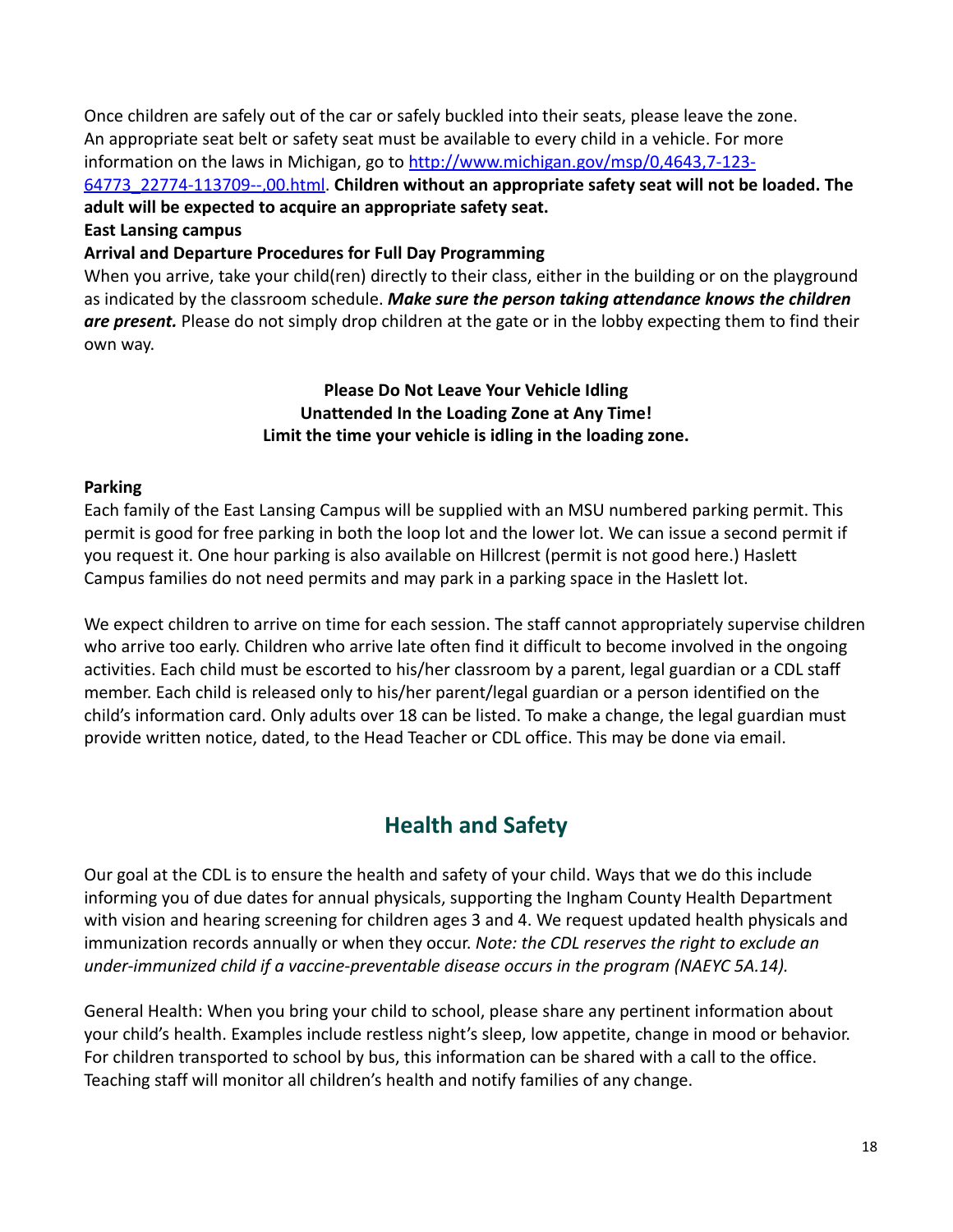#### **Dental**

The American Academy of Pediatric Dentistry (AAPD) recommends that a child go to the dentist by *age 1* or within **six months** after the first tooth erupts. Primary teeth typically begin growing in around **6** months of age. Children who eat two or more meals at the CDL will be provided the opportunity to brush their teeth or clean their gums at least once daily.

#### <span id="page-19-0"></span>**Illness**

To safeguard the health of all our children, we request you follow these guidelines when deciding if your child is well enough to attend school.

| <b>SYMPTOM</b> | <b>KEEP CHILD HOME UNTIL</b>                                    |
|----------------|-----------------------------------------------------------------|
| Fever          | Fever registers below 101 degrees for at least 24 hours without |
|                | the use of fever reducing medications.                          |
| Diarrhea       | Stool returns to normal and child can toilet independently (per |
|                | developmental level).                                           |
| Vomiting       | No further problems exist, and vomiting has stopped.            |

If your child is not acting like her/himself, the office will call to alert you to the symptoms your child is exhibiting. This may include complaints about an earache, sore throat, rash or lethargy. Per the Michigan Health Department requirements, the CDL is required to report weekly, infectious diseases identified at the school. In order to do that, call the school office and leave a message telling the office that your child will be absent and explaining the reason for the absence.

**Medication:** We can administer medication to any child who has been or is ill. Contact the CDL office to arrange to administer medication. We do administer medications for children with severe allergies when the family has provided the prescription, medication directions and parent permission. If your child needs medication while at school, please stop by the office to fill out a "Consent to Administer Medication" form. Note, this also applies to the application of sunscreen and insect repellant. Medications, except for Epi- pens, are kept in the program office.

**Illness in School:** If the Head Teacher or the Director believes your child is ill, we will contact you and request that you come for your child. S/he will be separated from other children until you or another authorized person arrives. An adult will supervise your child during this time. **Children too sick to go outside for the scheduled time should be kept home.**

**Contagious Conditions:** If your child comes down with a contagious condition of any kind, you must notify the program office, even if this occurs during semester breaks or on the weekend. This enables us to notify all families in the class that they may have been exposed to a serious contagious disease.

**Accidents:** If a child is injured at school, an accident report is completed by a staff member. One copy of the report is sent home and the other is kept on file at the school. Most injuries can be treated at the school. Typically this involves washing the wound with soap and water, applying a band aid or ice.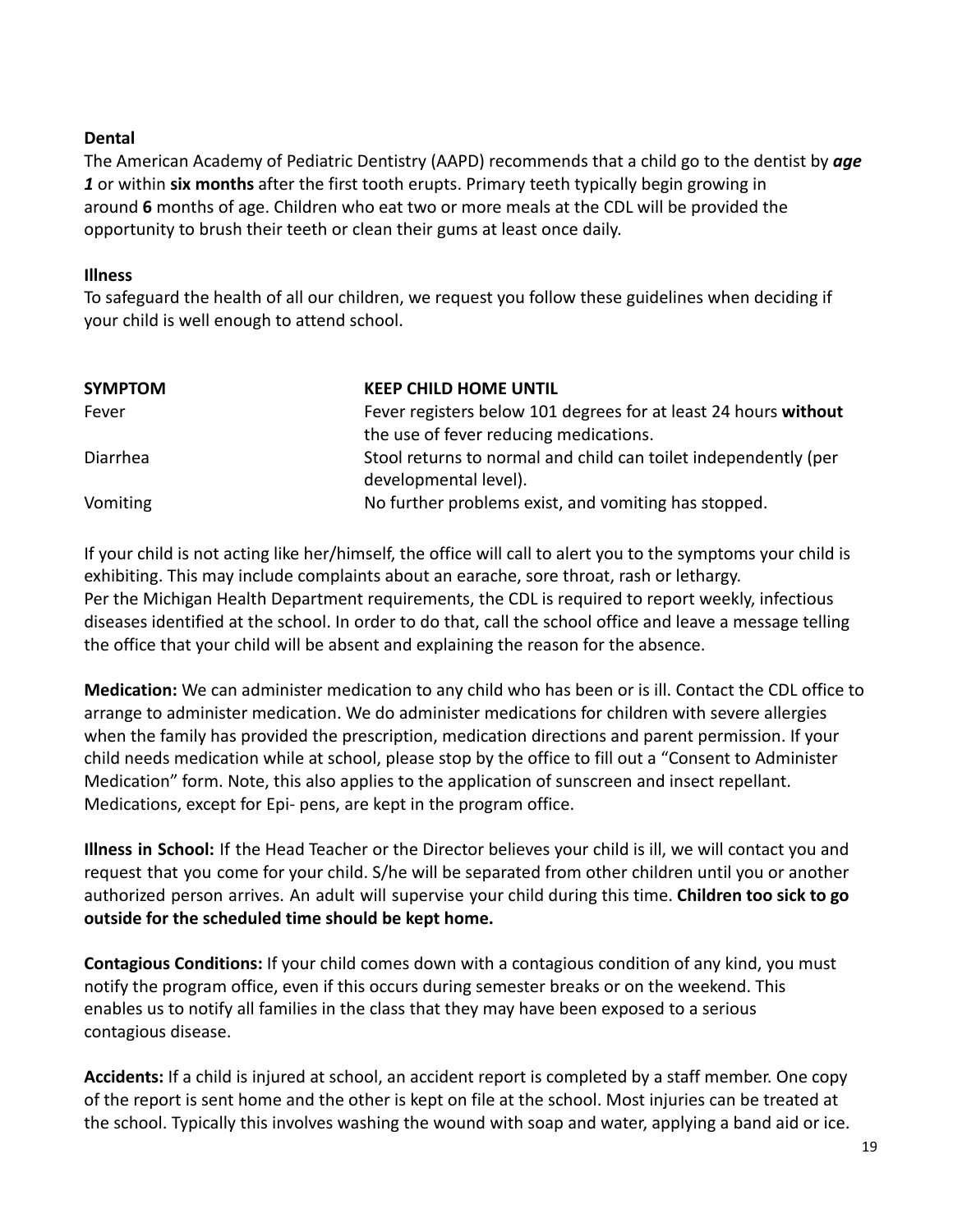If a child suffers a head bump, families are called immediately. If a child suffers a serious injury, 911 will be called first with families called next.

**Food Allergies:** Several children who attend the CDL have severe allergies to nuts and nut products (oils.) **We ask that you do not bring any nuts or foods containing peanut products (peanut oil) into the building.** Please read the ingredients carefully before purchasing snack items to bring to class. There may be other allergies indicated on the door upon arrival including shellfish and tree nuts, etc. Please meet with your child's teacher to develop a snack plan.

**East Lansing:** Parents are responsible for providing nutritional lunches for children enrolled in full day programming on a daily basis at the Child Development Laboratories. Nutritious snack items are served that meet the Child Adult Care Food Program meal pattern. Nutritious foods help children to develop, grow, and stay healthy. We ensure that food is available in the event that a parent has forgotten to provide a lunch for their child. Generally lunch is served at 11:30. Menus are posted and substitutions are noted. Children with special dietary needs will be provided with meals or snacks in accordance with the child's needs. For information from the USDA on healthy eating for young children, visit My Plate Kids Place, <http://www.choosemyplate.gov/kids/index.html>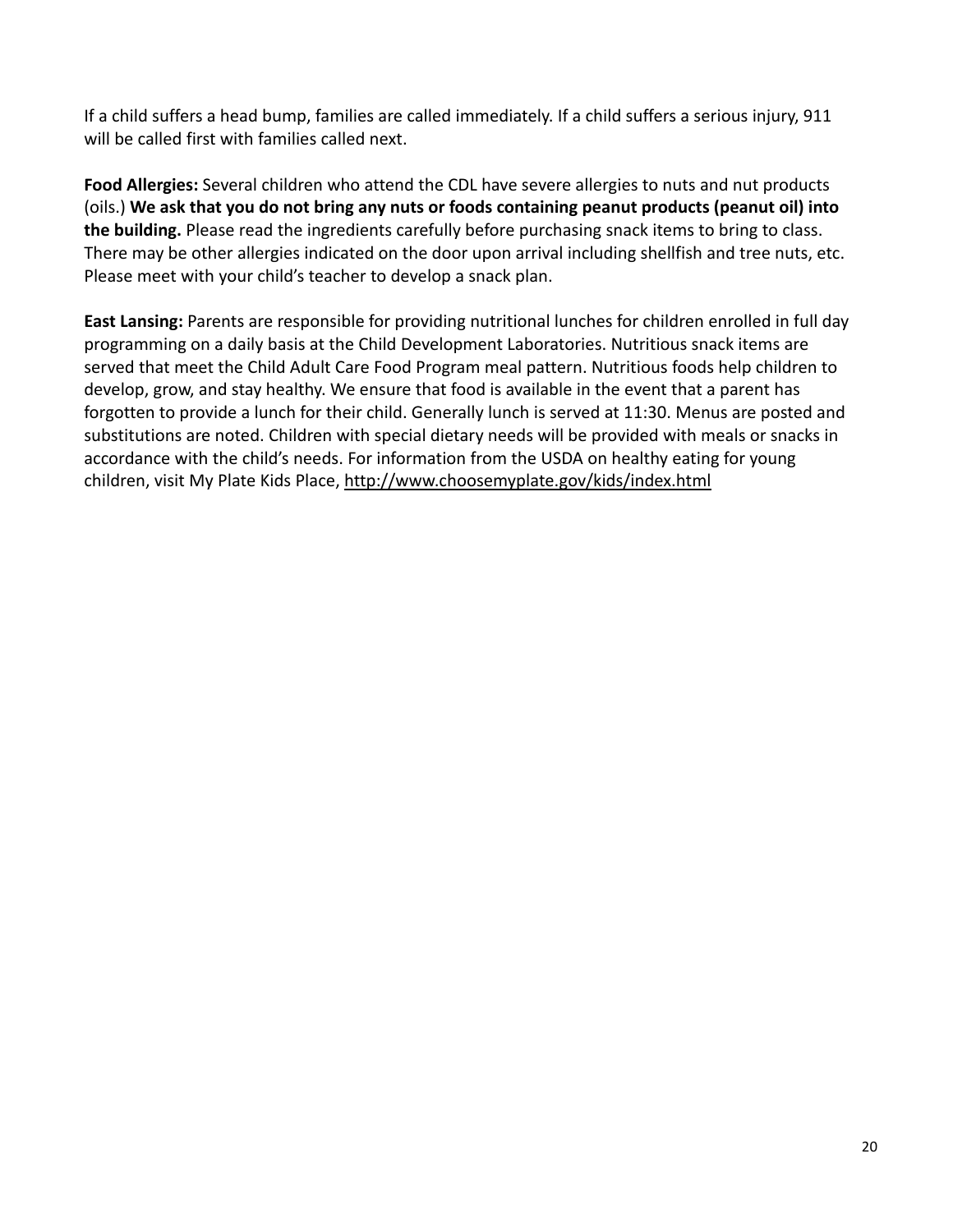#### **Weather**

#### **Rainy Days**

Teachers will plan indoor activities on rainy days. When weather is only damp or misty, children usually go outside at least for a short time.

#### **Wind-Chill Days**

If the wind-chill factor is below 0 children will remain indoors. On most snowy days however, children go outside. Children should come to school appropriately dressed so they can enjoy play-yard activities.

#### **Heat Index**

During warm weather, staff will check the heat index to determine safe conditions to play outside.

#### <span id="page-21-0"></span>**School Closing**

The Child Development Laboratories will remain open unless Michigan State University closes. This includes both East Lansing and Haslett sites. If school is closed, it will be announced on local newscasts. Families will not be called.

#### <span id="page-21-1"></span>**Tornado Conditions**

When a **TORNADO WATCH** is in effect during preschool hours children will remain indoors. Office staff will listen carefully to the weather radio kept in each office and we will take shelter if a warning is issued.

If a **TORNADO WARNING** is issued, please keep your child at home until the warning has been lifted. If a warning is issued while your child is at school, DO NOT COME to pick her/him up until the warning is over. We will follow our emergency shelter in place plan.

#### **Emergency Policies, East Lansing CDL**

**Building Evacuation**- If the CDL has to be evacuated (example gas leak or fire) families will be alerted to pick up their children. In inclement weather a CATA bus will come to the CDL parking lot so children can sit inside.

**Lockdown-** Building doors will not be open for any reason during a school lockdown. Families will be updated periodically through the REMIND app.

The Child Development Laboratories uses the CDL Listserv to inform families of any school wide emergency situation.

#### **Emergency Policies, Haslett CDL**

**Building Evacuation**- If the CDL has to be evacuated (example gas leak or fire) families will be alerted to pick up their children. In inclement weather a Haslett Public School bus will come to the CDL parking lot so children can sit inside.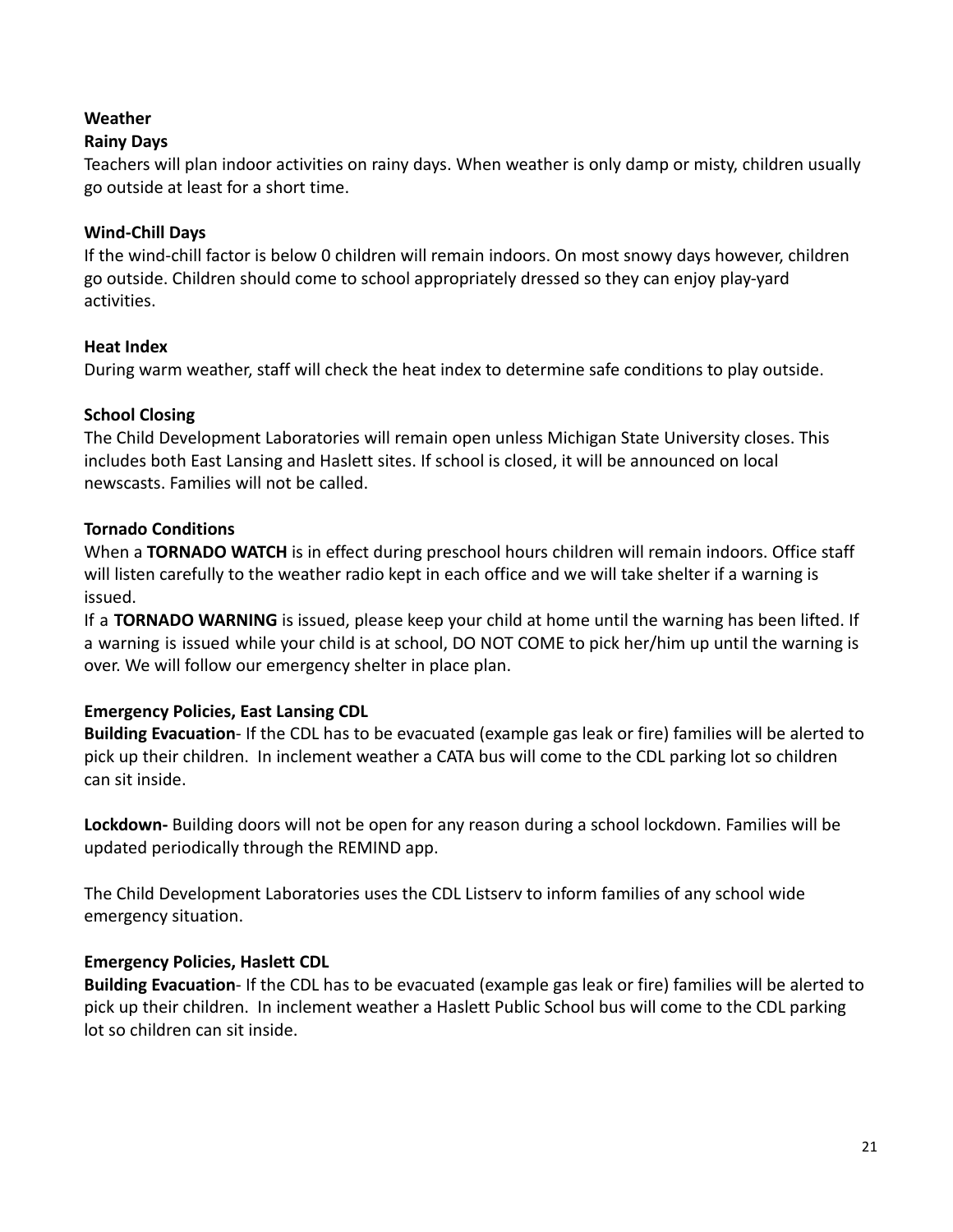**Lockdown-**The building and classroom doors will be locked. Children will go into classroom bathrooms with their teachers. Families will be updated periodically via email through the CDL listserv.

#### <span id="page-22-0"></span>**Bathrooms**

Bathrooms and toilets are available in each classroom. Diapering tables are in the classrooms where the younger children are placed. The doors are kept open in these spaces for the protection of children and the protection of adults' reputations. Occasionally when children express the desire for privacy, they are taken to one of the facilities off the hallways where they enter alone. An adult is nearby with the door propped slightly in order to assist and supervise as needed. Parents who assist in the classroom may only supervise their own child with toileting.

#### <span id="page-22-1"></span>**Hand Washing**

All adults are asked to wash their hands before entering children's play spaces. You are also advised to wash your hands when you leave. Thorough hand washing with liquid soap can reduce the spread of colds and flu by 80% when done systematically by everyone. In addition, children and adults are to wash hands with liquid soap and running water before and after eating or serving food, and after handling body fluids, such as saliva, nasal discharge, eye discharge, human and animal waste (urine and feces), open sores and blood. Guidelines for cleaning and sanitizing surfaces and toys are posted in every classroom.

#### <span id="page-22-2"></span>**Car Seat Notice**

The State of Michigan requires all children, ages 4 and younger, to sit in an age-appropriate car seat. Booster seats are required for children 4-8 years. The back seat is the safest place for children. Seat belts are no longer adequate protection for preschoolers. Please follow the State's requirements to ensure your child's safety. Our goal is to provide a safe and efficient arrival and departure for your children. Your help and patience is appreciated.

#### <span id="page-22-3"></span>**Custody Disputes**

The following guidelines will be used when child custody conflicts occur in CDL families.

- We **always** maintain our role as the child's advocate.
- **Until limited access by the non-custodial parent has been established by a court action,** one parent may not limit the other from picking the child up from our care. It is not within our legal right to withhold a child from a parent unless there has been court action that limits one parent's right to the child.
- A copy of the judge's order that limits parental access of the non-custodial parent must be on file.
- We will not answer any questions about a custody situation on the phone. No matter how the caller identifies him/herself, we ask him/her either to make an appointment with us, or come with sufficient identification, or send his/her written questions, on official stationery.
- If we are approached by the Friend of the Court to fill out a form to be used in the investigation, the teacher will fill out only those lines with which he/she is knowledgeable and comfortable.
- <span id="page-22-4"></span>● We will discuss a family issue only when children are not present. We provide a safe and nurturing experience for all children.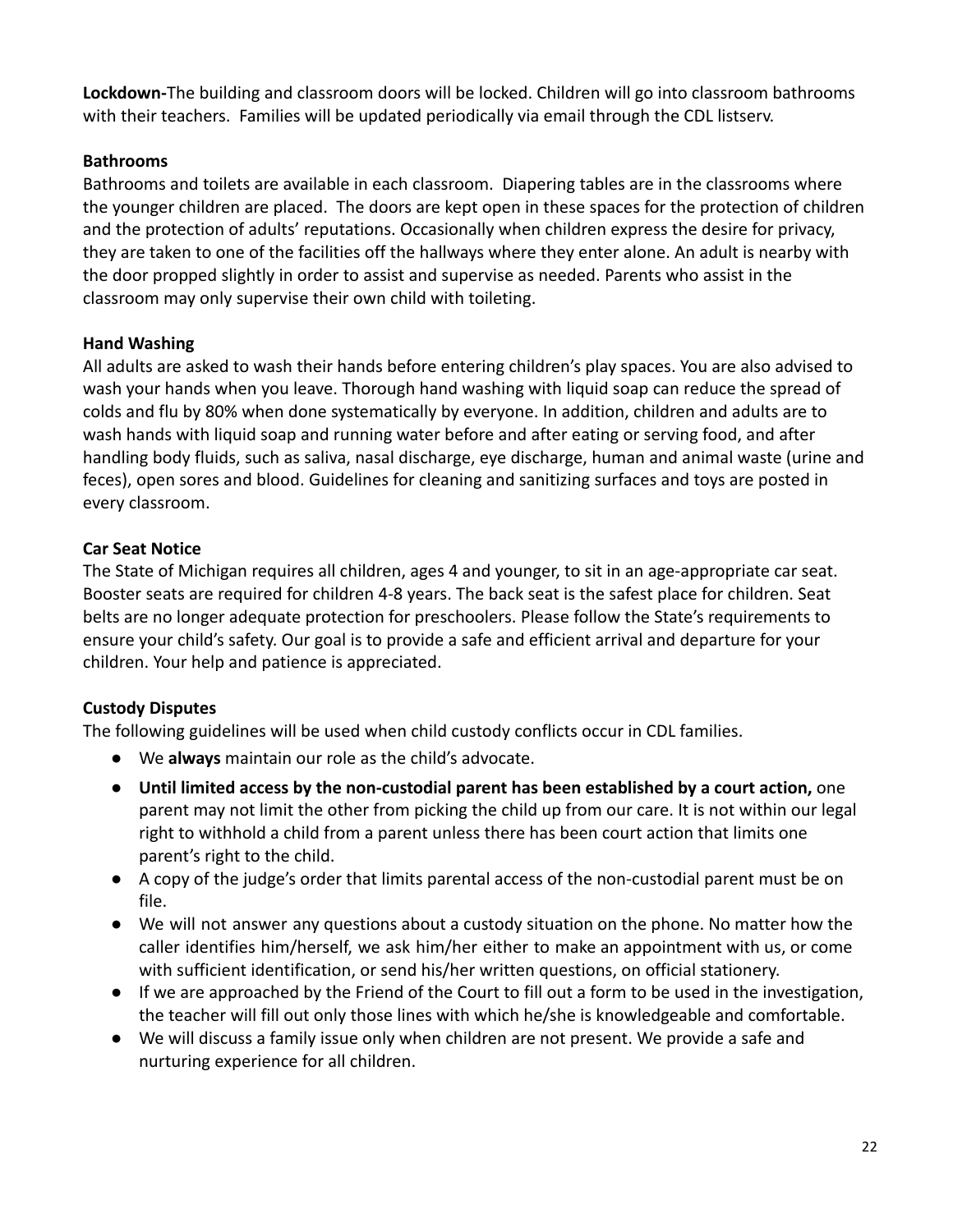#### **General Classroom Policies**

- The family is responsible for labeling all of their child's clothing e.g., sweaters, coats, each mitten, each boot, etc., with the child's first and last name.
- Each child should have a complete change of clothing stored at the school (including underwear and socks.)
- Children should not bring toy guns, knives or swords to school. We advocate teaching children nonaggression in school, so we do not permit such play. Children who bring such items will leave them in their lockers during the daily session. Children who play killing and those who create a weapon as part of their play will be supported to find other engaging activities.
- If your child is having a party and is inviting all of the children in his or her class, party invitations can be distributed at school. If only a few classmates are invited, please mail the invitations directly to those guests.
- Teachers establish classroom policies. They will provide these to you at the beginning of each school year.
- All children wear nametags inside and outside to aid staff members, lab students and volunteering family members in supervising of children.
- Still photography and video will be used by the MSU Child Development Laboratories for educational and promotional purposes such as: classes, conferences, training purposes, approved research projects, publications, presentations, portfolios, and newsletters (hard copies and electronic copies), and the Child Development Laboratories website. Parents initial and sign the enrollment contract or acknowledgement form indicating they understand this.

### **Suggestions for Snacks Families provide snack once a month for their child's classroom**

Good snack foods for school:

- Are low in sugar and salt
- Can be eaten with hands or fingers
- Need minimal preparation at school
- Can be served in small pieces

Included are some examples of possible snack items. Select two food groups your family enjoys to bring to share with the classroom. Families are encouraged to contribute snacks from their culture as well.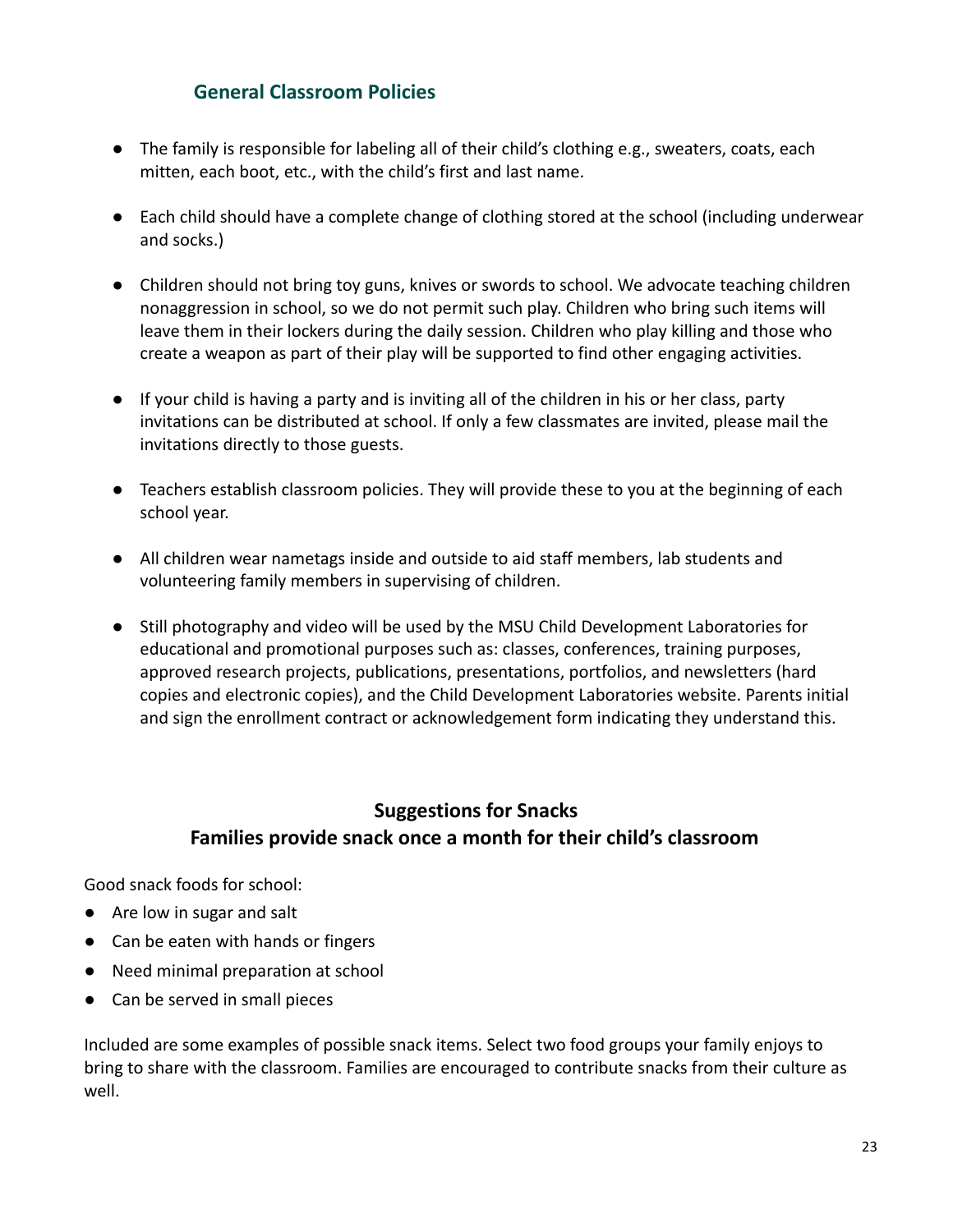WHOLE GRAINS:

- Graham crackers
- Whole grain dry cereal (with milk)
- Whole wheat bread with butter or other spreads
- Whole grain muffins (bran or whole wheat)
- Muffin with fruit (soft apples, bananas, blueberries
- Rice cakes with spread (cream cheese & jam)

#### **FRUITS**

- Bananas
- Melons- cantaloupe, watermelon, honey drew
- Strawberries
- Blueberries
- Pre-packed applesauce
- Canned fruit (packed in juice or water)
- Oranges
- Apples with different colors (teachers will slice)
- Avocados (teachers will slice)
- Cherry tomatoes (teachers will quarter)

#### VEGETABLES

- Various vegetables and dip
- Frozen corn
- Broccoli florets
- Carrot sticks-(teachers will thinly slice)
- Cauliflower
- Cucumbers

#### PROTEIN (meat, beans, and eggs)

- Black beans or any other bean (garbanzo, pinto)
- Hummus and crackers (whole grain or rice)
- String cheese
- Yogurt sticks (check for sugar content)
- Deli meats such as turkey (teachers will thinly slice)
- Store bought hard boiled eggs (teacher will slice)

#### *\*All snacks must be store bought, unopened, and in original packaging.*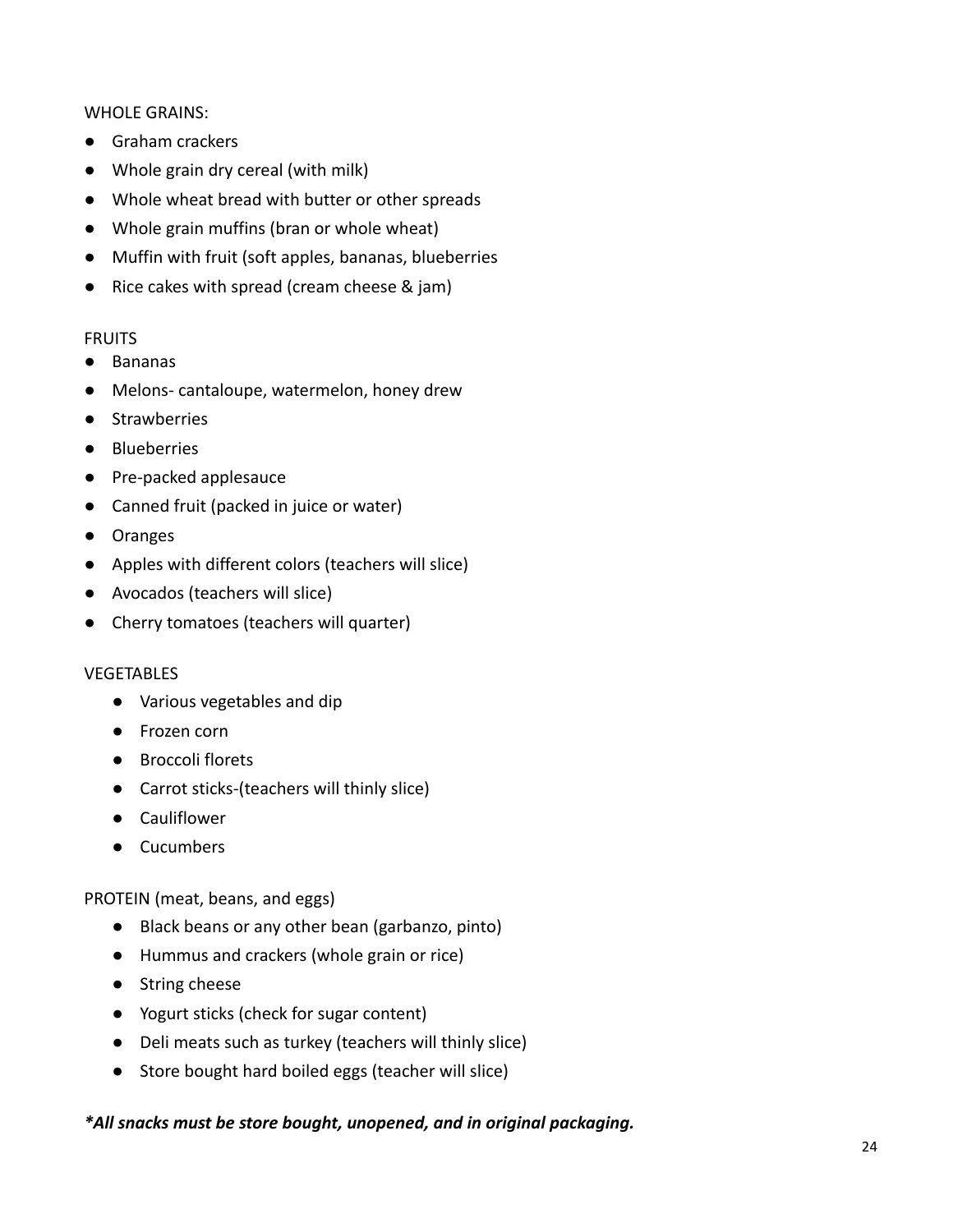All fruits and vegetables are washed before being served to children.

**PLEASE DO NOT BRING IN ANY FOODS WITH NUTS, PEANUTS OR PEANUT PRODUCTS (oil, etc.) Note: do read labeling as some products are produced in factories that process products containing nuts.** We have students who are severely allergic to them. Please read labels VERY carefully. A list of class allergens, along with snack suggestions for the class, will be provided by your Head Teacher.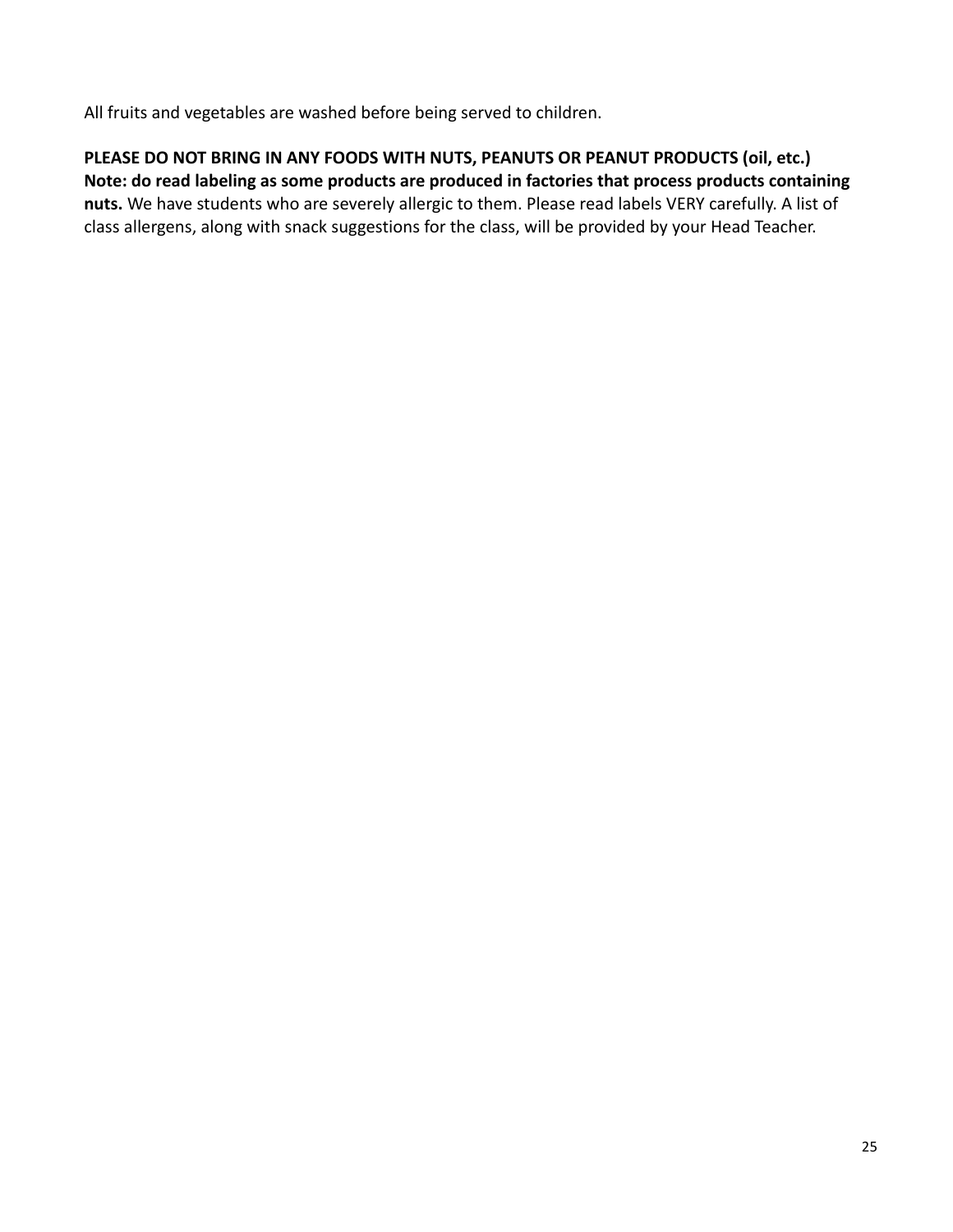#### **CHOKING HAZARDS**

The following are choking hazards for children under the age of 4 and will not be served: hot dogs, whole or sliced into rounds; whole grapes; nuts; popcorn; raw peas and heard pretzels; spoonfuls of sunflower butter; or chunks of raw carrots or meat larger that can be swallowed whole (from NAEYC).

For families attending the East Lansing site, the standard for food piece size is no larger than ¼-inch square for infants and ½-inch square for toddler/ twos. This means all solid food served to infants is cut into ¼-inch pieces and all solid food for children 18 months up to three years is cut into ½-inch pieces (NAEYC 2014, standard 5.B.14).

### **Supporting Self-Regulation: Discipline at School**

Young children are just learning how to get along in a group. They are learning about desirable social behaviors, social rules, and how to balance a gradually growing awareness of rules with their own needs and wishes. In our program we help children learn acceptable ways to achieve the goals they seek. Adults give children cues about which behaviors to maintain or avoid and which alternative behaviors may be more successful. The overall discipline policy in the Child Development Laboratories is aimed at helping children learn to develop internal behavior controls. Use of a predictable daily schedule and routines are known to decrease challenging behaviors. Below is a brief overview of the techniques adults are expected to use.

**Infants and toddlers are learning about the world around them and cause and effect. They are developing the language or communication system to make their needs and wants known to others. As adults in their world, we pay attention to their motivations for their behavior and construct an environment to meet the needs of infants and toddlers to reduce conflict, model desirable behaviors, and engage in emotionally rich interactions.**

**Adults will help children become more aware of their own behavior by**:

- Acknowledging children's positive behaviors–e.g., "Wow, you cleaned this up all by yourself. Now the toys are ready for other children to use." "You've all waited your turn. Now everyone can have a chance to play."
- Telling children what TO do, as well, "Walk," instead of "Don't run."
- Redirecting children's behavior and suggesting alternatives to unacceptable behavior–e.g., a teacher redirects a child throwing stones to throwing beanbags through a target.
- Giving suggestions or directions in a positive manner–e.g. "Ride on the sidewalk" rather than "Don't ride on the grass."
- Focusing on children's behavior rather than attitudes or personality characteristics and labeling by name the behavior of the child that is either unacceptable or inappropriate–e.g. "It upsets me when children hit each other" rather than "It upsets me when children are so mean to each other,"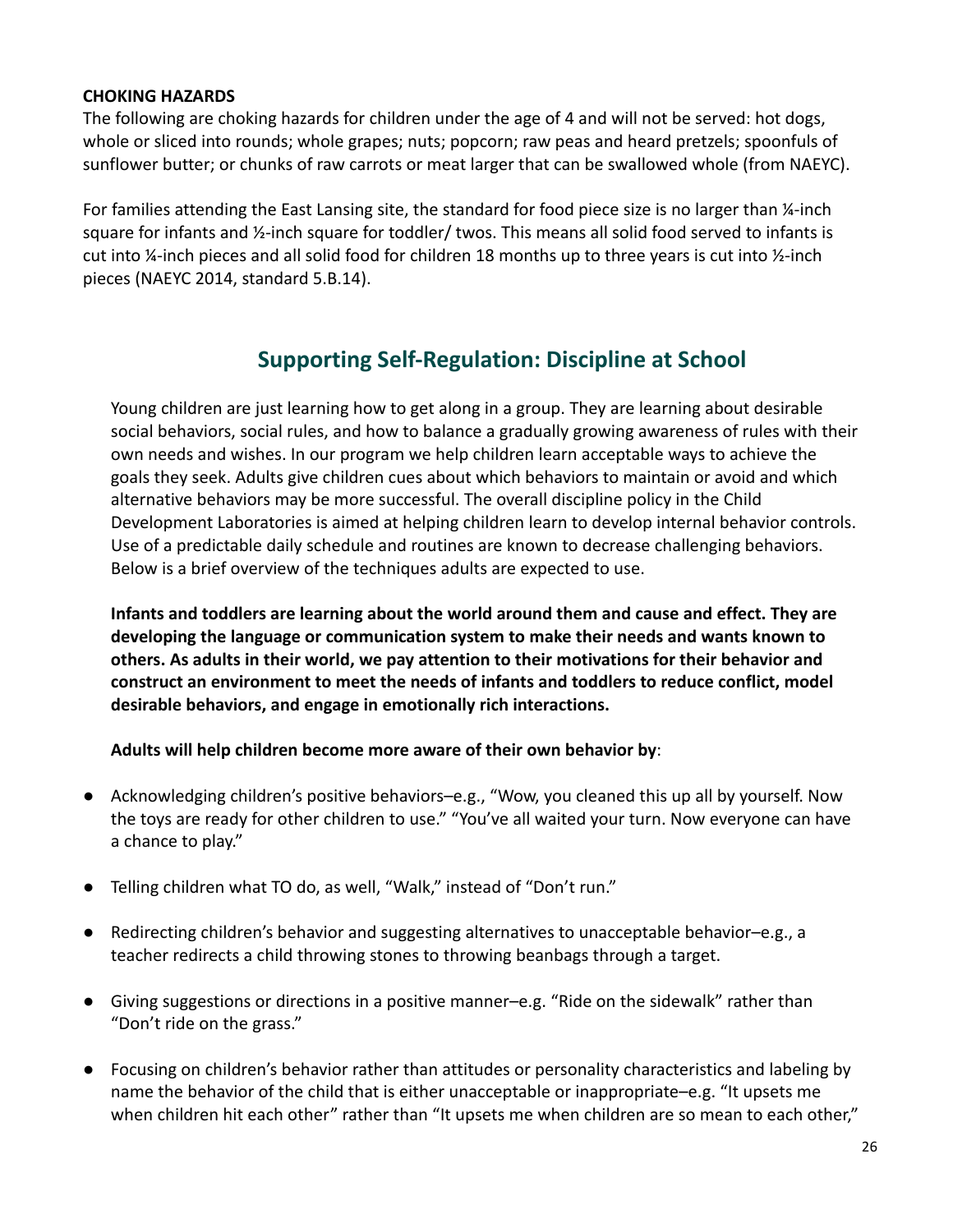Or "It makes me feel good to see you sharing the game" rather than "It makes me feel good when you act so nice."

#### **Adults will develop rules to protect the safety of children, property, and the rights and feelings of others.**

#### **Adults will create rules that are reasonable, definable and enforceable**.

- Reasonable: The rule is something that the child can do–e.g., "Don't cry" would not be reasonable for an infant or young child (or even a preschool age child).
- Definable: The child knows exactly what the teacher expects–e.g., "Wash your hands after you go to the bathroom." rather than "Be good in the bathroom."
- Enforceable: The adult is able to know when the rule is broken. An enforceable rule would be to walk in the classroom; a non-enforceable rule would be to think good thoughts.

#### **Teachers will formulate consequences that are immediate, consistent and logical**.

- o Immediate: Can be enforced as soon as the rule is broken.
- o Consistent: Can be enforced each time the rule is broken.
- o Logical: Helps the child learn how to follow the rule the next time and to recognize how his/her actions affect others.

**Teachers will remind children of consequences that will result if they break the rule–**e.g., "You can either stop pushing or we'll wait inside until you do." "You can either walk in the classroom or I will walk with you."

**Teachers will follow through on stated consequences if children continue to break the rules**–e.g., "Remember, I said you could either stop pushing or we'd stay inside until you did. Now we're going to wait in here until everyone is standing quietly."

**Teachers will model a rational, calm approach to problem situations**, interacting quickly in a crisis and using their voices as a teaching tool, sounding firm, not harsh or shrill.

**Teachers will purposely ignore some problem situations**. For example, John is using silly names as he plays in the block area by himself. He is directing these names toward the wooden figures in the area. The teacher decides to ignore this behavior as a way to eliminate it rather than telling him to stop.

**Teachers will use proximity control to redirect potential problem behaviors**. This means that teachers will move near children to survey the situation and give children cues to change behavior. The teacher may not have to do anything else or even say anything.

**Challenging behaviors:** some children may display challenging behaviors (Challenging behavior: "Any behavior that (1) interferes with children's learning, development and success at play, (2) is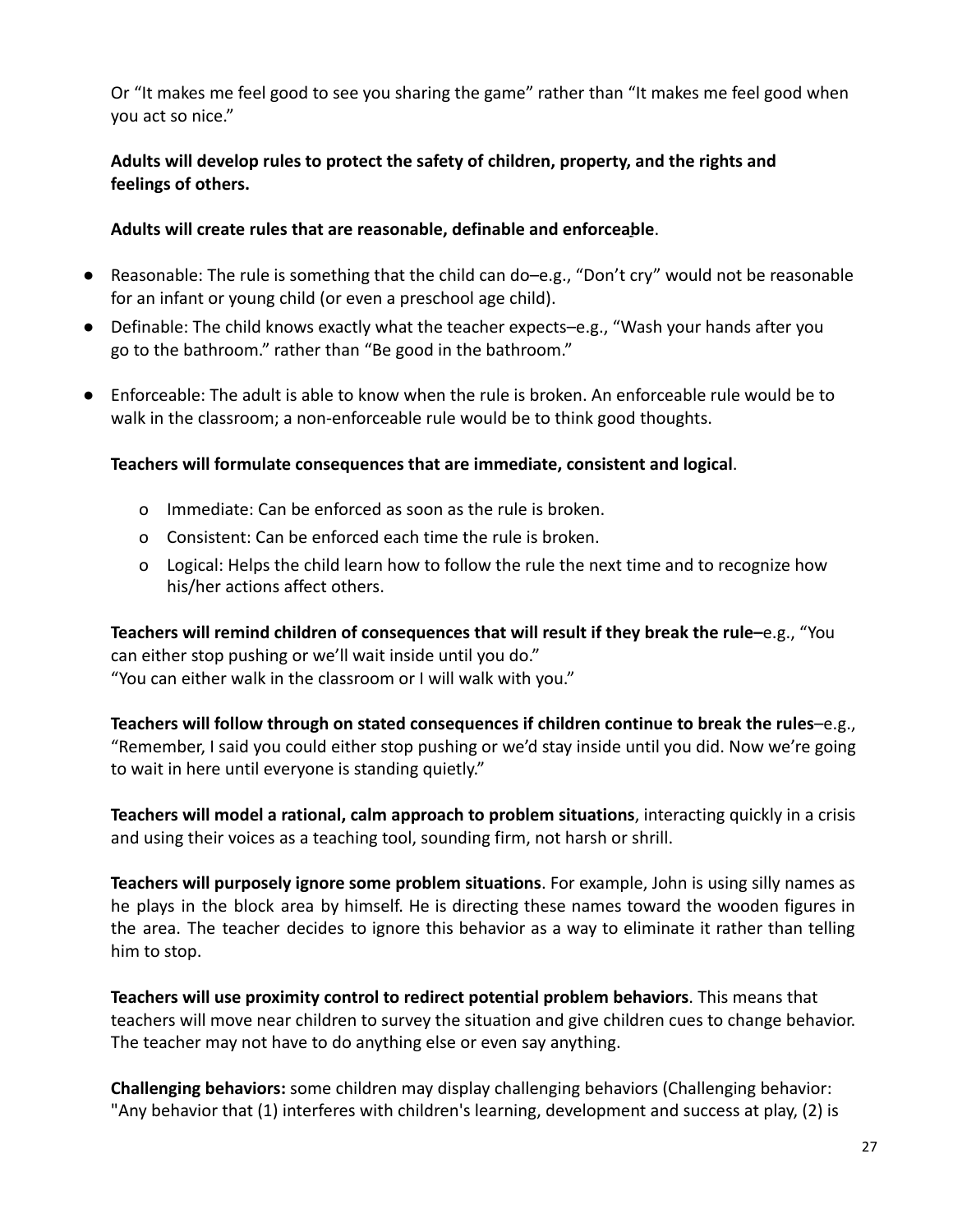harmful to the child, other children, or adults, [or] (3) puts a child at high risk for later social problems or school failure." (Kaiser & Rasminsky, Challenging Behavior in Young Children (2nd Ed.), Pearson Education Inc., 2007, p. 8). The staff at the Child Development Laboratories will:

- Assess the function of the behavior
- Work with families and professionals to develop an individualized plan to address the behavior
- Include positive behavior support strategies as part of the plan.

In accordance with State of Michigan Licensing Rules for Child Care Centers and NAEYC (National Association for the Education of Young Children) accreditation criteria it is the policy of the MSU Child Development Laboratories that teaching staff never use physical punishment such as shaking or hitting and do not engage in psychological abuse or coercion.

It is the policy of the MSU Child Development Laboratories that teaching staff never use threats or derogatory remarks and neither withhold nor threaten to withhold food as a form of discipline.

The Child Development Laboratories does not support preschool expulsion. Expulsion, as an option, is not considered until all other possible interventions have been exhausted, and there is agreement by family, staff and professionals that exclusion is in the best interest of the child. If exclusionary measures must be taken, the CDL will offer assistance to the family in accessing services and an alternative placement. We will ensure our policy acknowledges that it complies with federal and state civil rights laws.

# **Pesticide Advisory**

State of Michigan law requires that schools and day care centers that may apply pesticides on school or day care property must provide an annual advisory to parents or guardians of students attending the facility. Please be advised that the Michigan State University Child Development Laboratory utilizes an Integrated Pest Management (IPM) approach to control pests. IPM is a pest management system that utilizes all suitable techniques in a total pest management system with the intent of preventing pests from reaching unacceptable levels or to reduce an existing population to an acceptable level. Pest management techniques emphasize sanitation, pest exclusion, and biological controls. One of the objectives of using an IPM approach is to reduce or eliminate the need for chemical applications of pesticides. However, certain situations may require the need for pesticides to be utilized.

As required by State of Michigan Law, you will receive advance notice regarding the non-emergency application of a pesticide such as an insecticide, fungicide or herbicide, other than a bait or gel formulation, that is made to the school or day care grounds or buildings during this school year. Please note that notification is not given for the use of sanitizers, germicides, disinfectants or anti-microbial cleaners. In certain emergencies, such as an infestation of stinging insects, pesticides may be applied without prior notice to prevent injury to students, but you will be notified following any such application. Advance notification of pesticides applications, other than a bait or gel formulation, will be given by at least 2 methods. The first method will be by posting at the main entrance to the CDL. The second method will be by a written notice to be delivered to their parents or guardians.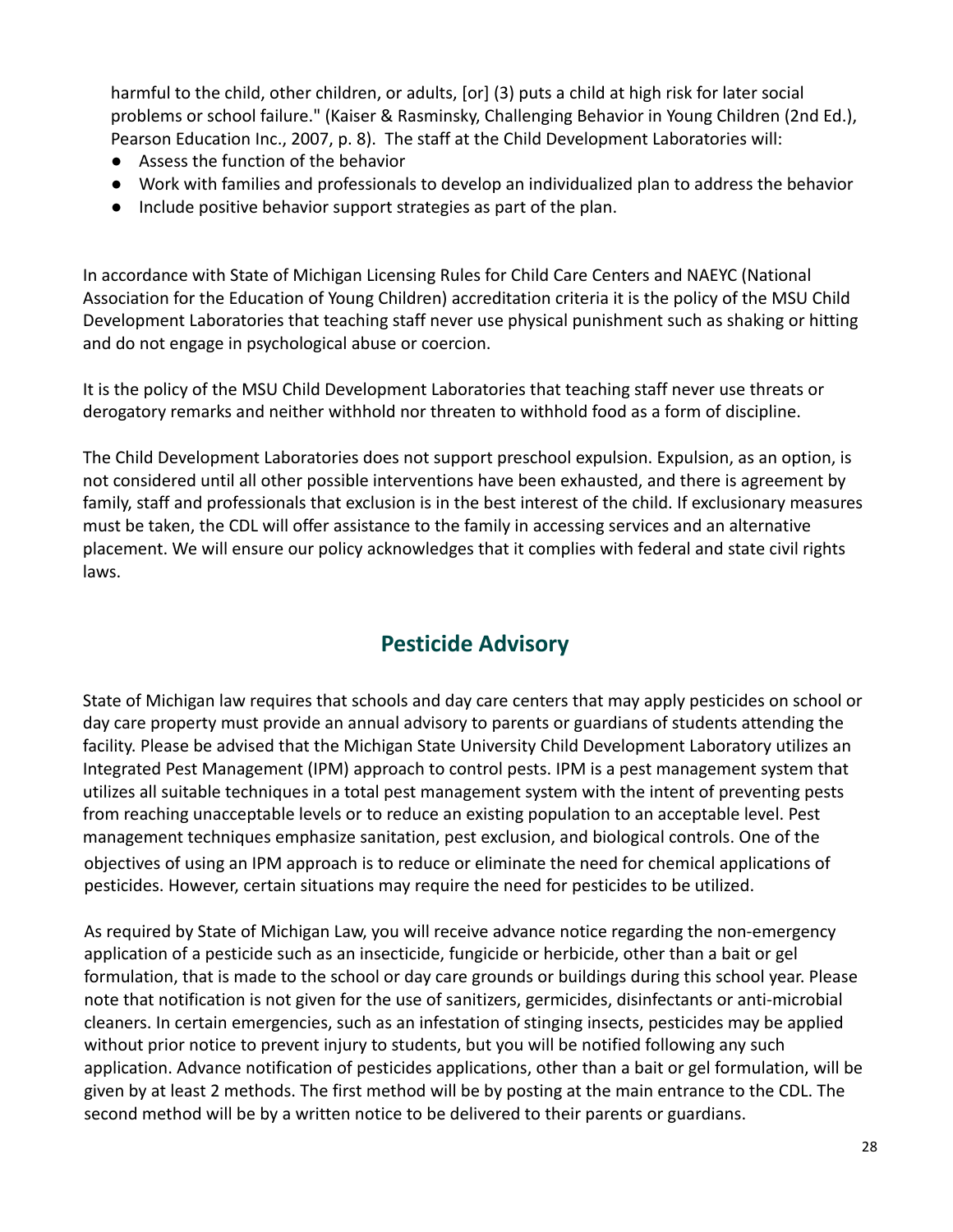Please be advised that parents or guardians of children attending the Child Development Laboratories are entitled to receive the advance notice of pesticide application, other than a bait or gel formation, by first class United States mail postmarked at least 3 days before the pesticide application, if they so request. **If you prefer to receive the notification by first class mail, please complete the attached form and return it to our office.** Please be advised that parents or guardians of children attending the school may review the school's Integrated Pest management program and records of any pesticide application upon request.

# **Parents and Families at School: Guidelines for Family Engagement**

<span id="page-29-0"></span>The CDL values the family/teacher collaboration. In support of the diversity of families, schedules, needs, and goals, the CDL has developed, in conjunction with families, multiple avenues for family engagement. We have some opportunities included here. We expect and encourage families to participate actively in many aspects of the Child Development Laboratories, including classrooms, special events, work parties, workshops and Parent Council.

#### <span id="page-29-1"></span>**Classroom Participation**

- Family members are encouraged to participate in your child's classroom throughout the year. This provides an opportunity to live a part of your child's day, observe their interactions with peers and be a part of the classroom community.
- Participating in the classroom means becoming actively involved in the daily classroom activities, interacting with numerous children in the group, as well as your own and participating in all parts of the day (e.g., pre-session, arrival, indoors, outdoors, departure, post-session). To enhance you and your child's enjoyment of the day, siblings not enrolled in the session should not accompany you to the classroom.

<span id="page-29-2"></span>Activities families have done in the classroom in the past include:

Read a book in your home language Bring your baby to class to demonstrate how to care for a baby Telling folk tales Playing a musical instrument Showing children how to make origami Gardening Making egg rolls with the children in the class Demonstrating how to use tools such as hammers, wrenches and pliers

<span id="page-29-3"></span>Your child's teacher is eager to know if you have any special interests you would like to share.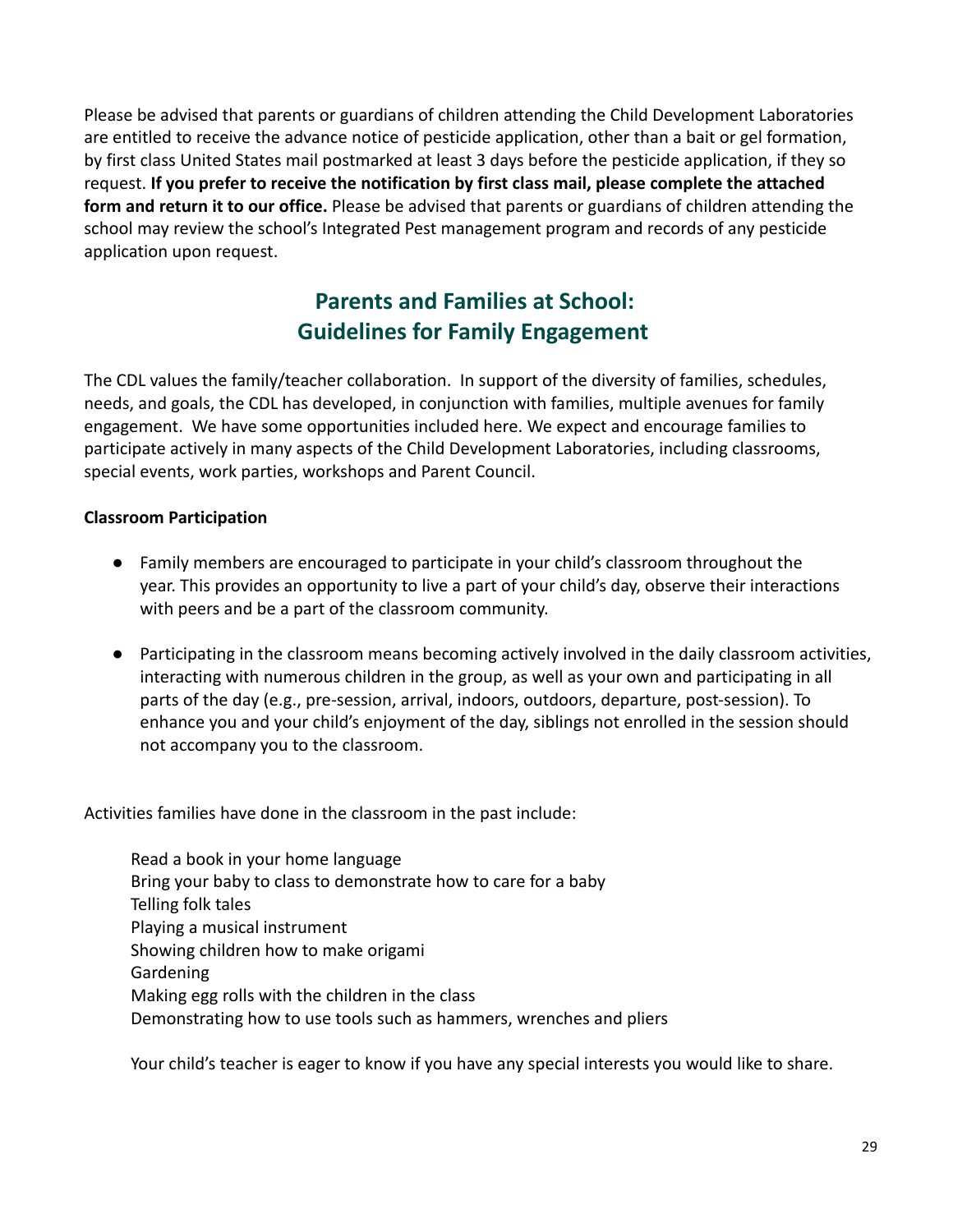#### **Family Observation**

- You are welcome to observe your child's or any other CDL classroom at any time.
- We ask you to observe quietly so children in the classroom are not distracted or disturbed.
- We request that you respect the confidentiality of what you see in the classroom and avoid carrying tales about children or their parents to others inside or outside the classroom. You are welcome to discuss any concerns you might have with the Head Teacher or the Director.
- To protect the privacy of all participants, you may NOT record your child's classroom, using either your own or school equipment.
- Please respect the privacy rights of all families by not discussing any child behaviors or other family matters that come to your attention at school.

### **School to Home Communications**

<span id="page-30-0"></span>The CDL staff members are very interested in providing you with information about your child's development and progress during the program year. The limitations of the drop off and pick up times, along with Head Teacher schedules, make it difficult for teachers to talk with parents daily. Therefore, teachers make a special effort to have contact with parents in other ways.

#### <span id="page-30-1"></span>**Home Visits**

Our goal is that before children start in their classroom, teachers visit children in their homes. Children enjoy getting to know teachers. Home visits provide early opportunities for teachers and families to discuss goals for children and specific details about the program. It is the beginning of a collaboration in support of your child.

#### <span id="page-30-2"></span>**Classroom Newsletter**

Group information is provided via weekly newsletters and overviews. Classroom newsletters describe the past week as well as upcoming events. The weekly overview is a day by day listing of activities offered to children each week. These written materials indicate the Michigan Early Childhood Standards of Quality that are met with each classroom activity. In addition, the CDL has a focus on Antibias Education. Planned activities in support of that are indicated on the overview.

#### <span id="page-30-3"></span>**School Newsletter**

Every month or two a newsletter sponsored by the Parent Council or Director is distributed to every enrolled family. The school newsletter includes articles, upcoming events and other information useful to CDL families.

#### <span id="page-30-4"></span>**Home/School Consultations**

At various times during the school year, teachers will communicate individually with you. This is generally done once at the beginning of the year (home visits) and conferences in the Fall and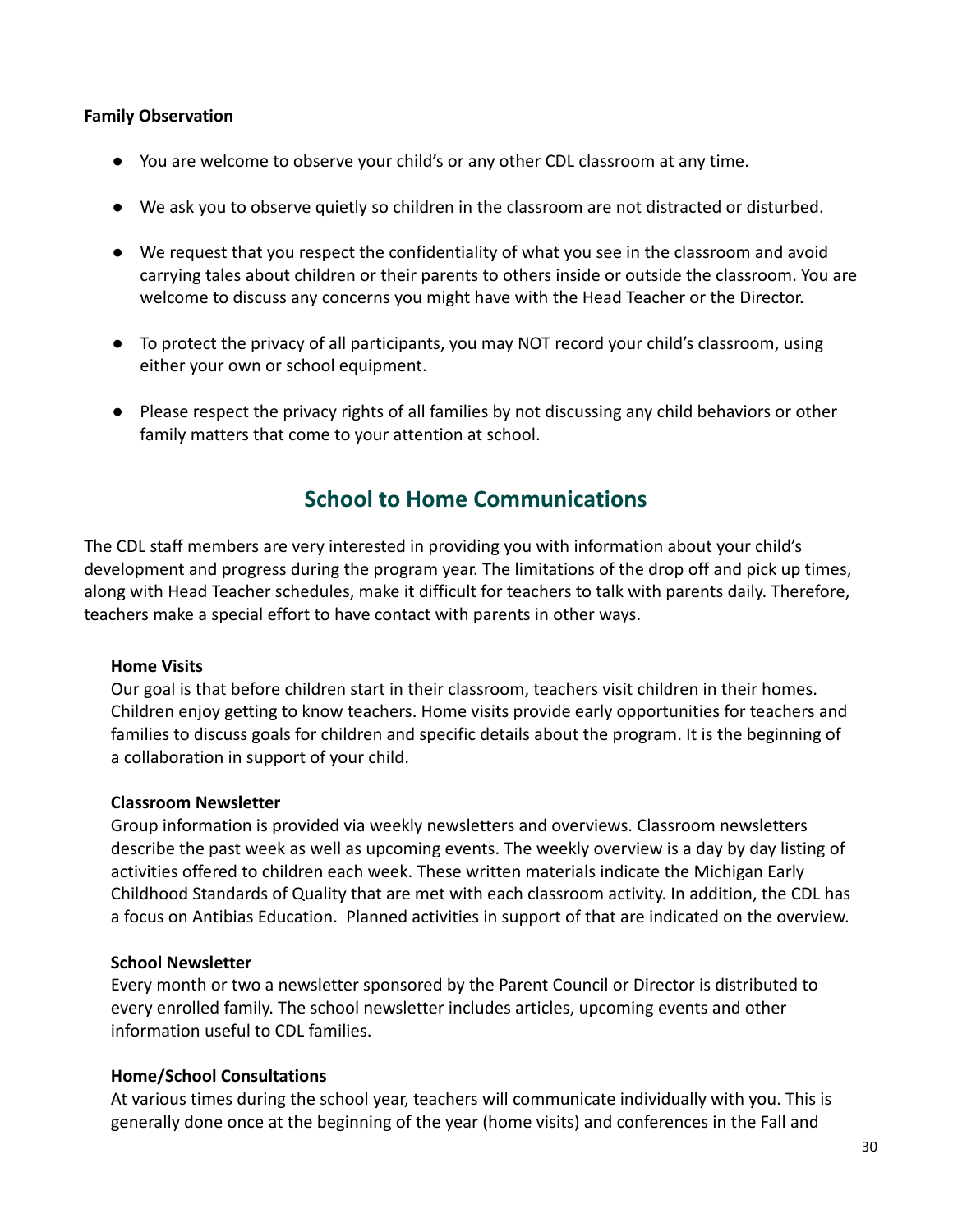Spring. In addition, teachers try to make personal, telephone, and/or email contacts at various times throughout the year. Each teacher is available to talk to you at any point when you feel this would be valuable. We would like to emphasize that all teachers welcome your calls and visits. Because of class times, it is frequently easier for you to reach the teacher after 4 p.m. Monday through Thursday or on Fridays. Your questions, concerns and suggestions are always welcome and encouraged. Conferences may also be scheduled with the Director whenever you wish to discuss the CDL program or your child.

#### <span id="page-31-0"></span>**Family/Teacher Conferences**

<span id="page-31-1"></span>You will be invited to school twice a year to review your child's learning in her/his classroom. Student teachers join the Head Teachers in a presentation of your child's work, anecdotes about your child's activities at school, photographs and other information that will help provide you with an overview of your child's progress throughout the year.

### **Assessment Policy and Procedures**

Staff gathers information about children's individual development through various methods of assessment.

| Methods include:  |
|-------------------|
| Work samples      |
| Time samples      |
| Checklists        |
| Anecdotal records |

Photographs Running records Observational records

The purpose of assessment is to support teachers in observing, recording, and evaluating children's individual skills and behaviors. The assessments occur on an ongoing basis. Children are familiar with the adults doing the assessments. Teachers are trained, upon hire, in the administration, scoring and use of assessment tools including ASQ-3, ASQ-SE2 and COR. University student teachers are trained during the first two weeks of every semester. Information that is recorded and evaluated is used by teachers to design goals and guide curriculum planning.

Teachers have access to children's screening and assessment results. The results of screening are kept confidential and shared with families. Screening instruments are used to determine a baseline in support of children's learning and development and are conducted within 30 days of your child beginning school.

The screenings are conducted by families and the CDL teachers. The following screening tools are used by the Child Development Laboratories: Ages and Stages Questionnaire (ASQ-3) and Ages and Stages Questionnaire Social-Emotional (ASQ-SE2). The information gathered is filed in the child's portfolios which are kept in the teacher's offices or locked files. The ASQ-3 and ASQ-SE2 are reviewed with the family at the home visit. For infants, it is completed at 3 months, 6 months, 9 months, 18 months, 24 months and then included every year in the enrollment packet. Upon scoring by the Head Teacher, information is shared with families.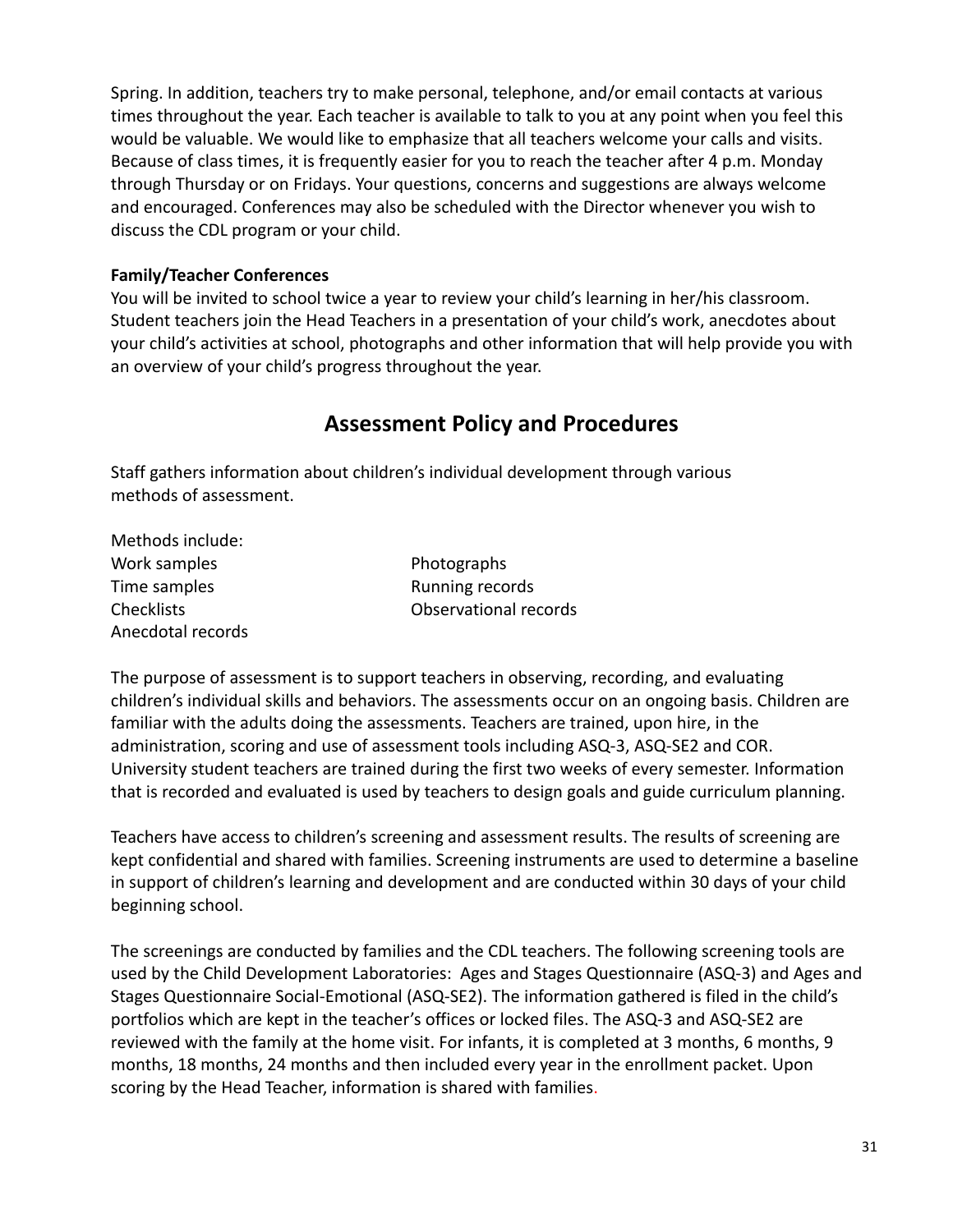The results from ongoing, authentic assessment are shared with families during conferences which are held twice a year. The Child Observation Record Advantage (COR) is the assessment instrument utilized at the CDL. This is available for you to review. We encourage families to share questions and concerns about how the assessment methods will meet their child's needs (NAEYC 4E.3).

All assessment information is kept locked in the Head Teacher office or in a locked cabinet in the observation booth. This information is confidential.

For children enrolled through the Great Start Readiness Program, ongoing assessment records are kept at the local and ISD level. The State collects student demographic and placement information in MSDS. For children enrolled through the Head Start program, ongoing assessment records are also kept with CACS.

Classroom and program evaluation occurs twice a year using the Program Quality Assessment (PQA). Classroom and program improvement plans are developed and implemented based on the results of the assessment.

#### **CDL Plan for Children with Special Needs**

In accordance with the CDL Program Philosophy, the Child Development Laboratories welcomes children and families representing many languages, countries of origin, income levels, family structures, and ability levels. The CDL is open to all families in the greater Lansing area.

Screening: each child is screened using Ages and Stages Questionnaire and the Ages and Stages Questionnaire Social/Emotional screeners within 30 days of their start date. Families complete the ASQ-3 and ASQ-SE2 and review them with their child's head teachers at the Home Visit. After the screening is completed, Head Teachers score the instrument. Families are informed of the results in writing. For infants, it is completed at 3 months, 6 months, 9 months, 18 months, 24 months and then included every year in the enrollment packet. Upon scoring by the Head Teacher, information is shared with families.

A letter to families conveys one of three results:

ASQ-3 score is above the cutoff and the child's development appears to be on track at this time. ASQ-3 score is close to the established cutoffs (within the monitoring zone). We will continue to monitor your child's progress.

ASQ-3 score is below the established cutoffs and further professional assessment may be needed.

If a child enrolls at the CDL with a current IFSP/IEP/therapy goals:

Head Teachers meet with the family to review child's IFSP/IEP/therapy goals Head Teachers ask families to sign a *Consent to Share Information* form between agencies. Head Teachers meet with the family and special education staff and therapists to determine strategies to meet goals in the classroom setting.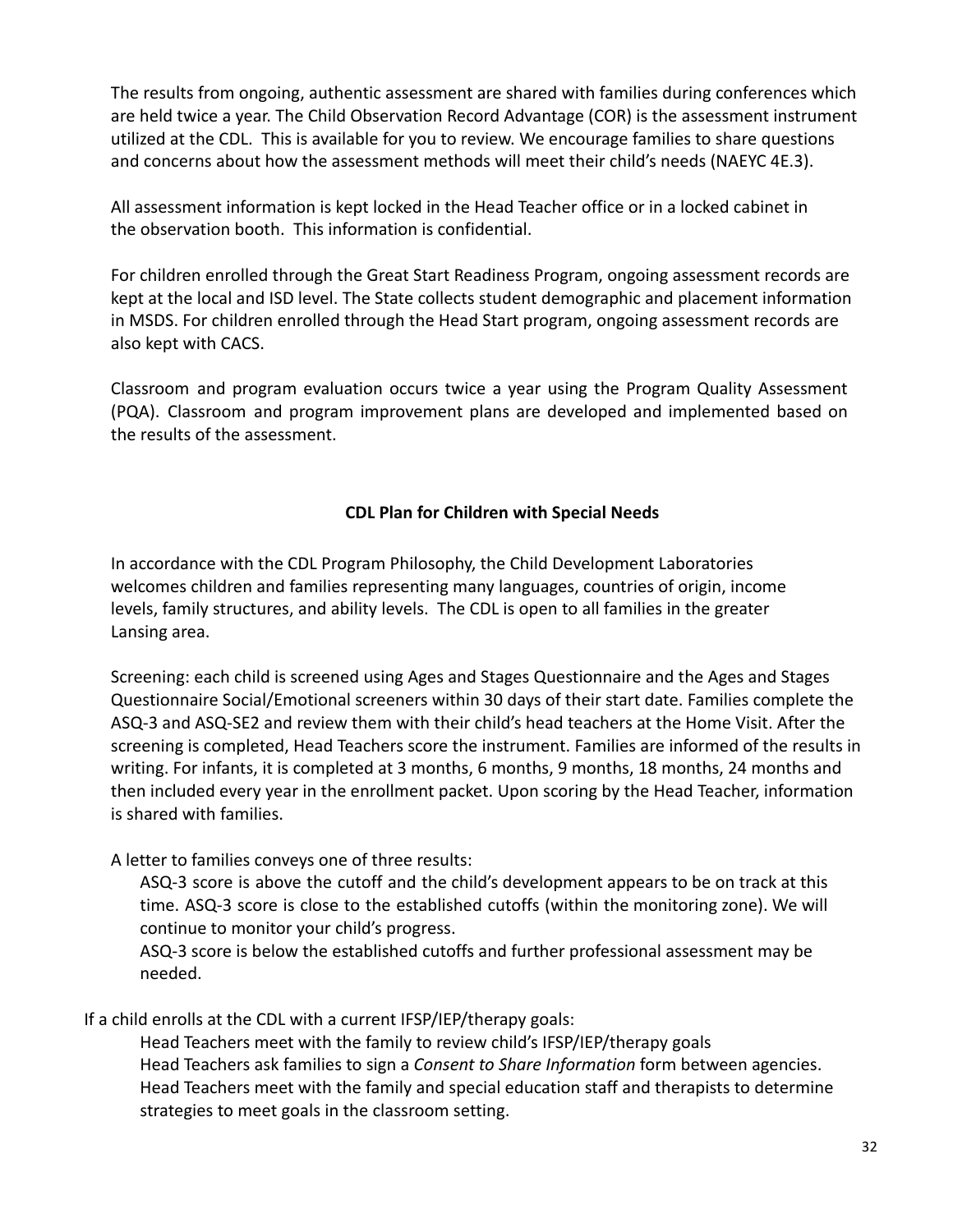Head teachers, special education and/or therapy staff meet regularly to discuss the child in regards to their progress and any specific needs the child may have. Plans to support the child are based on those discussions and data.

Ancillary special education staff are welcomed into the classroom to support the child's development and meet with the CDL teaching staff.

Head Teachers attend all IFSP/IEP meetings, bringing assessment documentation and goals. Administration, as needed, participates in the IFSP/IEP, provides release time for teachers and secures supportive materials.

If a family has a concern about their child, they are provided information and resources such as Project Find, <https://1800earlyon.org/about.php?ID=45>, Build Up, <http://www.buildupmi.org/>, or information to contact the Special Education Director in their school district.

# **CDL Parent Council**

<span id="page-33-0"></span>The CDL Parent Council is an organization designed and run by parents/guardians of children enrolled at the CDL. The Parent Council is made up of representatives from both sites ensuring that the interests and concerns of all CDL community members are represented.

The Parent Council, in conjunction with the CDL Administration and teachers, is responsible for the Parent Council budget, fundraising, events, and school newsletter. Parent Council Positions include: President, Treasurer, Secretary, Fundraising Chair, and Special Events Chair.

Fundraising events have included a Family Fun Night Auction, Pizza kit sales, and CDL Spirit items Special events typically include: Fall picnic, Ice Cream Social, Impression 5 Family Fun Night and Teacher Appreciation Luncheons

Funds from events support classroom enrichment opportunities and large material purchases.

Parent Council Chairpersons (fundraising, special events, school services) are responsible for organizing, ensuring completion, and reporting on outcomes for the activities designated to each position. Each chair may recruit additional volunteers to coordinate and implement specific events.

Parent Council meetings are typically held each month August through May each year. All Council members are expected to attend each meeting. All members of the CDL community are encouraged to attend Council meetings.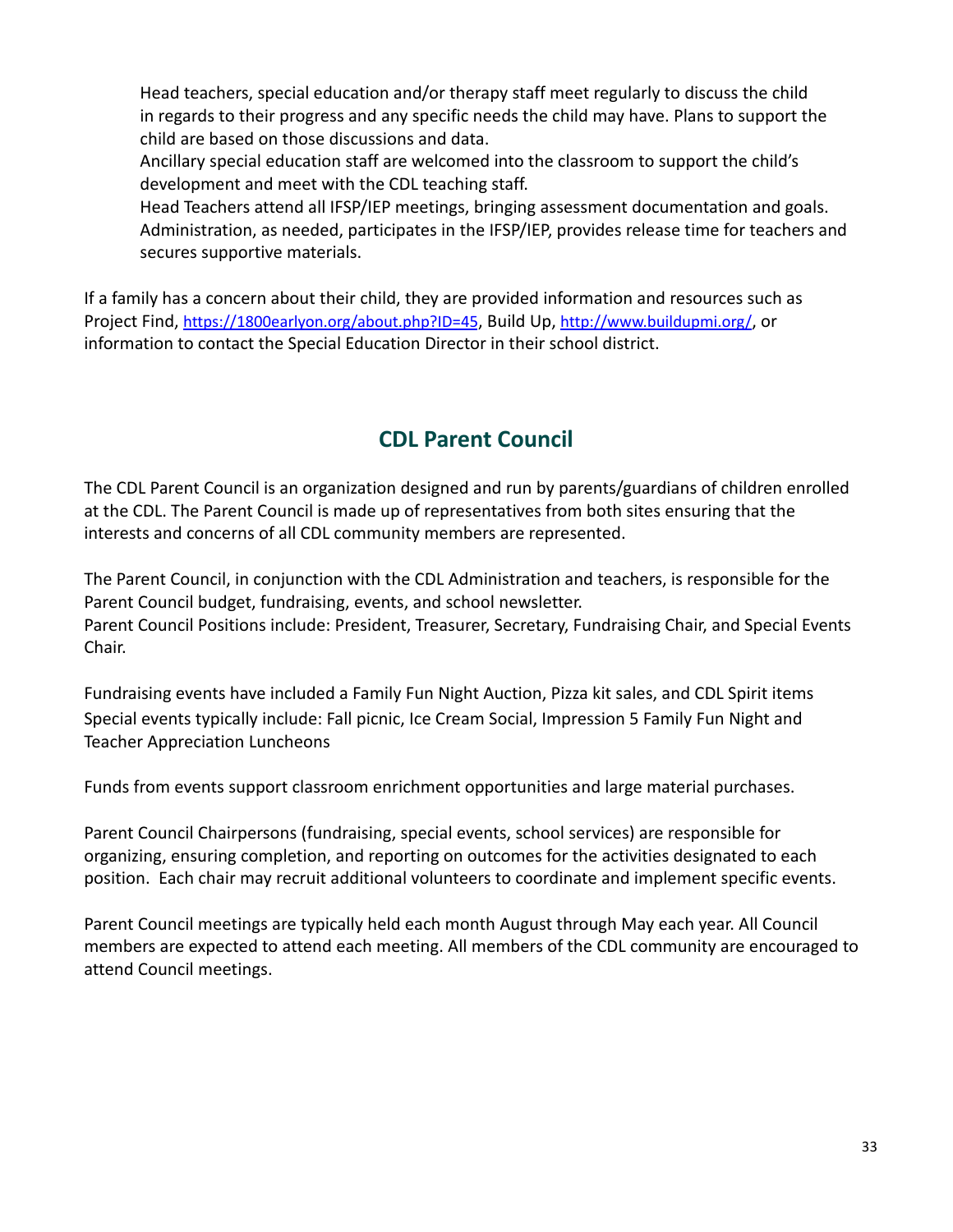# **Program Philosophy and General Objectives in the Domains**

#### <span id="page-34-0"></span>**Theoretical Foundations**

The CDL program makes use of a variety of theoretical perspectives: learning theory as described by Gagne, Piagetian principles, the social learning theory of Bandura and Mischel, Vygotskian and Eriksonian theory. In addition, the program encompasses many of the latest research findings in child development and early childhood education.

Drawing on the theory and research cited above, the following principles are the basis for the design and implementation of the children's program.

#### <span id="page-34-1"></span>**How Children Develop**

The following principles represent our beliefs about the ways in which children develop:

- 1.1 Children develop emotionally, intellectually, physically and socially.
- 1.2 All areas of development are equally important.
- 1.3 All areas of development are interrelated and affect one another.
- 1.4 Children develop as a result of the interactions among biological and environmental influences.
- 1.5 Development is sequential: children's abilities and understandings emerge in a predictable order.
- 1.6 Rates of emotional, intellectual, physical and social development vary within each child and from child to child.
- 1.7 Each child develops at his or her own pace.
- 1.8 The early childhood years represent a critical period in children's lives for developing either a positive or negative self-concept.
- 1.9 The early childhood years present an optimal period in children's lives during which they are most receptive to developing certain abilities and understandings.
- 1.10 Children are naturally curious and exploratory, continually striving toward competence.

#### <span id="page-34-2"></span>**Beliefs about Learning**

Throughout the past two decades a substantial body of research has been generated regarding optimal learning environments for young children. It has been discovered that children learn best when:

- 2.1 They feel comfortable and secure.
- 2.2 They have opportunities to use play to translate experience into understanding.
- 2.3 The curriculum (instructional program) is designed to enhance all aspects of their development.
- 2.4.1 They have opportunities to learn those things that are important to them at the moment.
- 2.5 Activities are designed to teach children information and skills through active manipulation of objects.
- 2.4.2 Activities are designed so that information, concepts and skills are presented repeatedly and in varied ways.
- 2.7 They have opportunities to experience both challenge and success.
- 2.8 Activities are carefully and developmentally sequenced.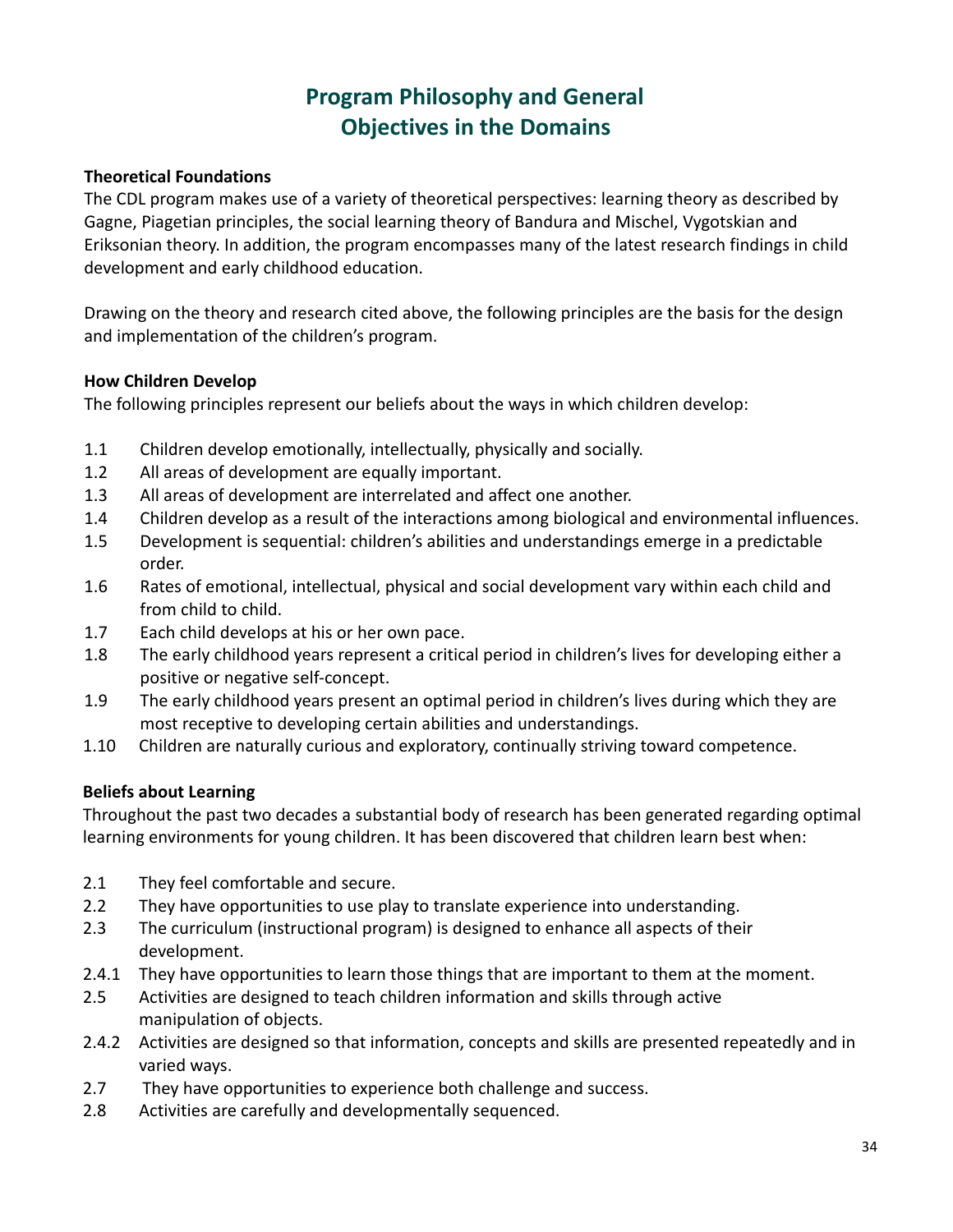- 2.9 They experience individualized instruction, rather than being required to move as a group from one learning objective to the next.
- 2.10 Their progress is systematically assessed and used as a basis for future instruction.

#### <span id="page-35-0"></span>**The Tasks of Childhood**

Children between the ages of two and seven are working on several complex developmental tasks. Some of these include:

- 3.1 Developing basic attitudes about the self.
- 3.2 Gaining mastery of their bodies.
- 3.3 Developing problem solving strategies.
- 3.4 Developing internal controls.
- 3.5 Learning how to communicate effectively.
- 3.6 Developing basic attitudes about others.
- 3.7 Learning how to influence others.
- 3.8 Learning the rules of society.
- 3.9 Learning about the properties and laws of the physical world.
- 3.10 Mentally organizing their world.
- 3.11 Representing or symbolizing their world.
- 3.12 Learning facts and customs valued by their culture.

We believe children's future life success is predicated on having a firm foundation of experiences related to the above developmental tasks. Consequently the children's curriculum is designed to address these areas.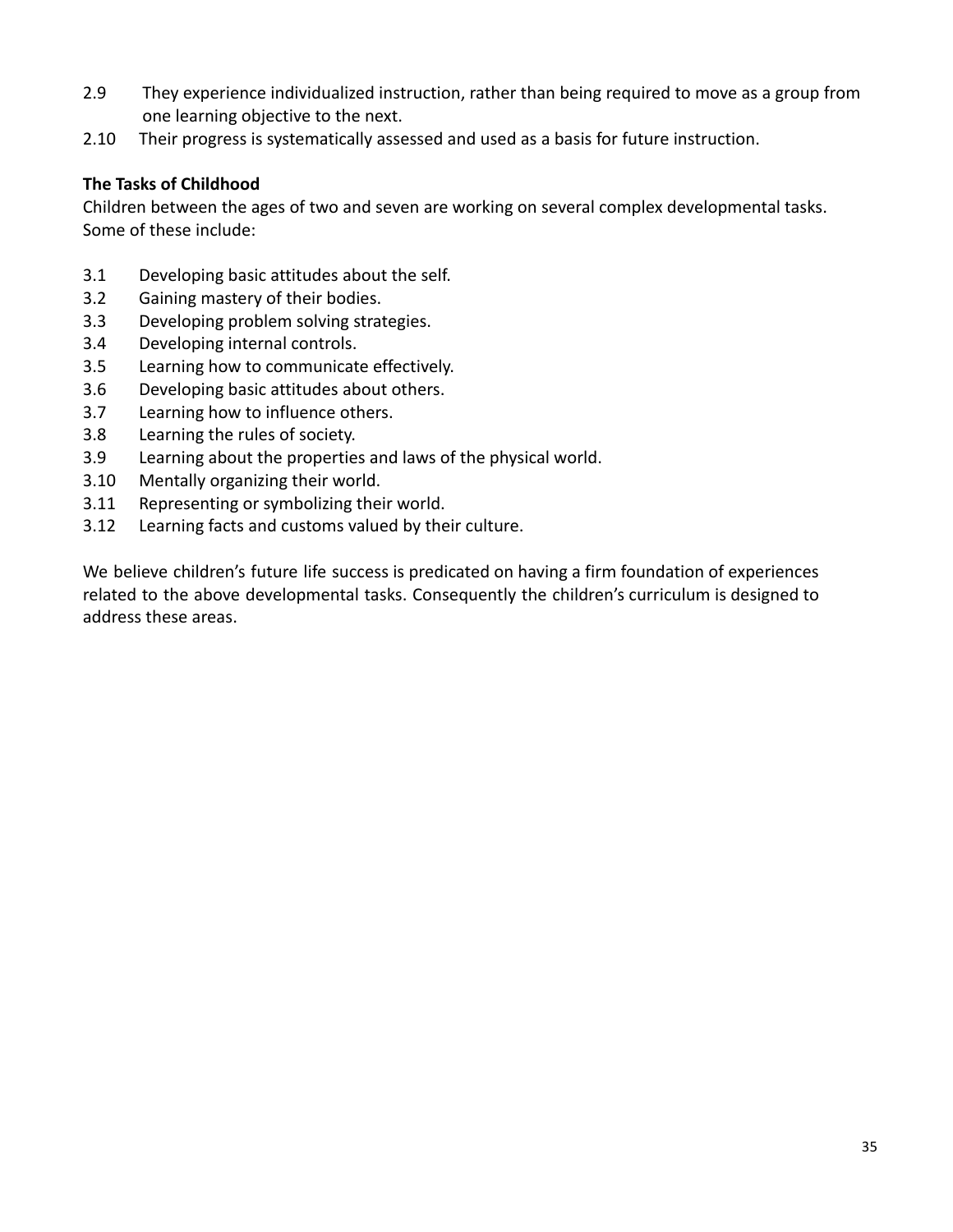### **The Children's Curriculum**

<span id="page-36-0"></span>All teachers in the Child Development Laboratories use the same curriculum, which draws heavily from the Developmentally Appropriate Curriculum of Kostelnik, et al. (2010), as the basis for instruction in their classrooms. This curriculum was developed here at Michigan State University, over a period of years, by teachers and faculty in the Department of Family and Child Ecology (now Human Development and Family Studies). It has achieved national recognition.

#### **The curriculum is divided into six domains, which are:**

- 1. Aesthetic Development
- 2. Affective Development
- 3. Cognitive Development
- 4. Language/Communication Development
- 5. Physical Development
- 6. Social Development

Teachers plan in the process areas of Construction and Pretend Play.

Every week, teachers plan a variety of activities and experiences corresponding to all eight domains. Although we realize that no one facet of development can be isolated from the rest, we believe that purposeful planning for each domain results in a more comprehensive approach to instruction. Moreover, we can achieve a consistency in application from classroom to classroom that contributes to the positive growth of children as they move through the program. Simultaneously, classroom individuality is maintained because each teacher brings his/her own special emphasis and understanding of development to its implementation. Thus while we all share common goals, application of the curriculum is personalized and tailored to meet the needs of individual classes at the Child Development Laboratories.

The curriculum also meets or exceeds the National Association for the Education of Young Children (NAEYC) quality curricular standards and the State of Michigan Preschool and Infant/Toddler Quality Standards (2013).

The curriculum used in the Child Development Laboratories is described in more detail in the following pages. Each domain is presented individually and includes a developmental focus, a purpose, and a list of goals. The purpose defines those facets of development covered within that domain. The purpose is a global statement that refers to the long-range purpose of the domain. Kostelnik, M., Soderman, A. and Whiren, A., (2010) Upper Saddle River, N.J.: Pearson

To access the curriculum, go to **MSU** Children\_curriculum.pdf.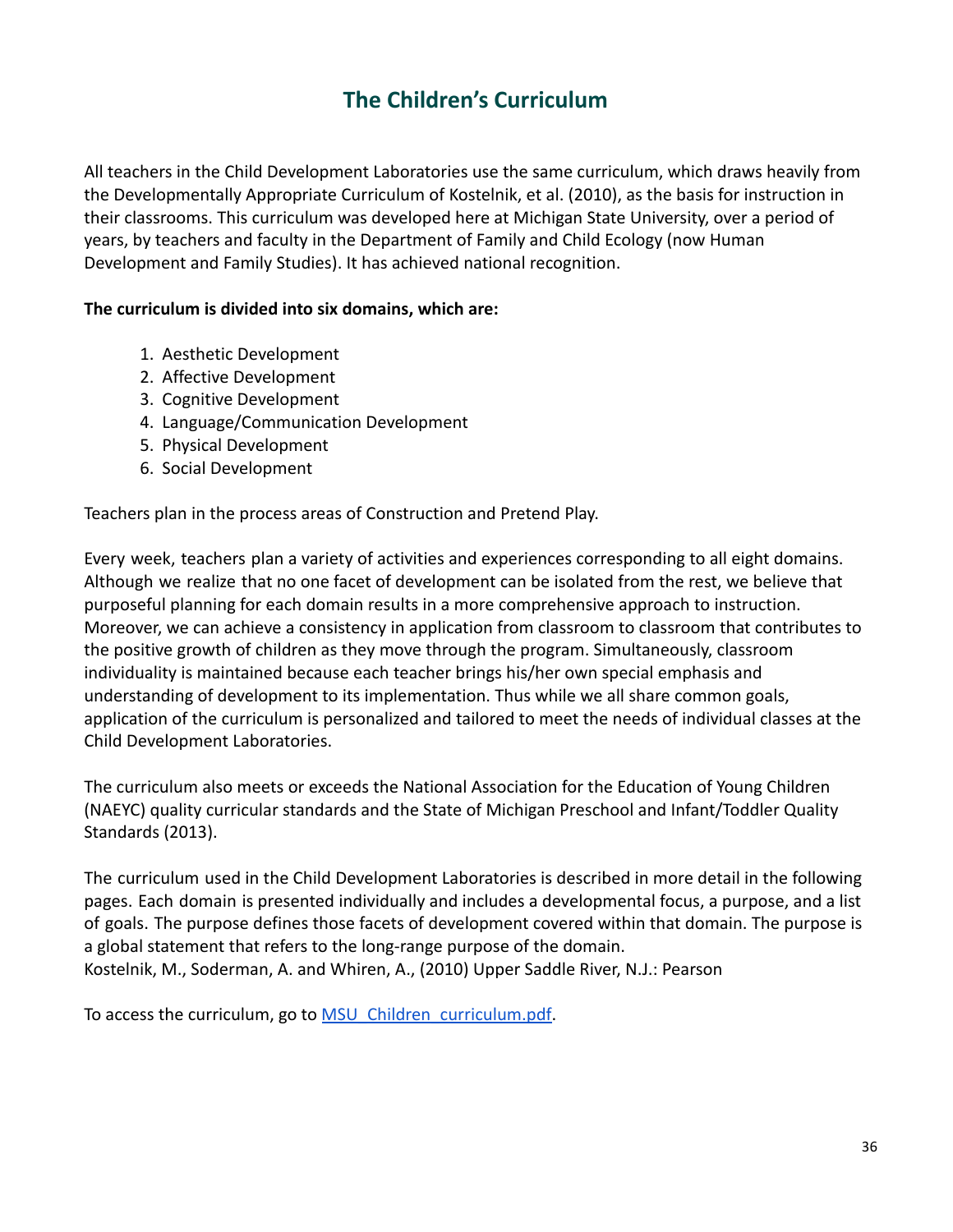### **Educational Practices**

<span id="page-37-0"></span>The MSU Children's Curriculum is designed to enhance the development of individual children; to challenge them and extend their skills and levels of understanding. Because children develop at different rates we do not expect everyone in a group to be at the same developmental level either at the beginning or at the end of each semester or year. Instead, we recognize that children have individual abilities and that our job is to motivate them to progress at a stimulating pace without pressure or loss of self- esteem.

In order to achieve this goal, teachers utilize a type of planning known as developmental programming. Developmental programming involves an organized effort by teachers to identify the interests, needs and abilities of individual children and provide learning experiences that will meet those needs. The implementation of these learning experiences may take place with or without the direct involvement of an adult. However, activities always reflect planned organization and include ways to assess children's developmental progress. Five strategies for developmental programming are discussed here: age-related materials, universal materials, sequencing activities, unit of study planning and free choice time.

#### <span id="page-37-1"></span>**Age-Related Materials**

One of the most obvious ways to implement developmental programming is to provide children with the materials and equipment best suited to their mastery of appropriate developmental tasks. For instance, one important milestone for toddlers is to begin to recognize the properties of objects. For this reason, teachers provide two-year-olds with toys that can be stacked, dumped, pushed, pulled, opened and shut. Some of these include simple wooden puzzles, large pop beads, stacking cubes and doll clothes with large snaps or Velcro fasteners. On the other hand, children four and five years of age are more involved in construction, group play and problem solving. To enhance their skills in these areas, teachers provide children with more complex materials such as parquetry blocks, pattern cards, large piece jigsaw puzzles, simple board games and dress-up clothes with zippers, buttons, hooks and ties.

#### <span id="page-37-2"></span>**Universal Materials**

In conjunction with providing particular age-related materials, teachers also make available other items that have a universal appeal for all ages. Some examples include paint, blocks, pegs, clay, dolls and puppets. The importance of these materials is that children approach them with varying strategies as they mature. For instance:

- Given play dough, a two-year-old will probably focus on exploring it: pushing, pulling, pounding, smelling and even tasting it. At this age children are primarily interested in the properties of the dough itself and are not concentrating on making anything out of it.
- Three-year-olds often like to use objects such as rolling pins and cookie cutters to change the shape of the dough. They spend much of their time manipulating and forming the dough into shapes that vary in thickness, height, size and texture.
- Four and five-year-olds frequently enjoy creating a representation of something out of the dough such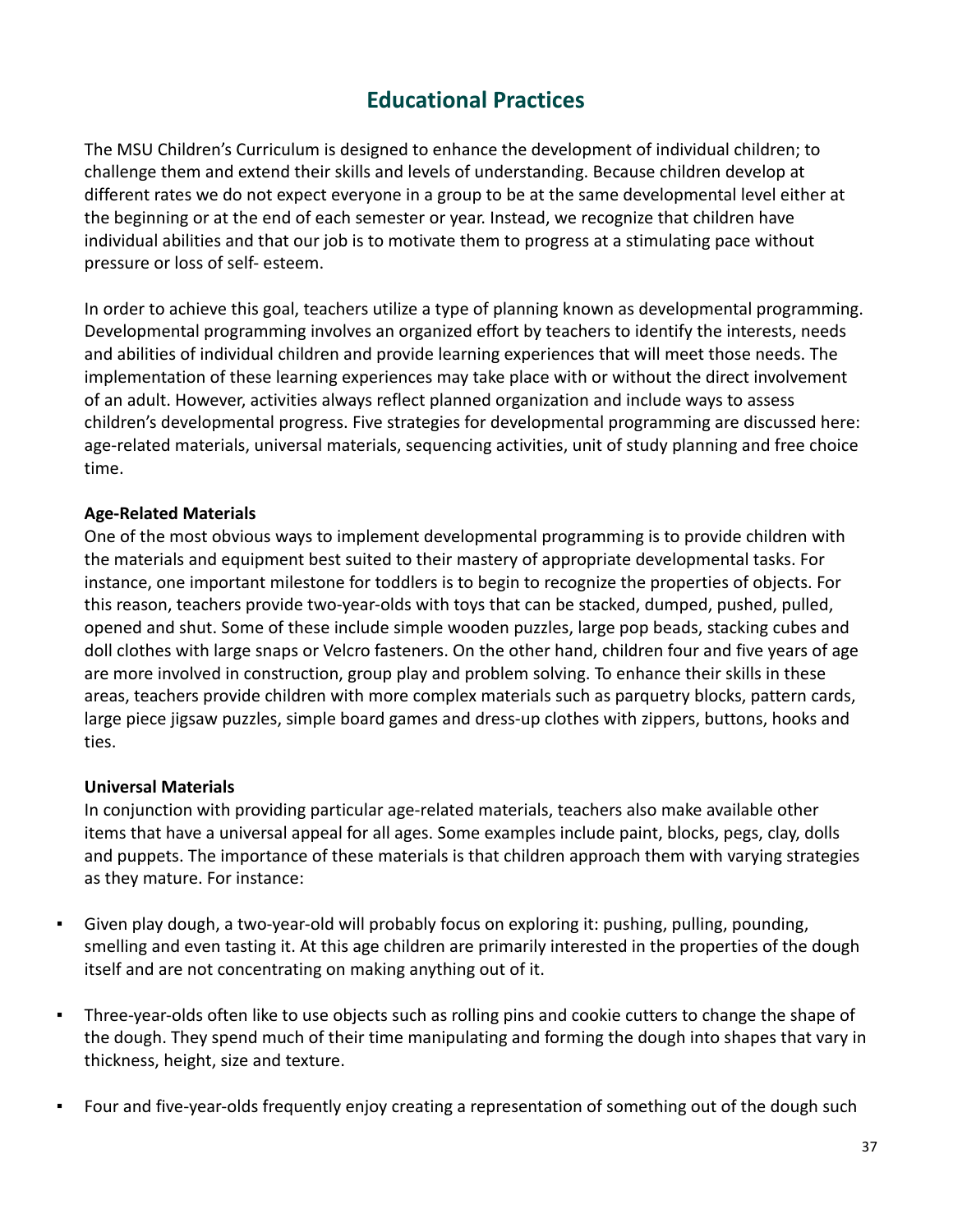as an animal or person. They focus on making items that are recognizable to them and often devote much energy to designing the dough according to their own personal standards. Children may then use these figures in pretend play with other children at the table.

It should be noted that we are not saying that two-year-olds never make play dough cookies or that fives do not enjoy the sensation of squishing play dough between their fingers. This is merely an illustration of the typical ways children differ in their approach to a given material based on age and previous experience. For this reason teachers do use many of the same materials in all groups regardless of age. However, the exact activities they plan will vary in relation to the children's level of development.

#### <span id="page-38-0"></span>**Sequencing Activities**

Another way in which teachers match the curriculum to children's developmental needs is to create a sequence of activities ranging from simple to complex for the activities provided each day. They base this sequence on their knowledge of appropriate developmental expectations as well as personal observations of children in the class. Children may take days or weeks to accomplish some steps of the sequence and achieve others in minutes. Sequencing activities in this manner enables children to work at the level most suited to their individual skills, conceptual understanding and previous experience. As they proceed through the sequence teachers note children's progress and use this information to either simplify or extend to fit each child's performance. In this way children do not have to dwell on steps they have already long mastered and are not pushed to progress faster than is appropriate. Thus teachers can provide appropriate programming for a wide range of abilities within the context of a single activity.

#### <span id="page-38-1"></span>**Planning Using the MSU Curriculum**

Teachers plan units around factual information based on children's interests and what teachers consider appropriate for the children in their classes. This information takes the form of terms, facts and concepts and is presented to children via hands on experiences and discussion. Children are not expected to learn all the information touched upon in any given unit. Rather, they are exposed to a wide array of interesting material from which they select that which has the most significance to them at the time.

The facts, terms and concepts in each class are sequenced to build on one another and provide increasingly sophisticated ideas for children to consider. Thus even though some units are repeated during the year or in consecutive years, terms, facts and concepts covered are likely to be quite different.

Depending on the age of the children, particular ones might be introduced at different times during the year or over a multi-year span. Teachers confer with one another throughout the year to identify and compare information covered in each class to ensure variety and a sequential presentation of materials.

#### <span id="page-38-2"></span>**Free Choice Time/Learning Centers**

In all classrooms a significant portion of each session is devoted to free choice time. Essentially this is a part of the day when several activities representing a variety of curricular domains are made available for children to choose from at will. Choices are structured by organizing the materials and equipment to promote certain types of learning and are geared to match children's abilities and interests. Some activities focus on active participation by both teacher and child; others on the manipulation of materials by children on their own or in groups.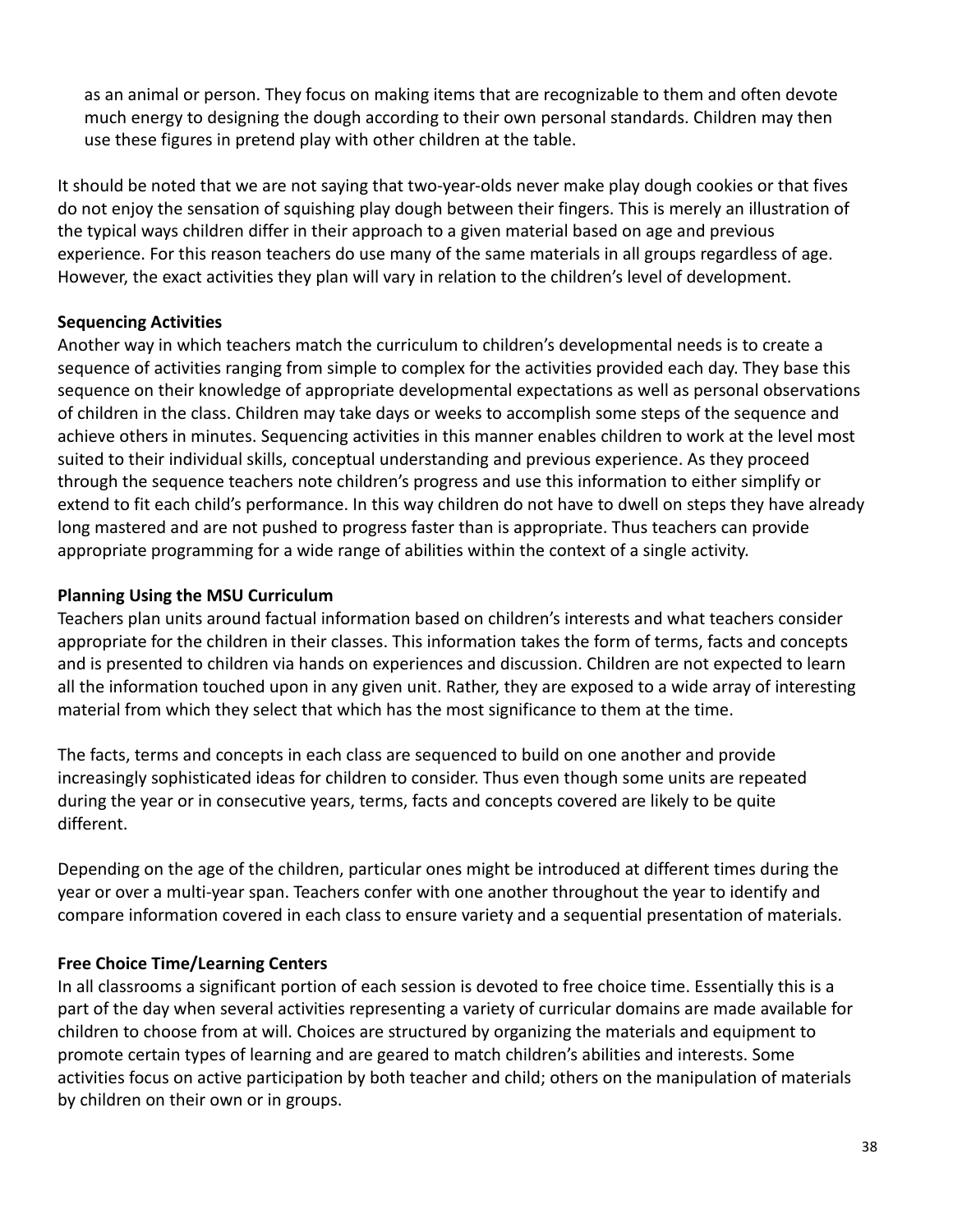This type of environment offers several benefits. First, children's decision making is encouraged because they must select for themselves the activity in which they wish to participate and then decide the point at which they will move on to another area. Teachers arrange alternatives so children become increasingly self-directing. A second advantage is that the large block of time allocated to self- selected activities allows children to sustain their involvement in an area for a maximum length of time with minimum distraction and interference from children participating in other parts of the room. A third benefit is that children have a wide array of activities from which to sample. They become acquainted with skills and content representing a broad range of knowledge rather than focusing on a few narrow areas of interest. However, in any given day children may only become involved in one or two activity areas because of their desire to follow through on a particular project. Teachers carefully monitor their involvement and over the semester encourage children to try activities that present learning opportunities in each curricular domain. If children have difficulty sustaining their involvement in an area, teachers use a variety of strategies to help children focus on the activity and develop a greater ability to pursue a task.

Finally, free choice activities provide many opportunities for children to learn interrelated concepts. For example, a language activity may involve several stories and poems related to American folk heroes such as Johnny Appleseed. Children could then use the information gained in this activity to play out the role of Johnny Appleseed in dramatic play episodes. A related cognitive task might focus on the physical conditions necessary for a seed to sprout. This interrelationship of concepts is not always so obvious. For instance, children may take information gained about proportion from their use of unit blocks and apply that knowledge in an art activity or cooking project. The open classroom provides many such opportunities for children to extract knowledge from a particular experience and transfer that knowledge to another experience. In this way children are able to master skills in a variety of content areas at a pace that is comfortable for them.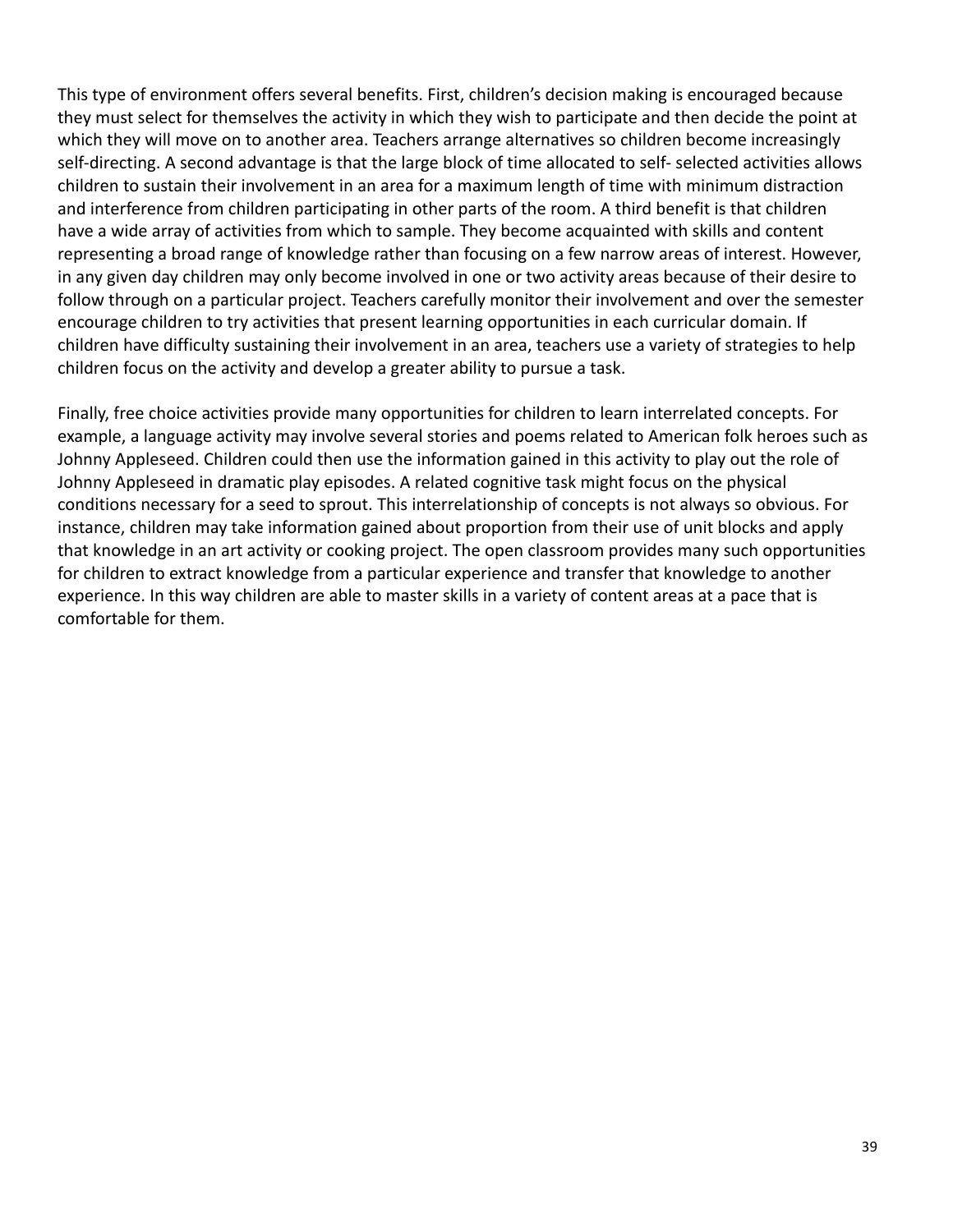#### **From MSU Youth Program Updated Youth Program Staff and Volunteer Rules Conduct Rules for Youth Program Staff and Volunteers**

In addition to the Child Development Laboratories abiding by State of Michigan Licensing Rules for Childcare, [https://www.michigan.gov/documents/lara/BCAL\\_PUB\\_8\\_3\\_16\\_523999\\_7.pdf](https://www.michigan.gov/documents/lara/BCAL_PUB_8_3_16_523999_7.pdf) and the National Association for the Education of Young Children Early Learning Standards, [https://www.naeyc.org/sites/default/files/globally- shared/downloads/PDFs/accreditation/](https://www.naeyc.org/sites/default/files/globally-shared/downloads/PDFs/accreditation/early-learning/standards_and_assessment_web_1.pdf) [early-learning/standards\\_and\\_assessment\\_web\\_1.pdf](https://www.naeyc.org/sites/default/files/globally-shared/downloads/PDFs/accreditation/early-learning/standards_and_assessment_web_1.pdf), we meet the MSU Youth Program Rules. The following are the rules for Youth Program Staff and Volunteers. If you have any questions about these you can contact a CDL Administrator or the MSU Director of Youth Programs at [protect@msu.edu](mailto:protect@msu.edu).

Program staff and volunteers must abide by all University regulations and may be removed from the program for violation of such rules:

Youth program directors and coordinators must make reasonable efforts to limit one-on-one contact between adults and minors participating in youth programs.

- a. Reasonable efforts must be made to have two or more adults present during activities where single minors are present.
- b. Reasonable efforts must be made to involve more than one adult in any direct electronic contact with single minors.
- c. Adult staff/volunteers should make reasonable efforts to have another adult staff/volunteer present when addressing single participants in private areas (e.g.: restrooms, bedrooms, study lounges, and similar areas).
- d. If handling an emergency when only one minor is present, the adult responding should make reasonable efforts to contact another adult to come and assist as immediately as possible.
- e. Adult staff expected to contact single minors for official academic or programmatic recruitment may do so as directed by their supervisor by Email or phone call during standard business hours.

Adults may not violate the University's Anti-Discrimination Policy.

Adults may not engage in abusive conduct of any kind toward, or in the presence of, a minor.

Adults may not strike, hit, administer corporal punishment of any kind to, or touch a minor in an inappropriate or illegal manner.

Adults may not pick up minors from or drop off minors at their homes, other than the driver's child/children, or except as specifically authorized in writing by the minor's parent/legal guardian.

Adults may not provide alcohol or illegal drugs to any minor.